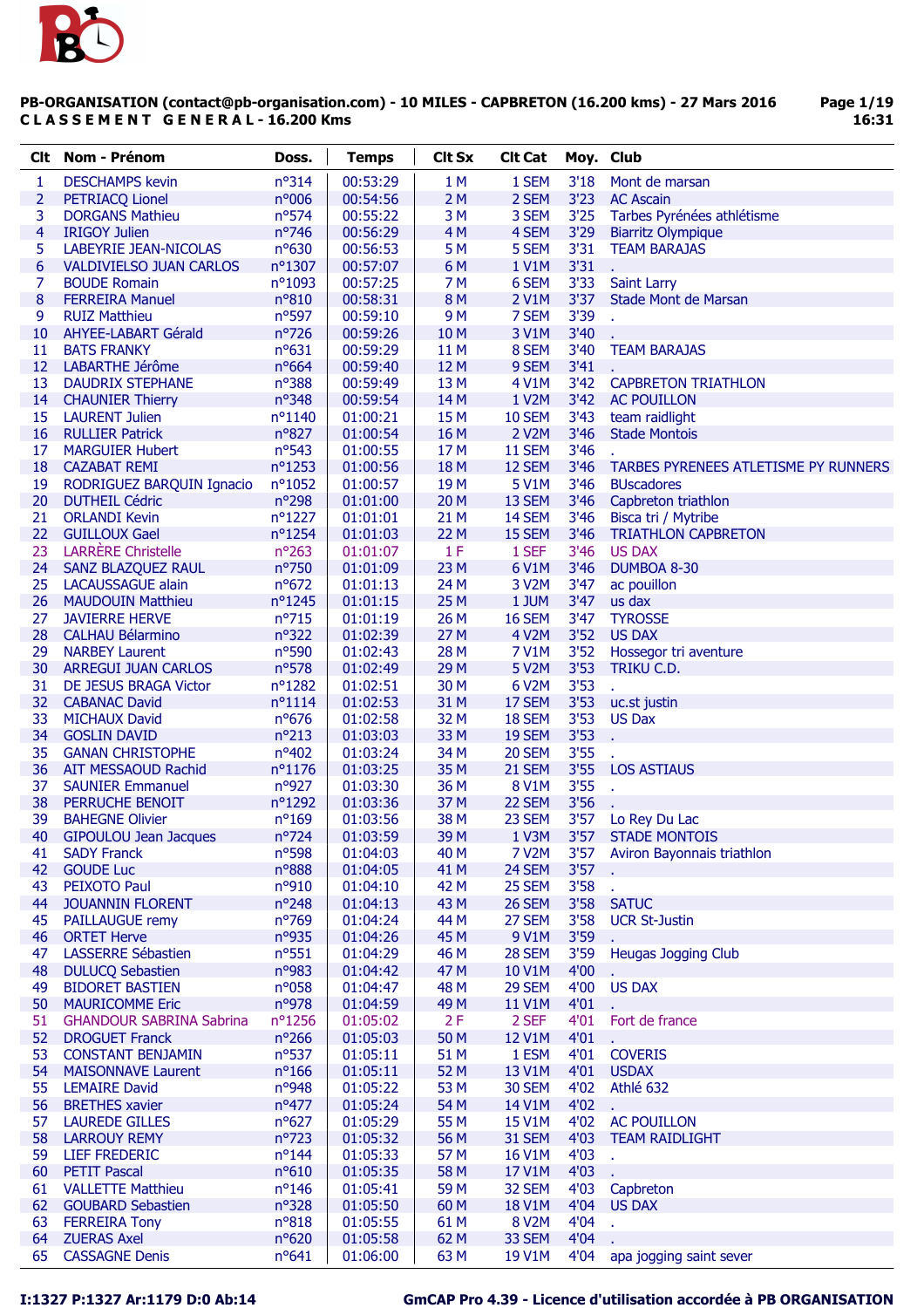

**Page 2/19 16:31**

| Clt      | Nom - Prénom                                         | Doss.              | <b>Temps</b>         | <b>Clt Sx</b>  | <b>Clt Cat</b>   | Moy. Club    |                                   |
|----------|------------------------------------------------------|--------------------|----------------------|----------------|------------------|--------------|-----------------------------------|
| 66       | <b>BARRERE Marion</b>                                | nº534              | 01:06:01             | 3F             | 3 SEF            | 4'04         | Soubestre                         |
| 67       | DARMAILLACQ OLIVIER                                  | $n^o$ 625          | 01:06:05             | 64 M           | 20 V1M           | 4'05         | $\mathcal{A}$                     |
| 68       | <b>LHERM Nicolas</b>                                 | $n^o$ 1153         | 01:06:09             | 65 M           | 34 SEM           | 4'05         |                                   |
| 69       | <b>DEBEST Patrice</b>                                | $n^o$ 331          | 01:06:12             | 66 M           | 21 V1M           | 4'05         | auch triathlon                    |
| 70       | <b>TROTTIER JACQUES</b>                              | $n^{\circ}226$     | 01:06:13             | 67 M           | <b>22 V1M</b>    | 4'05         | <b>CAPBRETON TRIATHLON</b>        |
| 71       | POPIEUL VIRGINIE                                     | n°389              | 01:06:15             | 4F             | 1 V1F            | 4'05         | <b>CAPBRETON TRIATHLON</b>        |
| 72       | <b>GONZALEZ Julien</b>                               | nº1129             | 01:06:15             | 68 M           | 35 SEM           | 4'05         | <b>Born Aventures Multisports</b> |
| 73       | MOUILLET CHAUDET Carlo                               | $n^o$ 353          | 01:06:24             | 69 M           | 23 V1M           | 4'06         | pays d orthe competition          |
| 74       | <b>RUBIO INAKI</b>                                   | $n^{\circ}717$     | 01:07:05             | 70 M           | 24 V1M           | 4'08         | <b>TRICU CD</b>                   |
| 75       | <b>LAVEDRINE Vincent</b>                             | nº687              | 01:07:20             | 71 M           | 36 SEM           | 4'09         | ÷.                                |
|          | 76 LARD Magalie                                      | n°005              | 01:07:35             | 5F             | 4 SEF            | 4'10         | - 1                               |
| 77       | <b>LASSERRE Bruno</b>                                | nº887              | 01:07:43             | 72 M           | 25 V1M           | 4'11         | ÷.                                |
| 78       | <b>EDMOND SAMUEL Julien</b>                          | $n^{\circ}751$     | 01:07:49             | 73 M           | 37 SEM           | 4'11         |                                   |
| 79       | <b>LABEDAN Thierry</b>                               | nº1079             | 01:07:49             | 74 M           | 9 V2M            | 4'11         | <b>Biarritz Olympique</b>         |
| 80       | <b>GUICHANNE Jerome</b>                              | n°952              | 01:07:54             | 75 M           | 26 V1M           | 4'11         |                                   |
| 81       | <b>FABRE Frederic</b>                                | nº1274             | 01:07:58             | 76 M           | 27 V1M           | 4'12         | $\mathcal{L}_{\mathbf{r}}$        |
| 82       | <b>LAGARDE PATRICK</b>                               | nº483              | 01:07:59             | 77 M           | 10 V2M           |              | 4'12 AC AUCH                      |
| 83       | <b>LACOUR Yannick</b>                                | $n^{\circ}1066$    | 01:08:01             | 78 M           | 38 SEM           | 4'12         | $\mathcal{A}$                     |
| 84       | <b>SAHALI Mouloud</b>                                | $n^{\circ}869$     | 01:08:06             | 79 M           | 11 V2M           | 4'12         | ÷.                                |
| 85       | PEYREZABES Jeremy                                    | nº916              | 01:08:09             | 80 M           | 39 SEM           | 4'12         |                                   |
| 86<br>87 | <b>SINAN Xavier</b>                                  | $n^{\circ}284$     | 01:08:10             | 81 M<br>82 M   | 40 SEM           | 4'12<br>4'13 | <b>Team Barajas</b>               |
| 88       | <b>TUQUET Gilles</b><br><b>VAN MEIRHAEGUE Steven</b> | n°093<br>nº484     | 01:08:14             | 83 M           | 28 V1M<br>29 V1M | 4'13         | $\sim$                            |
| 89       | <b>BRARD Florent</b>                                 | n°785              | 01:08:18<br>01:08:23 | 84 M           | 30 V1M           | 4'13         | ÷.<br>÷.                          |
| 90       | <b>FEY Audric</b>                                    | $n^o447$           | 01:08:25             | 85 M           | 41 SEM           | 4'13         |                                   |
| 91       | <b>ACHARD CEDRIC</b>                                 | $n^o$ 1108         | 01:08:28             | 86 M           | 42 SEM           | 4'14         | Biarritz Olympique Athlétisme     |
| 92       | <b>CAPLANNE David</b>                                | $n^{\circ}143$     | 01:08:29             | 87 M           | 31 V1M           | 4'14         |                                   |
| 93       | OROZCQ MARIO                                         | nº1304             | 01:08:29             | 88 M           | 12 V2M           | 4'14         |                                   |
| 94       | <b>JELAIME Mikael</b>                                | $n^{\circ}716$     | 01:08:33             | 89 M           | 43 SEM           | 4'14         |                                   |
| 95       | <b>ERROTABEHERE DANIEL</b>                           | nº702              | 01:08:35             | 90 M           | 2 V3M            | 4'14         | PBA AVIRON BAYONNAIS              |
|          | 96 GUERIT CHRISTIAN                                  | $n^{\circ}$ 722    | 01:08:36             | 91 M           | 13 V2M           | 4'14         |                                   |
| 97       | <b>DLUBAK Florian</b>                                | nº479              | 01:08:40             | 92 M           | 44 SEM           | 4'14         | Los astiaus                       |
| 98       | <b>GUINAUDIE Damien</b>                              | n°095              | 01:08:50             | 93 M           | 32 V1M           | 4'15         |                                   |
| 99       | <b>GRACIET ISABELLE</b>                              | $n^o$ 135          | 01:08:53             | 6F             | 2 V1F            | 4'15         | S/I aviron bayonne                |
|          | 100 CRESSON JEROME                                   | n°789              | 01:08:59             | 94 M           | 33 V1M           | 4'15         | <b>ACL TARNOS</b>                 |
|          | 101 ROUSSET Cédric                                   | nº420              | 01:09:06             | 95 M           | 45 SEM           | 4'16         |                                   |
|          | 102 ANDREA Mediero                                   | $n^{\circ}1057$    | 01:09:41             | 7F             | 5 SEF            | 4'18         | <b>CA Letismo</b>                 |
|          | 103 ENEKOITZ Lopez Garcia                            | $n^{\circ}1058$    | 01:09:41             | 96 M           | 46 SEM           | 4'18         | Portugalete                       |
|          | 104 MORVAN JEAN MICHEL                               | $n^o$ 503          | 01:09:45             | 97 M           | 14 V2M           | 4'18         |                                   |
|          | 105 POISBLAUD Yoann                                  | $n^o$ 1106         | 01:09:51             | 98 M           | 47 SEM           |              | 4'19 VTT Labenne                  |
|          | 106 SALOMON JULIEN                                   | $n^o$ 161          | 01:09:51             | 99 M           | 48 SEM           | 4'19         |                                   |
|          | 107 SEGOVIANO Stéphanie                              | nº1220             | 01:09:52             | 8F             | 6 SEF            | 4'19         | <b>PBA TRAIL</b>                  |
|          | 108 DEFFRENNES DIMITRI                               | $n^o640$           | 01:10:01             | 100 M          | 15 V2M           | 4'19         | TRI HOSSEGOR AVENTURE             |
|          | 109 ALFONSO Frédéric                                 | $n^o417$           | 01:10:02             | 101 M          | 34 V1M           | 4'19         |                                   |
|          | 110 DUCOUT Cedric                                    | $n^o$ 602          | 01:10:19             | 102 M<br>103 M | 2 ESM            | 4'20         |                                   |
|          | 111 FAURE Antoine                                    | $n^o$ 452<br>n°809 | 01:10:29<br>01:10:40 | 9F             | 35 V1M<br>3 V1F  | 4'21<br>4'22 | Marathon des Graves               |
|          | 112 MAYONNADE Christine<br>113 SERRA Nicolas         | $n^o$ 671          | 01:10:50             | 104 M          | 36 V1M           | 4'22         | Stade Langonnais                  |
|          | 114 FONTAINE Sébastien                               | $n^o$ 662          | 01:10:54             | 105 M          | 37 V1M           | 4'23         | $\mathbf{r}$                      |
|          | 115 MONCHECOURT Audrey                               | $n^o$ 608          | 01:10:58             | 10F            | 7 SEF            | 4'23         | <b>TPA</b>                        |
|          | 116 BOUDÉ Marion                                     | $n^o$ 1177         | 01:11:03             | 11F            | 8 SEF            | 4'23         | <b>EPPG TRIATHLON</b>             |
|          | 117 PEYTUREAU Yoann                                  | $n^o$ 1213         | 01:11:09             | 106 M          | 38 V1M           | 4'24         | $\mathbf{r}$                      |
|          | 118 MITTELSTADT LUDOVIC                              | $n^{\circ}768$     | 01:11:17             | 107 M          | 39 V1M           | 4'24         |                                   |
|          | 119 SOULEYREAU JEAN-LUC                              | $n^o$ 083          | 01:11:20             | 108 M          | 40 V1M           | 4'24         | $\mathbf{r}$                      |
|          | 120 BUCH MICKAEL                                     | nº1283             | 01:11:24             | 109 M          | 49 SEM           | 4'24         |                                   |
|          | 121 MORNET Richard                                   | $n^o$ 669          | 01:11:29             | 110 M          | 41 V1M           | 4'25         |                                   |
|          | 122 COHADE NADINE                                    | $n^{\circ}282$     | 01:11:30             | 12F            | 4 V1F            | 4'25         | <b>USDAX</b>                      |
|          | 123 LAMBERT Jean Claude                              | nº1190             | 01:11:31             | 111 M          | 3 V3M            | 4'25         | <b>PBA</b>                        |
|          | 124 ROY Michel                                       | $n^o$ 846          | 01:11:35             | 112 M          | <b>4 V3M</b>     | 4'25         |                                   |
| 125      | <b>BOUILLERCE OLIVIER</b>                            | $n^o$ 1102         | 01:11:42             | 113 M          | 42 V1M           | 4'26         |                                   |
|          | 126 DAGHERIR Patrick                                 | nº856              | 01:11:49             | 114 M          | 16 V2M           | 4'26         | <b>AC Pouillon</b>                |
|          | 127 HOURDEBAIGT Joel                                 | $n^o$ 1236         | 01:11:53             | 115 M          | 43 V1M           | 4'26         |                                   |
|          | 128 DELLA LIBERA Fabien                              | $n^{\circ}372$     | 01:11:53             | 116 M          | 44 V1M           | 4'26         | capbreton                         |
|          | 129 GRACIET Batiste                                  | nº997              | 01:11:54             | 117 M          | <b>50 SEM</b>    | 4'26         |                                   |
|          | 130 RUEDA HOYA Rocio                                 | nº1051             | 01:12:03             | 13F            | 9 SEF            | 4'27         | <b>Buscadores</b>                 |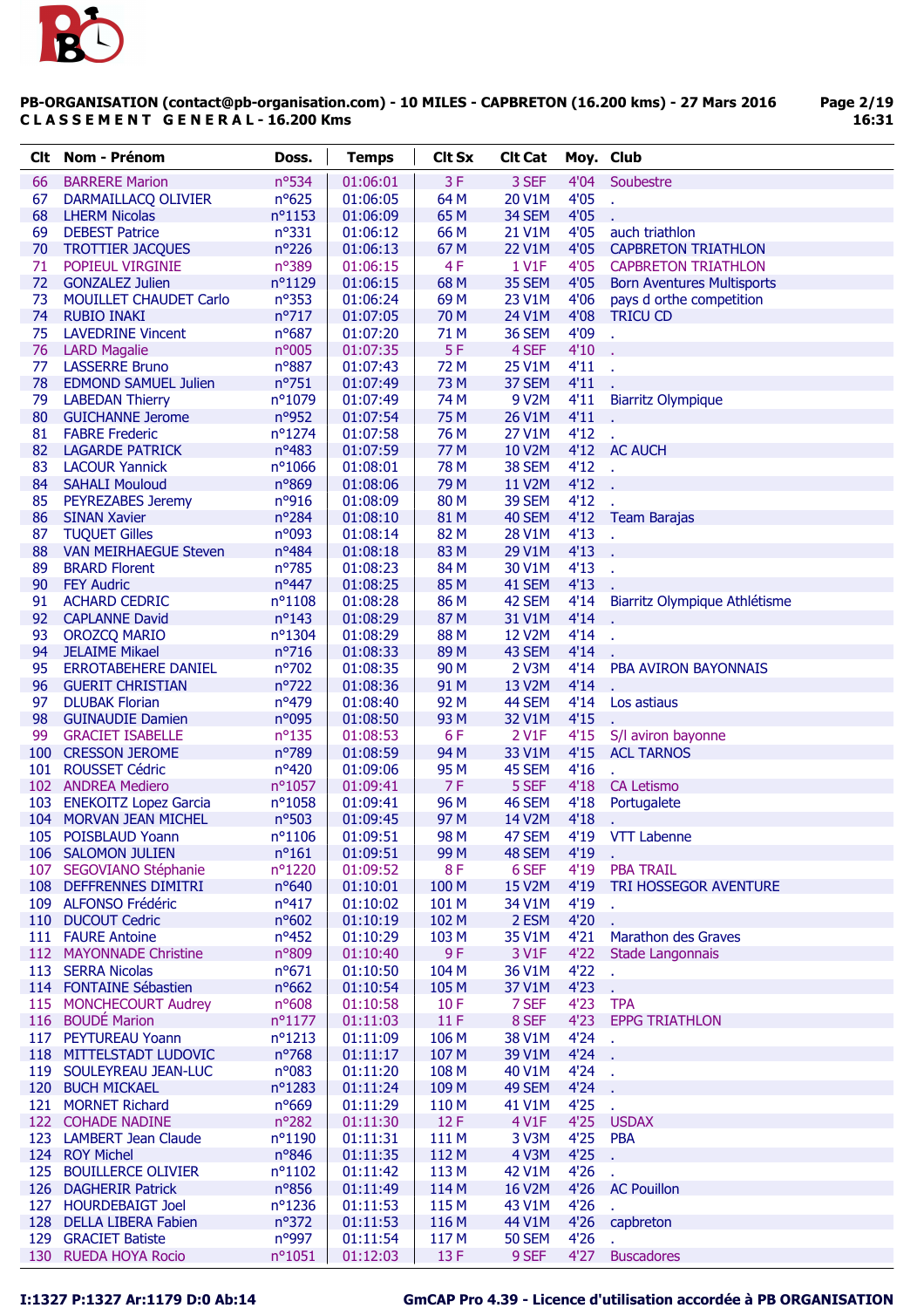

**Page 3/19 16:31**

| n°199<br>118 M<br>4'27<br><b>MORLAAPIEDS</b><br>131 PEYRADE Hervé<br>01:12:05<br>17 V2M<br>$n^o$ 604<br>4'27<br>132 BEGUE Denis<br>01:12:05<br>119 M<br>51 SEM<br>4'27<br>133 BADIE JEAN-CLAUDE<br>$n^o$ 577<br>120 M<br>45 V1M<br><b>ESB BLANQUEFORT</b><br>01:12:07<br>134 RUBIO PHILIPPE<br>nº1302<br>121 M<br>4'27<br>01:12:12<br>52 SEM<br>4'27<br>135 TOUZANNE Pascal<br>$n^o$ 1167<br>01:12:14<br>122 M<br>46 V1M<br>$\lambda$<br>14F<br>4'28<br><b>TPA</b><br>136 GUERACHLI Rachel<br>$n^o$ 592<br>01:12:17<br><b>10 SEF</b><br>4'28<br>137 AMEDEE Christophe<br>$n^{\circ}1023$<br>01:12:18<br>123 M<br>47 V1M<br>$\bar{z}$<br>4'28<br>138 RIBEYROL MIKA<br>$n^{\circ}238$<br>01:12:19<br>124 M<br><b>48 V1M</b><br>÷.<br>139 MICHEL Stephane<br>$n^o$ 1215<br>125 M<br>53 SEM<br>4'28<br>01:12:19<br>$\mathbb{Z}_2$<br>126 M<br>4'28<br>140 LABBEE Gaëtan<br>nº350<br>01:12:22<br>54 SEM<br>۰.<br>4'28<br>141 HINX frederic<br>nº404<br>01:12:24<br>127 M<br>49 V1M<br>$\mathcal{A}$<br>4'29<br>142 HENRY JEAN-PIERRE<br>$n^{\circ}024$<br>01:12:40<br>128 M<br>50 V1M<br>$n^{\circ}216$<br>01:12:41<br>129 M<br><b>55 SEM</b><br>4'29<br>143 CONCEICAO Ludovic<br>ac auch<br>144 LACROIX Julien<br>n°999<br>130 M<br>4'29<br>01:12:43<br><b>56 SEM</b><br>$n^o$ 515<br>4'30<br>145 SAINT PEE Alexandre<br>01:12:47<br>131 M<br>57 SEM<br>$n^{\circ}125$<br>132 M<br>146 BÉDAT-DELAMPLE Urbain<br>01:12:50<br>2 JUM<br>4'30<br>ATHLETICS COACHING CLUB RAMONVILLE<br>4'30<br>147 CASTAGNET Thierry<br>$n^o$ 1138<br>01:12:50<br>133 M<br>51 V1M<br>$\mathcal{A}$<br>4'30<br>148 RÉBEILLÉ Frédéric<br>$n^{\circ}$ 1267<br>01:12:50<br>134 M<br>52 V1M<br>чý.<br>149 DABADIE Jean Baptiste<br>$n^o$ 1028<br>01:12:52<br>135 M<br><b>58 SEM</b><br>4'30<br>136 M<br>150 GONZALEZ Angel<br>$n^o$ 668<br>01:12:53<br>4'30<br><b>18 V2M</b><br>Bidasoa Atletiko Taldea<br>4'30<br>151 LAFFORGUE-PUYO Jerome<br>$n^o$ 1013<br>01:12:55<br>137 M<br>53 V1M<br><b>COB</b><br>152 SCHEFFMANN LAURENT<br>$n^o$ 1315<br>01:12:56<br>138 M<br><b>59 SEM</b><br>4'30<br>Non Licencié<br>153 BORON Mathieu<br>$n^o141$<br>139 M<br>60 SEM<br>4'30<br>01:13:00<br>$\mathbf{r}$<br>154 LAFITTE Dominique<br>$n^{\circ}355$<br>140 M<br>4'30<br>01:13:02<br>54 V1M<br>155 BILLET Hervé<br>$n^o$ 194<br>141 M<br>61 SEM<br>4'31<br><b>Toulon Var Triathlon</b><br>01:13:08<br>156 KLUTH BENOIT<br>$n^o$ 1157<br>01:13:11<br>142 M<br>55 V1M<br>4'31<br><b>SAINT GEOURS DE MAREMNE</b><br>4'31<br>nº958<br>01:13:16<br>143 M<br>56 V1M<br>157 LAFERRERE Laurent<br>$\mathcal{A}$<br>4'31<br>158 GARRIGUES Alexandre<br>nº1082<br>01:13:16<br>144 M<br>57 V1M<br>$\sim$<br>$n^o$ 1222<br>62 SEM<br>4'31<br>159 RICHARD Kevin<br>01:13:17<br>145 M<br>$\mathcal{A}$<br>4'32<br>160 CHAMOULAUD Benoist<br>$n^o436$<br>01:13:21<br>146 M<br>63 SEM<br>$\sim$<br>4'32 COVERIS<br>$n^{\circ}108$<br>147 M<br>161 CONSTANT DAVID<br>01:13:21<br>58 V1M<br>4'32<br>162 LEVALLOIS Franck<br>$n^o$ 1251<br>01:13:26<br>148 M<br>59 V1M<br>÷.<br>4'32<br>163 LEBIGRE Herve<br>$n^o$ 1145<br>01:13:29<br>149 M<br>64 SEM<br>÷.<br>$n^o$ 189<br>150 M<br>4'32 ELAN D'ARMAGNAC<br>164 OTHEGUY SERGE<br>01:13:32<br>60 V1M<br>165 ASTIES Laurent<br>n°837<br>151 M<br>65 SEM<br>4'33<br>01:13:36<br>$\mathcal{A}$<br>4'33<br>166 SINSON DENIS<br>$n^o445$<br>01:13:40<br>152 M<br>61 V1M<br>167 PAZ DEL SOCORRO david<br>$n^o241$<br>01:13:41<br>153 M<br>4'33<br>62 V1M<br>stade montois<br>4'33<br>168 DESTAMPES DIDIER<br>$n^o$ 1187<br>01:13:43<br>154 M<br>19 V2M<br>÷.<br>169 BRISSE Ludovic<br>nº443<br><b>66 SEM</b><br>4'33<br>01:13:45<br>155 M<br>170<br>nº959<br>4'33 US Dax<br><b>DETCHERRY Magalie</b><br>01:13:45<br>15F<br><b>11 SEF</b><br>171 LAMOULIATTE PIERRE<br>nº1238<br>4'33<br>01:13:49<br>156 M<br>67 SEM<br>$\mathbb{Z}^2$<br>4'34<br>$n^o$ 1104<br>01:13:53<br>157 M<br>63 V1M<br>172<br><b>LACOSTE Christophe</b><br>173<br><b>HUGON Dimitri</b><br>nº666<br>01:13:54<br>158 M<br>64 V1M<br>4'34<br>Stadoceste Tarbes Athlétisme<br>nº370<br>159 M<br>4'34<br>174 VALLON DAVID<br>01:13:54<br>65 V1M<br><b>CAC</b><br>160 M<br>4'34<br>175 CLOISEAU PHILIPPE<br>$n^o 405$<br>01:13:56<br>66 V1M<br>÷.<br>$n^o$ 658<br>161 M<br>01:13:56<br>20 V2M<br>4'34<br>176 BELGRAND Jean-Charles<br>162 M<br><b>5 V3M</b><br>4'34<br>177<br><b>CLAVERIE CHRISTIAN</b><br>$n^o$ 1318<br>01:14:00<br>178<br>$n^{\circ}708$<br>163 M<br>67 V1M<br>4'34 ASM Pau<br><b>BAHURLET lionel</b><br>01:14:01<br><b>BERGER Dominique</b><br>164 M<br>6 V3M<br><b>Aviron Bayonnais</b><br>179<br>$n^{\circ}1024$<br>01:14:01<br>4'34<br>165 M<br>180<br><b>MACHUEL STEPHANE</b><br>$n^o$ 1173<br>01:14:06<br>68 V1M<br>4'34<br><b>COUREUR DU PIGNADA</b><br>4'34<br>166 M<br>181 MALLET PHILIPPE<br>$n^o$ 527<br>01:14:07<br>69 V1M<br>$\mathcal{A}$<br>4'35<br>182<br>$n^o$ 157<br>01:14:12<br>167 M<br>70 V1M<br><b>BOTEREL JEROME</b><br>٠.<br>4'35<br>183 MAES Olivier<br>nº1086<br>01:14:12<br>168 M<br>68 SEM<br>$\mathcal{L}_{\mathcal{A}}$<br>169 M<br>184 CAZENAVE Xavier<br>$n^o 081$<br>69 SEM<br>4'35<br>01:14:14<br>٠.<br>$n^{\circ}203$<br>170 M<br>4'35<br>185 BESSARD PASCAL<br>01:14:15<br>21 V2M<br>$\sim$<br>4'35<br>$n^{\circ}228$<br>171 M<br>186 ARRIUBERGE CEDRIC<br>01:14:16<br><b>70 SEM</b><br>172 M<br><b>71 SEM</b><br>4'35<br>Elan d'Armagnac<br>187<br><b>BRETHES Alexandre</b><br>nº1209<br>01:14:16<br>188<br><b>ROCA Max</b><br>nº1228<br>173 M<br><b>7 V3M</b><br>4'35<br>01:14:19<br>189<br><b>AUDOUBERT Pierre</b><br>$n^{\circ}757$<br>174 M<br>72 SEM<br>4'36<br>01:14:26<br>Stade montois<br>$n^o$ 661<br>175 M<br>4'36<br>190 LAMOTHE christophe<br>01:14:28<br>71 V1M<br>4'36<br><b>TOQUE Vincent</b><br>nº929<br>176 M<br>191<br>01:14:28<br>73 SEM<br>J.<br>192 LARD Frederic<br>n°985<br>01:14:31<br>177 M<br>72 V1M<br>4'36<br><b>US Dax</b><br>16F<br>5 V1F<br>193 MICHAUD Sandrine<br>$n^o$ 1121<br>01:14:34<br>4'36<br>Mille pattes vicquoi<br>194 PERJUZAN Thierry<br>$n^{\circ}$ 734<br>178 M<br>73 V1M<br>4'36<br>01:14:34<br>$\sim$ | Clt Nom - Prénom | Doss. | <b>Temps</b> | <b>Clt Sx</b> | <b>CIt Cat</b> | Moy. Club |  |
|----------------------------------------------------------------------------------------------------------------------------------------------------------------------------------------------------------------------------------------------------------------------------------------------------------------------------------------------------------------------------------------------------------------------------------------------------------------------------------------------------------------------------------------------------------------------------------------------------------------------------------------------------------------------------------------------------------------------------------------------------------------------------------------------------------------------------------------------------------------------------------------------------------------------------------------------------------------------------------------------------------------------------------------------------------------------------------------------------------------------------------------------------------------------------------------------------------------------------------------------------------------------------------------------------------------------------------------------------------------------------------------------------------------------------------------------------------------------------------------------------------------------------------------------------------------------------------------------------------------------------------------------------------------------------------------------------------------------------------------------------------------------------------------------------------------------------------------------------------------------------------------------------------------------------------------------------------------------------------------------------------------------------------------------------------------------------------------------------------------------------------------------------------------------------------------------------------------------------------------------------------------------------------------------------------------------------------------------------------------------------------------------------------------------------------------------------------------------------------------------------------------------------------------------------------------------------------------------------------------------------------------------------------------------------------------------------------------------------------------------------------------------------------------------------------------------------------------------------------------------------------------------------------------------------------------------------------------------------------------------------------------------------------------------------------------------------------------------------------------------------------------------------------------------------------------------------------------------------------------------------------------------------------------------------------------------------------------------------------------------------------------------------------------------------------------------------------------------------------------------------------------------------------------------------------------------------------------------------------------------------------------------------------------------------------------------------------------------------------------------------------------------------------------------------------------------------------------------------------------------------------------------------------------------------------------------------------------------------------------------------------------------------------------------------------------------------------------------------------------------------------------------------------------------------------------------------------------------------------------------------------------------------------------------------------------------------------------------------------------------------------------------------------------------------------------------------------------------------------------------------------------------------------------------------------------------------------------------------------------------------------------------------------------------------------------------------------------------------------------------------------------------------------------------------------------------------------------------------------------------------------------------------------------------------------------------------------------------------------------------------------------------------------------------------------------------------------------------------------------------------------------------------------------------------------------------------------------------------------------------------------------------------------------------------------------------------------------------------------------------------------------------------------------------------------------------------------------------------------------------------------------------------------------------------------------------------------------------------------------------------------------------------------------------------------------------------------------------------------------------------------------------------------------------------------------------------------------------------------------------------------------------------------------------------------------------------------------------------------------------------------------------------------------------------------------------|------------------|-------|--------------|---------------|----------------|-----------|--|
|                                                                                                                                                                                                                                                                                                                                                                                                                                                                                                                                                                                                                                                                                                                                                                                                                                                                                                                                                                                                                                                                                                                                                                                                                                                                                                                                                                                                                                                                                                                                                                                                                                                                                                                                                                                                                                                                                                                                                                                                                                                                                                                                                                                                                                                                                                                                                                                                                                                                                                                                                                                                                                                                                                                                                                                                                                                                                                                                                                                                                                                                                                                                                                                                                                                                                                                                                                                                                                                                                                                                                                                                                                                                                                                                                                                                                                                                                                                                                                                                                                                                                                                                                                                                                                                                                                                                                                                                                                                                                                                                                                                                                                                                                                                                                                                                                                                                                                                                                                                                                                                                                                                                                                                                                                                                                                                                                                                                                                                                                                                                                                                                                                                                                                                                                                                                                                                                                                                                                                                                                                                                      |                  |       |              |               |                |           |  |
|                                                                                                                                                                                                                                                                                                                                                                                                                                                                                                                                                                                                                                                                                                                                                                                                                                                                                                                                                                                                                                                                                                                                                                                                                                                                                                                                                                                                                                                                                                                                                                                                                                                                                                                                                                                                                                                                                                                                                                                                                                                                                                                                                                                                                                                                                                                                                                                                                                                                                                                                                                                                                                                                                                                                                                                                                                                                                                                                                                                                                                                                                                                                                                                                                                                                                                                                                                                                                                                                                                                                                                                                                                                                                                                                                                                                                                                                                                                                                                                                                                                                                                                                                                                                                                                                                                                                                                                                                                                                                                                                                                                                                                                                                                                                                                                                                                                                                                                                                                                                                                                                                                                                                                                                                                                                                                                                                                                                                                                                                                                                                                                                                                                                                                                                                                                                                                                                                                                                                                                                                                                                      |                  |       |              |               |                |           |  |
|                                                                                                                                                                                                                                                                                                                                                                                                                                                                                                                                                                                                                                                                                                                                                                                                                                                                                                                                                                                                                                                                                                                                                                                                                                                                                                                                                                                                                                                                                                                                                                                                                                                                                                                                                                                                                                                                                                                                                                                                                                                                                                                                                                                                                                                                                                                                                                                                                                                                                                                                                                                                                                                                                                                                                                                                                                                                                                                                                                                                                                                                                                                                                                                                                                                                                                                                                                                                                                                                                                                                                                                                                                                                                                                                                                                                                                                                                                                                                                                                                                                                                                                                                                                                                                                                                                                                                                                                                                                                                                                                                                                                                                                                                                                                                                                                                                                                                                                                                                                                                                                                                                                                                                                                                                                                                                                                                                                                                                                                                                                                                                                                                                                                                                                                                                                                                                                                                                                                                                                                                                                                      |                  |       |              |               |                |           |  |
|                                                                                                                                                                                                                                                                                                                                                                                                                                                                                                                                                                                                                                                                                                                                                                                                                                                                                                                                                                                                                                                                                                                                                                                                                                                                                                                                                                                                                                                                                                                                                                                                                                                                                                                                                                                                                                                                                                                                                                                                                                                                                                                                                                                                                                                                                                                                                                                                                                                                                                                                                                                                                                                                                                                                                                                                                                                                                                                                                                                                                                                                                                                                                                                                                                                                                                                                                                                                                                                                                                                                                                                                                                                                                                                                                                                                                                                                                                                                                                                                                                                                                                                                                                                                                                                                                                                                                                                                                                                                                                                                                                                                                                                                                                                                                                                                                                                                                                                                                                                                                                                                                                                                                                                                                                                                                                                                                                                                                                                                                                                                                                                                                                                                                                                                                                                                                                                                                                                                                                                                                                                                      |                  |       |              |               |                |           |  |
|                                                                                                                                                                                                                                                                                                                                                                                                                                                                                                                                                                                                                                                                                                                                                                                                                                                                                                                                                                                                                                                                                                                                                                                                                                                                                                                                                                                                                                                                                                                                                                                                                                                                                                                                                                                                                                                                                                                                                                                                                                                                                                                                                                                                                                                                                                                                                                                                                                                                                                                                                                                                                                                                                                                                                                                                                                                                                                                                                                                                                                                                                                                                                                                                                                                                                                                                                                                                                                                                                                                                                                                                                                                                                                                                                                                                                                                                                                                                                                                                                                                                                                                                                                                                                                                                                                                                                                                                                                                                                                                                                                                                                                                                                                                                                                                                                                                                                                                                                                                                                                                                                                                                                                                                                                                                                                                                                                                                                                                                                                                                                                                                                                                                                                                                                                                                                                                                                                                                                                                                                                                                      |                  |       |              |               |                |           |  |
|                                                                                                                                                                                                                                                                                                                                                                                                                                                                                                                                                                                                                                                                                                                                                                                                                                                                                                                                                                                                                                                                                                                                                                                                                                                                                                                                                                                                                                                                                                                                                                                                                                                                                                                                                                                                                                                                                                                                                                                                                                                                                                                                                                                                                                                                                                                                                                                                                                                                                                                                                                                                                                                                                                                                                                                                                                                                                                                                                                                                                                                                                                                                                                                                                                                                                                                                                                                                                                                                                                                                                                                                                                                                                                                                                                                                                                                                                                                                                                                                                                                                                                                                                                                                                                                                                                                                                                                                                                                                                                                                                                                                                                                                                                                                                                                                                                                                                                                                                                                                                                                                                                                                                                                                                                                                                                                                                                                                                                                                                                                                                                                                                                                                                                                                                                                                                                                                                                                                                                                                                                                                      |                  |       |              |               |                |           |  |
|                                                                                                                                                                                                                                                                                                                                                                                                                                                                                                                                                                                                                                                                                                                                                                                                                                                                                                                                                                                                                                                                                                                                                                                                                                                                                                                                                                                                                                                                                                                                                                                                                                                                                                                                                                                                                                                                                                                                                                                                                                                                                                                                                                                                                                                                                                                                                                                                                                                                                                                                                                                                                                                                                                                                                                                                                                                                                                                                                                                                                                                                                                                                                                                                                                                                                                                                                                                                                                                                                                                                                                                                                                                                                                                                                                                                                                                                                                                                                                                                                                                                                                                                                                                                                                                                                                                                                                                                                                                                                                                                                                                                                                                                                                                                                                                                                                                                                                                                                                                                                                                                                                                                                                                                                                                                                                                                                                                                                                                                                                                                                                                                                                                                                                                                                                                                                                                                                                                                                                                                                                                                      |                  |       |              |               |                |           |  |
|                                                                                                                                                                                                                                                                                                                                                                                                                                                                                                                                                                                                                                                                                                                                                                                                                                                                                                                                                                                                                                                                                                                                                                                                                                                                                                                                                                                                                                                                                                                                                                                                                                                                                                                                                                                                                                                                                                                                                                                                                                                                                                                                                                                                                                                                                                                                                                                                                                                                                                                                                                                                                                                                                                                                                                                                                                                                                                                                                                                                                                                                                                                                                                                                                                                                                                                                                                                                                                                                                                                                                                                                                                                                                                                                                                                                                                                                                                                                                                                                                                                                                                                                                                                                                                                                                                                                                                                                                                                                                                                                                                                                                                                                                                                                                                                                                                                                                                                                                                                                                                                                                                                                                                                                                                                                                                                                                                                                                                                                                                                                                                                                                                                                                                                                                                                                                                                                                                                                                                                                                                                                      |                  |       |              |               |                |           |  |
|                                                                                                                                                                                                                                                                                                                                                                                                                                                                                                                                                                                                                                                                                                                                                                                                                                                                                                                                                                                                                                                                                                                                                                                                                                                                                                                                                                                                                                                                                                                                                                                                                                                                                                                                                                                                                                                                                                                                                                                                                                                                                                                                                                                                                                                                                                                                                                                                                                                                                                                                                                                                                                                                                                                                                                                                                                                                                                                                                                                                                                                                                                                                                                                                                                                                                                                                                                                                                                                                                                                                                                                                                                                                                                                                                                                                                                                                                                                                                                                                                                                                                                                                                                                                                                                                                                                                                                                                                                                                                                                                                                                                                                                                                                                                                                                                                                                                                                                                                                                                                                                                                                                                                                                                                                                                                                                                                                                                                                                                                                                                                                                                                                                                                                                                                                                                                                                                                                                                                                                                                                                                      |                  |       |              |               |                |           |  |
|                                                                                                                                                                                                                                                                                                                                                                                                                                                                                                                                                                                                                                                                                                                                                                                                                                                                                                                                                                                                                                                                                                                                                                                                                                                                                                                                                                                                                                                                                                                                                                                                                                                                                                                                                                                                                                                                                                                                                                                                                                                                                                                                                                                                                                                                                                                                                                                                                                                                                                                                                                                                                                                                                                                                                                                                                                                                                                                                                                                                                                                                                                                                                                                                                                                                                                                                                                                                                                                                                                                                                                                                                                                                                                                                                                                                                                                                                                                                                                                                                                                                                                                                                                                                                                                                                                                                                                                                                                                                                                                                                                                                                                                                                                                                                                                                                                                                                                                                                                                                                                                                                                                                                                                                                                                                                                                                                                                                                                                                                                                                                                                                                                                                                                                                                                                                                                                                                                                                                                                                                                                                      |                  |       |              |               |                |           |  |
|                                                                                                                                                                                                                                                                                                                                                                                                                                                                                                                                                                                                                                                                                                                                                                                                                                                                                                                                                                                                                                                                                                                                                                                                                                                                                                                                                                                                                                                                                                                                                                                                                                                                                                                                                                                                                                                                                                                                                                                                                                                                                                                                                                                                                                                                                                                                                                                                                                                                                                                                                                                                                                                                                                                                                                                                                                                                                                                                                                                                                                                                                                                                                                                                                                                                                                                                                                                                                                                                                                                                                                                                                                                                                                                                                                                                                                                                                                                                                                                                                                                                                                                                                                                                                                                                                                                                                                                                                                                                                                                                                                                                                                                                                                                                                                                                                                                                                                                                                                                                                                                                                                                                                                                                                                                                                                                                                                                                                                                                                                                                                                                                                                                                                                                                                                                                                                                                                                                                                                                                                                                                      |                  |       |              |               |                |           |  |
|                                                                                                                                                                                                                                                                                                                                                                                                                                                                                                                                                                                                                                                                                                                                                                                                                                                                                                                                                                                                                                                                                                                                                                                                                                                                                                                                                                                                                                                                                                                                                                                                                                                                                                                                                                                                                                                                                                                                                                                                                                                                                                                                                                                                                                                                                                                                                                                                                                                                                                                                                                                                                                                                                                                                                                                                                                                                                                                                                                                                                                                                                                                                                                                                                                                                                                                                                                                                                                                                                                                                                                                                                                                                                                                                                                                                                                                                                                                                                                                                                                                                                                                                                                                                                                                                                                                                                                                                                                                                                                                                                                                                                                                                                                                                                                                                                                                                                                                                                                                                                                                                                                                                                                                                                                                                                                                                                                                                                                                                                                                                                                                                                                                                                                                                                                                                                                                                                                                                                                                                                                                                      |                  |       |              |               |                |           |  |
|                                                                                                                                                                                                                                                                                                                                                                                                                                                                                                                                                                                                                                                                                                                                                                                                                                                                                                                                                                                                                                                                                                                                                                                                                                                                                                                                                                                                                                                                                                                                                                                                                                                                                                                                                                                                                                                                                                                                                                                                                                                                                                                                                                                                                                                                                                                                                                                                                                                                                                                                                                                                                                                                                                                                                                                                                                                                                                                                                                                                                                                                                                                                                                                                                                                                                                                                                                                                                                                                                                                                                                                                                                                                                                                                                                                                                                                                                                                                                                                                                                                                                                                                                                                                                                                                                                                                                                                                                                                                                                                                                                                                                                                                                                                                                                                                                                                                                                                                                                                                                                                                                                                                                                                                                                                                                                                                                                                                                                                                                                                                                                                                                                                                                                                                                                                                                                                                                                                                                                                                                                                                      |                  |       |              |               |                |           |  |
|                                                                                                                                                                                                                                                                                                                                                                                                                                                                                                                                                                                                                                                                                                                                                                                                                                                                                                                                                                                                                                                                                                                                                                                                                                                                                                                                                                                                                                                                                                                                                                                                                                                                                                                                                                                                                                                                                                                                                                                                                                                                                                                                                                                                                                                                                                                                                                                                                                                                                                                                                                                                                                                                                                                                                                                                                                                                                                                                                                                                                                                                                                                                                                                                                                                                                                                                                                                                                                                                                                                                                                                                                                                                                                                                                                                                                                                                                                                                                                                                                                                                                                                                                                                                                                                                                                                                                                                                                                                                                                                                                                                                                                                                                                                                                                                                                                                                                                                                                                                                                                                                                                                                                                                                                                                                                                                                                                                                                                                                                                                                                                                                                                                                                                                                                                                                                                                                                                                                                                                                                                                                      |                  |       |              |               |                |           |  |
|                                                                                                                                                                                                                                                                                                                                                                                                                                                                                                                                                                                                                                                                                                                                                                                                                                                                                                                                                                                                                                                                                                                                                                                                                                                                                                                                                                                                                                                                                                                                                                                                                                                                                                                                                                                                                                                                                                                                                                                                                                                                                                                                                                                                                                                                                                                                                                                                                                                                                                                                                                                                                                                                                                                                                                                                                                                                                                                                                                                                                                                                                                                                                                                                                                                                                                                                                                                                                                                                                                                                                                                                                                                                                                                                                                                                                                                                                                                                                                                                                                                                                                                                                                                                                                                                                                                                                                                                                                                                                                                                                                                                                                                                                                                                                                                                                                                                                                                                                                                                                                                                                                                                                                                                                                                                                                                                                                                                                                                                                                                                                                                                                                                                                                                                                                                                                                                                                                                                                                                                                                                                      |                  |       |              |               |                |           |  |
|                                                                                                                                                                                                                                                                                                                                                                                                                                                                                                                                                                                                                                                                                                                                                                                                                                                                                                                                                                                                                                                                                                                                                                                                                                                                                                                                                                                                                                                                                                                                                                                                                                                                                                                                                                                                                                                                                                                                                                                                                                                                                                                                                                                                                                                                                                                                                                                                                                                                                                                                                                                                                                                                                                                                                                                                                                                                                                                                                                                                                                                                                                                                                                                                                                                                                                                                                                                                                                                                                                                                                                                                                                                                                                                                                                                                                                                                                                                                                                                                                                                                                                                                                                                                                                                                                                                                                                                                                                                                                                                                                                                                                                                                                                                                                                                                                                                                                                                                                                                                                                                                                                                                                                                                                                                                                                                                                                                                                                                                                                                                                                                                                                                                                                                                                                                                                                                                                                                                                                                                                                                                      |                  |       |              |               |                |           |  |
|                                                                                                                                                                                                                                                                                                                                                                                                                                                                                                                                                                                                                                                                                                                                                                                                                                                                                                                                                                                                                                                                                                                                                                                                                                                                                                                                                                                                                                                                                                                                                                                                                                                                                                                                                                                                                                                                                                                                                                                                                                                                                                                                                                                                                                                                                                                                                                                                                                                                                                                                                                                                                                                                                                                                                                                                                                                                                                                                                                                                                                                                                                                                                                                                                                                                                                                                                                                                                                                                                                                                                                                                                                                                                                                                                                                                                                                                                                                                                                                                                                                                                                                                                                                                                                                                                                                                                                                                                                                                                                                                                                                                                                                                                                                                                                                                                                                                                                                                                                                                                                                                                                                                                                                                                                                                                                                                                                                                                                                                                                                                                                                                                                                                                                                                                                                                                                                                                                                                                                                                                                                                      |                  |       |              |               |                |           |  |
|                                                                                                                                                                                                                                                                                                                                                                                                                                                                                                                                                                                                                                                                                                                                                                                                                                                                                                                                                                                                                                                                                                                                                                                                                                                                                                                                                                                                                                                                                                                                                                                                                                                                                                                                                                                                                                                                                                                                                                                                                                                                                                                                                                                                                                                                                                                                                                                                                                                                                                                                                                                                                                                                                                                                                                                                                                                                                                                                                                                                                                                                                                                                                                                                                                                                                                                                                                                                                                                                                                                                                                                                                                                                                                                                                                                                                                                                                                                                                                                                                                                                                                                                                                                                                                                                                                                                                                                                                                                                                                                                                                                                                                                                                                                                                                                                                                                                                                                                                                                                                                                                                                                                                                                                                                                                                                                                                                                                                                                                                                                                                                                                                                                                                                                                                                                                                                                                                                                                                                                                                                                                      |                  |       |              |               |                |           |  |
|                                                                                                                                                                                                                                                                                                                                                                                                                                                                                                                                                                                                                                                                                                                                                                                                                                                                                                                                                                                                                                                                                                                                                                                                                                                                                                                                                                                                                                                                                                                                                                                                                                                                                                                                                                                                                                                                                                                                                                                                                                                                                                                                                                                                                                                                                                                                                                                                                                                                                                                                                                                                                                                                                                                                                                                                                                                                                                                                                                                                                                                                                                                                                                                                                                                                                                                                                                                                                                                                                                                                                                                                                                                                                                                                                                                                                                                                                                                                                                                                                                                                                                                                                                                                                                                                                                                                                                                                                                                                                                                                                                                                                                                                                                                                                                                                                                                                                                                                                                                                                                                                                                                                                                                                                                                                                                                                                                                                                                                                                                                                                                                                                                                                                                                                                                                                                                                                                                                                                                                                                                                                      |                  |       |              |               |                |           |  |
|                                                                                                                                                                                                                                                                                                                                                                                                                                                                                                                                                                                                                                                                                                                                                                                                                                                                                                                                                                                                                                                                                                                                                                                                                                                                                                                                                                                                                                                                                                                                                                                                                                                                                                                                                                                                                                                                                                                                                                                                                                                                                                                                                                                                                                                                                                                                                                                                                                                                                                                                                                                                                                                                                                                                                                                                                                                                                                                                                                                                                                                                                                                                                                                                                                                                                                                                                                                                                                                                                                                                                                                                                                                                                                                                                                                                                                                                                                                                                                                                                                                                                                                                                                                                                                                                                                                                                                                                                                                                                                                                                                                                                                                                                                                                                                                                                                                                                                                                                                                                                                                                                                                                                                                                                                                                                                                                                                                                                                                                                                                                                                                                                                                                                                                                                                                                                                                                                                                                                                                                                                                                      |                  |       |              |               |                |           |  |
|                                                                                                                                                                                                                                                                                                                                                                                                                                                                                                                                                                                                                                                                                                                                                                                                                                                                                                                                                                                                                                                                                                                                                                                                                                                                                                                                                                                                                                                                                                                                                                                                                                                                                                                                                                                                                                                                                                                                                                                                                                                                                                                                                                                                                                                                                                                                                                                                                                                                                                                                                                                                                                                                                                                                                                                                                                                                                                                                                                                                                                                                                                                                                                                                                                                                                                                                                                                                                                                                                                                                                                                                                                                                                                                                                                                                                                                                                                                                                                                                                                                                                                                                                                                                                                                                                                                                                                                                                                                                                                                                                                                                                                                                                                                                                                                                                                                                                                                                                                                                                                                                                                                                                                                                                                                                                                                                                                                                                                                                                                                                                                                                                                                                                                                                                                                                                                                                                                                                                                                                                                                                      |                  |       |              |               |                |           |  |
|                                                                                                                                                                                                                                                                                                                                                                                                                                                                                                                                                                                                                                                                                                                                                                                                                                                                                                                                                                                                                                                                                                                                                                                                                                                                                                                                                                                                                                                                                                                                                                                                                                                                                                                                                                                                                                                                                                                                                                                                                                                                                                                                                                                                                                                                                                                                                                                                                                                                                                                                                                                                                                                                                                                                                                                                                                                                                                                                                                                                                                                                                                                                                                                                                                                                                                                                                                                                                                                                                                                                                                                                                                                                                                                                                                                                                                                                                                                                                                                                                                                                                                                                                                                                                                                                                                                                                                                                                                                                                                                                                                                                                                                                                                                                                                                                                                                                                                                                                                                                                                                                                                                                                                                                                                                                                                                                                                                                                                                                                                                                                                                                                                                                                                                                                                                                                                                                                                                                                                                                                                                                      |                  |       |              |               |                |           |  |
|                                                                                                                                                                                                                                                                                                                                                                                                                                                                                                                                                                                                                                                                                                                                                                                                                                                                                                                                                                                                                                                                                                                                                                                                                                                                                                                                                                                                                                                                                                                                                                                                                                                                                                                                                                                                                                                                                                                                                                                                                                                                                                                                                                                                                                                                                                                                                                                                                                                                                                                                                                                                                                                                                                                                                                                                                                                                                                                                                                                                                                                                                                                                                                                                                                                                                                                                                                                                                                                                                                                                                                                                                                                                                                                                                                                                                                                                                                                                                                                                                                                                                                                                                                                                                                                                                                                                                                                                                                                                                                                                                                                                                                                                                                                                                                                                                                                                                                                                                                                                                                                                                                                                                                                                                                                                                                                                                                                                                                                                                                                                                                                                                                                                                                                                                                                                                                                                                                                                                                                                                                                                      |                  |       |              |               |                |           |  |
|                                                                                                                                                                                                                                                                                                                                                                                                                                                                                                                                                                                                                                                                                                                                                                                                                                                                                                                                                                                                                                                                                                                                                                                                                                                                                                                                                                                                                                                                                                                                                                                                                                                                                                                                                                                                                                                                                                                                                                                                                                                                                                                                                                                                                                                                                                                                                                                                                                                                                                                                                                                                                                                                                                                                                                                                                                                                                                                                                                                                                                                                                                                                                                                                                                                                                                                                                                                                                                                                                                                                                                                                                                                                                                                                                                                                                                                                                                                                                                                                                                                                                                                                                                                                                                                                                                                                                                                                                                                                                                                                                                                                                                                                                                                                                                                                                                                                                                                                                                                                                                                                                                                                                                                                                                                                                                                                                                                                                                                                                                                                                                                                                                                                                                                                                                                                                                                                                                                                                                                                                                                                      |                  |       |              |               |                |           |  |
|                                                                                                                                                                                                                                                                                                                                                                                                                                                                                                                                                                                                                                                                                                                                                                                                                                                                                                                                                                                                                                                                                                                                                                                                                                                                                                                                                                                                                                                                                                                                                                                                                                                                                                                                                                                                                                                                                                                                                                                                                                                                                                                                                                                                                                                                                                                                                                                                                                                                                                                                                                                                                                                                                                                                                                                                                                                                                                                                                                                                                                                                                                                                                                                                                                                                                                                                                                                                                                                                                                                                                                                                                                                                                                                                                                                                                                                                                                                                                                                                                                                                                                                                                                                                                                                                                                                                                                                                                                                                                                                                                                                                                                                                                                                                                                                                                                                                                                                                                                                                                                                                                                                                                                                                                                                                                                                                                                                                                                                                                                                                                                                                                                                                                                                                                                                                                                                                                                                                                                                                                                                                      |                  |       |              |               |                |           |  |
|                                                                                                                                                                                                                                                                                                                                                                                                                                                                                                                                                                                                                                                                                                                                                                                                                                                                                                                                                                                                                                                                                                                                                                                                                                                                                                                                                                                                                                                                                                                                                                                                                                                                                                                                                                                                                                                                                                                                                                                                                                                                                                                                                                                                                                                                                                                                                                                                                                                                                                                                                                                                                                                                                                                                                                                                                                                                                                                                                                                                                                                                                                                                                                                                                                                                                                                                                                                                                                                                                                                                                                                                                                                                                                                                                                                                                                                                                                                                                                                                                                                                                                                                                                                                                                                                                                                                                                                                                                                                                                                                                                                                                                                                                                                                                                                                                                                                                                                                                                                                                                                                                                                                                                                                                                                                                                                                                                                                                                                                                                                                                                                                                                                                                                                                                                                                                                                                                                                                                                                                                                                                      |                  |       |              |               |                |           |  |
|                                                                                                                                                                                                                                                                                                                                                                                                                                                                                                                                                                                                                                                                                                                                                                                                                                                                                                                                                                                                                                                                                                                                                                                                                                                                                                                                                                                                                                                                                                                                                                                                                                                                                                                                                                                                                                                                                                                                                                                                                                                                                                                                                                                                                                                                                                                                                                                                                                                                                                                                                                                                                                                                                                                                                                                                                                                                                                                                                                                                                                                                                                                                                                                                                                                                                                                                                                                                                                                                                                                                                                                                                                                                                                                                                                                                                                                                                                                                                                                                                                                                                                                                                                                                                                                                                                                                                                                                                                                                                                                                                                                                                                                                                                                                                                                                                                                                                                                                                                                                                                                                                                                                                                                                                                                                                                                                                                                                                                                                                                                                                                                                                                                                                                                                                                                                                                                                                                                                                                                                                                                                      |                  |       |              |               |                |           |  |
|                                                                                                                                                                                                                                                                                                                                                                                                                                                                                                                                                                                                                                                                                                                                                                                                                                                                                                                                                                                                                                                                                                                                                                                                                                                                                                                                                                                                                                                                                                                                                                                                                                                                                                                                                                                                                                                                                                                                                                                                                                                                                                                                                                                                                                                                                                                                                                                                                                                                                                                                                                                                                                                                                                                                                                                                                                                                                                                                                                                                                                                                                                                                                                                                                                                                                                                                                                                                                                                                                                                                                                                                                                                                                                                                                                                                                                                                                                                                                                                                                                                                                                                                                                                                                                                                                                                                                                                                                                                                                                                                                                                                                                                                                                                                                                                                                                                                                                                                                                                                                                                                                                                                                                                                                                                                                                                                                                                                                                                                                                                                                                                                                                                                                                                                                                                                                                                                                                                                                                                                                                                                      |                  |       |              |               |                |           |  |
|                                                                                                                                                                                                                                                                                                                                                                                                                                                                                                                                                                                                                                                                                                                                                                                                                                                                                                                                                                                                                                                                                                                                                                                                                                                                                                                                                                                                                                                                                                                                                                                                                                                                                                                                                                                                                                                                                                                                                                                                                                                                                                                                                                                                                                                                                                                                                                                                                                                                                                                                                                                                                                                                                                                                                                                                                                                                                                                                                                                                                                                                                                                                                                                                                                                                                                                                                                                                                                                                                                                                                                                                                                                                                                                                                                                                                                                                                                                                                                                                                                                                                                                                                                                                                                                                                                                                                                                                                                                                                                                                                                                                                                                                                                                                                                                                                                                                                                                                                                                                                                                                                                                                                                                                                                                                                                                                                                                                                                                                                                                                                                                                                                                                                                                                                                                                                                                                                                                                                                                                                                                                      |                  |       |              |               |                |           |  |
|                                                                                                                                                                                                                                                                                                                                                                                                                                                                                                                                                                                                                                                                                                                                                                                                                                                                                                                                                                                                                                                                                                                                                                                                                                                                                                                                                                                                                                                                                                                                                                                                                                                                                                                                                                                                                                                                                                                                                                                                                                                                                                                                                                                                                                                                                                                                                                                                                                                                                                                                                                                                                                                                                                                                                                                                                                                                                                                                                                                                                                                                                                                                                                                                                                                                                                                                                                                                                                                                                                                                                                                                                                                                                                                                                                                                                                                                                                                                                                                                                                                                                                                                                                                                                                                                                                                                                                                                                                                                                                                                                                                                                                                                                                                                                                                                                                                                                                                                                                                                                                                                                                                                                                                                                                                                                                                                                                                                                                                                                                                                                                                                                                                                                                                                                                                                                                                                                                                                                                                                                                                                      |                  |       |              |               |                |           |  |
|                                                                                                                                                                                                                                                                                                                                                                                                                                                                                                                                                                                                                                                                                                                                                                                                                                                                                                                                                                                                                                                                                                                                                                                                                                                                                                                                                                                                                                                                                                                                                                                                                                                                                                                                                                                                                                                                                                                                                                                                                                                                                                                                                                                                                                                                                                                                                                                                                                                                                                                                                                                                                                                                                                                                                                                                                                                                                                                                                                                                                                                                                                                                                                                                                                                                                                                                                                                                                                                                                                                                                                                                                                                                                                                                                                                                                                                                                                                                                                                                                                                                                                                                                                                                                                                                                                                                                                                                                                                                                                                                                                                                                                                                                                                                                                                                                                                                                                                                                                                                                                                                                                                                                                                                                                                                                                                                                                                                                                                                                                                                                                                                                                                                                                                                                                                                                                                                                                                                                                                                                                                                      |                  |       |              |               |                |           |  |
|                                                                                                                                                                                                                                                                                                                                                                                                                                                                                                                                                                                                                                                                                                                                                                                                                                                                                                                                                                                                                                                                                                                                                                                                                                                                                                                                                                                                                                                                                                                                                                                                                                                                                                                                                                                                                                                                                                                                                                                                                                                                                                                                                                                                                                                                                                                                                                                                                                                                                                                                                                                                                                                                                                                                                                                                                                                                                                                                                                                                                                                                                                                                                                                                                                                                                                                                                                                                                                                                                                                                                                                                                                                                                                                                                                                                                                                                                                                                                                                                                                                                                                                                                                                                                                                                                                                                                                                                                                                                                                                                                                                                                                                                                                                                                                                                                                                                                                                                                                                                                                                                                                                                                                                                                                                                                                                                                                                                                                                                                                                                                                                                                                                                                                                                                                                                                                                                                                                                                                                                                                                                      |                  |       |              |               |                |           |  |
|                                                                                                                                                                                                                                                                                                                                                                                                                                                                                                                                                                                                                                                                                                                                                                                                                                                                                                                                                                                                                                                                                                                                                                                                                                                                                                                                                                                                                                                                                                                                                                                                                                                                                                                                                                                                                                                                                                                                                                                                                                                                                                                                                                                                                                                                                                                                                                                                                                                                                                                                                                                                                                                                                                                                                                                                                                                                                                                                                                                                                                                                                                                                                                                                                                                                                                                                                                                                                                                                                                                                                                                                                                                                                                                                                                                                                                                                                                                                                                                                                                                                                                                                                                                                                                                                                                                                                                                                                                                                                                                                                                                                                                                                                                                                                                                                                                                                                                                                                                                                                                                                                                                                                                                                                                                                                                                                                                                                                                                                                                                                                                                                                                                                                                                                                                                                                                                                                                                                                                                                                                                                      |                  |       |              |               |                |           |  |
|                                                                                                                                                                                                                                                                                                                                                                                                                                                                                                                                                                                                                                                                                                                                                                                                                                                                                                                                                                                                                                                                                                                                                                                                                                                                                                                                                                                                                                                                                                                                                                                                                                                                                                                                                                                                                                                                                                                                                                                                                                                                                                                                                                                                                                                                                                                                                                                                                                                                                                                                                                                                                                                                                                                                                                                                                                                                                                                                                                                                                                                                                                                                                                                                                                                                                                                                                                                                                                                                                                                                                                                                                                                                                                                                                                                                                                                                                                                                                                                                                                                                                                                                                                                                                                                                                                                                                                                                                                                                                                                                                                                                                                                                                                                                                                                                                                                                                                                                                                                                                                                                                                                                                                                                                                                                                                                                                                                                                                                                                                                                                                                                                                                                                                                                                                                                                                                                                                                                                                                                                                                                      |                  |       |              |               |                |           |  |
|                                                                                                                                                                                                                                                                                                                                                                                                                                                                                                                                                                                                                                                                                                                                                                                                                                                                                                                                                                                                                                                                                                                                                                                                                                                                                                                                                                                                                                                                                                                                                                                                                                                                                                                                                                                                                                                                                                                                                                                                                                                                                                                                                                                                                                                                                                                                                                                                                                                                                                                                                                                                                                                                                                                                                                                                                                                                                                                                                                                                                                                                                                                                                                                                                                                                                                                                                                                                                                                                                                                                                                                                                                                                                                                                                                                                                                                                                                                                                                                                                                                                                                                                                                                                                                                                                                                                                                                                                                                                                                                                                                                                                                                                                                                                                                                                                                                                                                                                                                                                                                                                                                                                                                                                                                                                                                                                                                                                                                                                                                                                                                                                                                                                                                                                                                                                                                                                                                                                                                                                                                                                      |                  |       |              |               |                |           |  |
|                                                                                                                                                                                                                                                                                                                                                                                                                                                                                                                                                                                                                                                                                                                                                                                                                                                                                                                                                                                                                                                                                                                                                                                                                                                                                                                                                                                                                                                                                                                                                                                                                                                                                                                                                                                                                                                                                                                                                                                                                                                                                                                                                                                                                                                                                                                                                                                                                                                                                                                                                                                                                                                                                                                                                                                                                                                                                                                                                                                                                                                                                                                                                                                                                                                                                                                                                                                                                                                                                                                                                                                                                                                                                                                                                                                                                                                                                                                                                                                                                                                                                                                                                                                                                                                                                                                                                                                                                                                                                                                                                                                                                                                                                                                                                                                                                                                                                                                                                                                                                                                                                                                                                                                                                                                                                                                                                                                                                                                                                                                                                                                                                                                                                                                                                                                                                                                                                                                                                                                                                                                                      |                  |       |              |               |                |           |  |
|                                                                                                                                                                                                                                                                                                                                                                                                                                                                                                                                                                                                                                                                                                                                                                                                                                                                                                                                                                                                                                                                                                                                                                                                                                                                                                                                                                                                                                                                                                                                                                                                                                                                                                                                                                                                                                                                                                                                                                                                                                                                                                                                                                                                                                                                                                                                                                                                                                                                                                                                                                                                                                                                                                                                                                                                                                                                                                                                                                                                                                                                                                                                                                                                                                                                                                                                                                                                                                                                                                                                                                                                                                                                                                                                                                                                                                                                                                                                                                                                                                                                                                                                                                                                                                                                                                                                                                                                                                                                                                                                                                                                                                                                                                                                                                                                                                                                                                                                                                                                                                                                                                                                                                                                                                                                                                                                                                                                                                                                                                                                                                                                                                                                                                                                                                                                                                                                                                                                                                                                                                                                      |                  |       |              |               |                |           |  |
|                                                                                                                                                                                                                                                                                                                                                                                                                                                                                                                                                                                                                                                                                                                                                                                                                                                                                                                                                                                                                                                                                                                                                                                                                                                                                                                                                                                                                                                                                                                                                                                                                                                                                                                                                                                                                                                                                                                                                                                                                                                                                                                                                                                                                                                                                                                                                                                                                                                                                                                                                                                                                                                                                                                                                                                                                                                                                                                                                                                                                                                                                                                                                                                                                                                                                                                                                                                                                                                                                                                                                                                                                                                                                                                                                                                                                                                                                                                                                                                                                                                                                                                                                                                                                                                                                                                                                                                                                                                                                                                                                                                                                                                                                                                                                                                                                                                                                                                                                                                                                                                                                                                                                                                                                                                                                                                                                                                                                                                                                                                                                                                                                                                                                                                                                                                                                                                                                                                                                                                                                                                                      |                  |       |              |               |                |           |  |
|                                                                                                                                                                                                                                                                                                                                                                                                                                                                                                                                                                                                                                                                                                                                                                                                                                                                                                                                                                                                                                                                                                                                                                                                                                                                                                                                                                                                                                                                                                                                                                                                                                                                                                                                                                                                                                                                                                                                                                                                                                                                                                                                                                                                                                                                                                                                                                                                                                                                                                                                                                                                                                                                                                                                                                                                                                                                                                                                                                                                                                                                                                                                                                                                                                                                                                                                                                                                                                                                                                                                                                                                                                                                                                                                                                                                                                                                                                                                                                                                                                                                                                                                                                                                                                                                                                                                                                                                                                                                                                                                                                                                                                                                                                                                                                                                                                                                                                                                                                                                                                                                                                                                                                                                                                                                                                                                                                                                                                                                                                                                                                                                                                                                                                                                                                                                                                                                                                                                                                                                                                                                      |                  |       |              |               |                |           |  |
|                                                                                                                                                                                                                                                                                                                                                                                                                                                                                                                                                                                                                                                                                                                                                                                                                                                                                                                                                                                                                                                                                                                                                                                                                                                                                                                                                                                                                                                                                                                                                                                                                                                                                                                                                                                                                                                                                                                                                                                                                                                                                                                                                                                                                                                                                                                                                                                                                                                                                                                                                                                                                                                                                                                                                                                                                                                                                                                                                                                                                                                                                                                                                                                                                                                                                                                                                                                                                                                                                                                                                                                                                                                                                                                                                                                                                                                                                                                                                                                                                                                                                                                                                                                                                                                                                                                                                                                                                                                                                                                                                                                                                                                                                                                                                                                                                                                                                                                                                                                                                                                                                                                                                                                                                                                                                                                                                                                                                                                                                                                                                                                                                                                                                                                                                                                                                                                                                                                                                                                                                                                                      |                  |       |              |               |                |           |  |
|                                                                                                                                                                                                                                                                                                                                                                                                                                                                                                                                                                                                                                                                                                                                                                                                                                                                                                                                                                                                                                                                                                                                                                                                                                                                                                                                                                                                                                                                                                                                                                                                                                                                                                                                                                                                                                                                                                                                                                                                                                                                                                                                                                                                                                                                                                                                                                                                                                                                                                                                                                                                                                                                                                                                                                                                                                                                                                                                                                                                                                                                                                                                                                                                                                                                                                                                                                                                                                                                                                                                                                                                                                                                                                                                                                                                                                                                                                                                                                                                                                                                                                                                                                                                                                                                                                                                                                                                                                                                                                                                                                                                                                                                                                                                                                                                                                                                                                                                                                                                                                                                                                                                                                                                                                                                                                                                                                                                                                                                                                                                                                                                                                                                                                                                                                                                                                                                                                                                                                                                                                                                      |                  |       |              |               |                |           |  |
|                                                                                                                                                                                                                                                                                                                                                                                                                                                                                                                                                                                                                                                                                                                                                                                                                                                                                                                                                                                                                                                                                                                                                                                                                                                                                                                                                                                                                                                                                                                                                                                                                                                                                                                                                                                                                                                                                                                                                                                                                                                                                                                                                                                                                                                                                                                                                                                                                                                                                                                                                                                                                                                                                                                                                                                                                                                                                                                                                                                                                                                                                                                                                                                                                                                                                                                                                                                                                                                                                                                                                                                                                                                                                                                                                                                                                                                                                                                                                                                                                                                                                                                                                                                                                                                                                                                                                                                                                                                                                                                                                                                                                                                                                                                                                                                                                                                                                                                                                                                                                                                                                                                                                                                                                                                                                                                                                                                                                                                                                                                                                                                                                                                                                                                                                                                                                                                                                                                                                                                                                                                                      |                  |       |              |               |                |           |  |
|                                                                                                                                                                                                                                                                                                                                                                                                                                                                                                                                                                                                                                                                                                                                                                                                                                                                                                                                                                                                                                                                                                                                                                                                                                                                                                                                                                                                                                                                                                                                                                                                                                                                                                                                                                                                                                                                                                                                                                                                                                                                                                                                                                                                                                                                                                                                                                                                                                                                                                                                                                                                                                                                                                                                                                                                                                                                                                                                                                                                                                                                                                                                                                                                                                                                                                                                                                                                                                                                                                                                                                                                                                                                                                                                                                                                                                                                                                                                                                                                                                                                                                                                                                                                                                                                                                                                                                                                                                                                                                                                                                                                                                                                                                                                                                                                                                                                                                                                                                                                                                                                                                                                                                                                                                                                                                                                                                                                                                                                                                                                                                                                                                                                                                                                                                                                                                                                                                                                                                                                                                                                      |                  |       |              |               |                |           |  |
|                                                                                                                                                                                                                                                                                                                                                                                                                                                                                                                                                                                                                                                                                                                                                                                                                                                                                                                                                                                                                                                                                                                                                                                                                                                                                                                                                                                                                                                                                                                                                                                                                                                                                                                                                                                                                                                                                                                                                                                                                                                                                                                                                                                                                                                                                                                                                                                                                                                                                                                                                                                                                                                                                                                                                                                                                                                                                                                                                                                                                                                                                                                                                                                                                                                                                                                                                                                                                                                                                                                                                                                                                                                                                                                                                                                                                                                                                                                                                                                                                                                                                                                                                                                                                                                                                                                                                                                                                                                                                                                                                                                                                                                                                                                                                                                                                                                                                                                                                                                                                                                                                                                                                                                                                                                                                                                                                                                                                                                                                                                                                                                                                                                                                                                                                                                                                                                                                                                                                                                                                                                                      |                  |       |              |               |                |           |  |
|                                                                                                                                                                                                                                                                                                                                                                                                                                                                                                                                                                                                                                                                                                                                                                                                                                                                                                                                                                                                                                                                                                                                                                                                                                                                                                                                                                                                                                                                                                                                                                                                                                                                                                                                                                                                                                                                                                                                                                                                                                                                                                                                                                                                                                                                                                                                                                                                                                                                                                                                                                                                                                                                                                                                                                                                                                                                                                                                                                                                                                                                                                                                                                                                                                                                                                                                                                                                                                                                                                                                                                                                                                                                                                                                                                                                                                                                                                                                                                                                                                                                                                                                                                                                                                                                                                                                                                                                                                                                                                                                                                                                                                                                                                                                                                                                                                                                                                                                                                                                                                                                                                                                                                                                                                                                                                                                                                                                                                                                                                                                                                                                                                                                                                                                                                                                                                                                                                                                                                                                                                                                      |                  |       |              |               |                |           |  |
|                                                                                                                                                                                                                                                                                                                                                                                                                                                                                                                                                                                                                                                                                                                                                                                                                                                                                                                                                                                                                                                                                                                                                                                                                                                                                                                                                                                                                                                                                                                                                                                                                                                                                                                                                                                                                                                                                                                                                                                                                                                                                                                                                                                                                                                                                                                                                                                                                                                                                                                                                                                                                                                                                                                                                                                                                                                                                                                                                                                                                                                                                                                                                                                                                                                                                                                                                                                                                                                                                                                                                                                                                                                                                                                                                                                                                                                                                                                                                                                                                                                                                                                                                                                                                                                                                                                                                                                                                                                                                                                                                                                                                                                                                                                                                                                                                                                                                                                                                                                                                                                                                                                                                                                                                                                                                                                                                                                                                                                                                                                                                                                                                                                                                                                                                                                                                                                                                                                                                                                                                                                                      |                  |       |              |               |                |           |  |
|                                                                                                                                                                                                                                                                                                                                                                                                                                                                                                                                                                                                                                                                                                                                                                                                                                                                                                                                                                                                                                                                                                                                                                                                                                                                                                                                                                                                                                                                                                                                                                                                                                                                                                                                                                                                                                                                                                                                                                                                                                                                                                                                                                                                                                                                                                                                                                                                                                                                                                                                                                                                                                                                                                                                                                                                                                                                                                                                                                                                                                                                                                                                                                                                                                                                                                                                                                                                                                                                                                                                                                                                                                                                                                                                                                                                                                                                                                                                                                                                                                                                                                                                                                                                                                                                                                                                                                                                                                                                                                                                                                                                                                                                                                                                                                                                                                                                                                                                                                                                                                                                                                                                                                                                                                                                                                                                                                                                                                                                                                                                                                                                                                                                                                                                                                                                                                                                                                                                                                                                                                                                      |                  |       |              |               |                |           |  |
|                                                                                                                                                                                                                                                                                                                                                                                                                                                                                                                                                                                                                                                                                                                                                                                                                                                                                                                                                                                                                                                                                                                                                                                                                                                                                                                                                                                                                                                                                                                                                                                                                                                                                                                                                                                                                                                                                                                                                                                                                                                                                                                                                                                                                                                                                                                                                                                                                                                                                                                                                                                                                                                                                                                                                                                                                                                                                                                                                                                                                                                                                                                                                                                                                                                                                                                                                                                                                                                                                                                                                                                                                                                                                                                                                                                                                                                                                                                                                                                                                                                                                                                                                                                                                                                                                                                                                                                                                                                                                                                                                                                                                                                                                                                                                                                                                                                                                                                                                                                                                                                                                                                                                                                                                                                                                                                                                                                                                                                                                                                                                                                                                                                                                                                                                                                                                                                                                                                                                                                                                                                                      |                  |       |              |               |                |           |  |
|                                                                                                                                                                                                                                                                                                                                                                                                                                                                                                                                                                                                                                                                                                                                                                                                                                                                                                                                                                                                                                                                                                                                                                                                                                                                                                                                                                                                                                                                                                                                                                                                                                                                                                                                                                                                                                                                                                                                                                                                                                                                                                                                                                                                                                                                                                                                                                                                                                                                                                                                                                                                                                                                                                                                                                                                                                                                                                                                                                                                                                                                                                                                                                                                                                                                                                                                                                                                                                                                                                                                                                                                                                                                                                                                                                                                                                                                                                                                                                                                                                                                                                                                                                                                                                                                                                                                                                                                                                                                                                                                                                                                                                                                                                                                                                                                                                                                                                                                                                                                                                                                                                                                                                                                                                                                                                                                                                                                                                                                                                                                                                                                                                                                                                                                                                                                                                                                                                                                                                                                                                                                      |                  |       |              |               |                |           |  |
|                                                                                                                                                                                                                                                                                                                                                                                                                                                                                                                                                                                                                                                                                                                                                                                                                                                                                                                                                                                                                                                                                                                                                                                                                                                                                                                                                                                                                                                                                                                                                                                                                                                                                                                                                                                                                                                                                                                                                                                                                                                                                                                                                                                                                                                                                                                                                                                                                                                                                                                                                                                                                                                                                                                                                                                                                                                                                                                                                                                                                                                                                                                                                                                                                                                                                                                                                                                                                                                                                                                                                                                                                                                                                                                                                                                                                                                                                                                                                                                                                                                                                                                                                                                                                                                                                                                                                                                                                                                                                                                                                                                                                                                                                                                                                                                                                                                                                                                                                                                                                                                                                                                                                                                                                                                                                                                                                                                                                                                                                                                                                                                                                                                                                                                                                                                                                                                                                                                                                                                                                                                                      |                  |       |              |               |                |           |  |
|                                                                                                                                                                                                                                                                                                                                                                                                                                                                                                                                                                                                                                                                                                                                                                                                                                                                                                                                                                                                                                                                                                                                                                                                                                                                                                                                                                                                                                                                                                                                                                                                                                                                                                                                                                                                                                                                                                                                                                                                                                                                                                                                                                                                                                                                                                                                                                                                                                                                                                                                                                                                                                                                                                                                                                                                                                                                                                                                                                                                                                                                                                                                                                                                                                                                                                                                                                                                                                                                                                                                                                                                                                                                                                                                                                                                                                                                                                                                                                                                                                                                                                                                                                                                                                                                                                                                                                                                                                                                                                                                                                                                                                                                                                                                                                                                                                                                                                                                                                                                                                                                                                                                                                                                                                                                                                                                                                                                                                                                                                                                                                                                                                                                                                                                                                                                                                                                                                                                                                                                                                                                      |                  |       |              |               |                |           |  |
|                                                                                                                                                                                                                                                                                                                                                                                                                                                                                                                                                                                                                                                                                                                                                                                                                                                                                                                                                                                                                                                                                                                                                                                                                                                                                                                                                                                                                                                                                                                                                                                                                                                                                                                                                                                                                                                                                                                                                                                                                                                                                                                                                                                                                                                                                                                                                                                                                                                                                                                                                                                                                                                                                                                                                                                                                                                                                                                                                                                                                                                                                                                                                                                                                                                                                                                                                                                                                                                                                                                                                                                                                                                                                                                                                                                                                                                                                                                                                                                                                                                                                                                                                                                                                                                                                                                                                                                                                                                                                                                                                                                                                                                                                                                                                                                                                                                                                                                                                                                                                                                                                                                                                                                                                                                                                                                                                                                                                                                                                                                                                                                                                                                                                                                                                                                                                                                                                                                                                                                                                                                                      |                  |       |              |               |                |           |  |
|                                                                                                                                                                                                                                                                                                                                                                                                                                                                                                                                                                                                                                                                                                                                                                                                                                                                                                                                                                                                                                                                                                                                                                                                                                                                                                                                                                                                                                                                                                                                                                                                                                                                                                                                                                                                                                                                                                                                                                                                                                                                                                                                                                                                                                                                                                                                                                                                                                                                                                                                                                                                                                                                                                                                                                                                                                                                                                                                                                                                                                                                                                                                                                                                                                                                                                                                                                                                                                                                                                                                                                                                                                                                                                                                                                                                                                                                                                                                                                                                                                                                                                                                                                                                                                                                                                                                                                                                                                                                                                                                                                                                                                                                                                                                                                                                                                                                                                                                                                                                                                                                                                                                                                                                                                                                                                                                                                                                                                                                                                                                                                                                                                                                                                                                                                                                                                                                                                                                                                                                                                                                      |                  |       |              |               |                |           |  |
|                                                                                                                                                                                                                                                                                                                                                                                                                                                                                                                                                                                                                                                                                                                                                                                                                                                                                                                                                                                                                                                                                                                                                                                                                                                                                                                                                                                                                                                                                                                                                                                                                                                                                                                                                                                                                                                                                                                                                                                                                                                                                                                                                                                                                                                                                                                                                                                                                                                                                                                                                                                                                                                                                                                                                                                                                                                                                                                                                                                                                                                                                                                                                                                                                                                                                                                                                                                                                                                                                                                                                                                                                                                                                                                                                                                                                                                                                                                                                                                                                                                                                                                                                                                                                                                                                                                                                                                                                                                                                                                                                                                                                                                                                                                                                                                                                                                                                                                                                                                                                                                                                                                                                                                                                                                                                                                                                                                                                                                                                                                                                                                                                                                                                                                                                                                                                                                                                                                                                                                                                                                                      |                  |       |              |               |                |           |  |
|                                                                                                                                                                                                                                                                                                                                                                                                                                                                                                                                                                                                                                                                                                                                                                                                                                                                                                                                                                                                                                                                                                                                                                                                                                                                                                                                                                                                                                                                                                                                                                                                                                                                                                                                                                                                                                                                                                                                                                                                                                                                                                                                                                                                                                                                                                                                                                                                                                                                                                                                                                                                                                                                                                                                                                                                                                                                                                                                                                                                                                                                                                                                                                                                                                                                                                                                                                                                                                                                                                                                                                                                                                                                                                                                                                                                                                                                                                                                                                                                                                                                                                                                                                                                                                                                                                                                                                                                                                                                                                                                                                                                                                                                                                                                                                                                                                                                                                                                                                                                                                                                                                                                                                                                                                                                                                                                                                                                                                                                                                                                                                                                                                                                                                                                                                                                                                                                                                                                                                                                                                                                      |                  |       |              |               |                |           |  |
|                                                                                                                                                                                                                                                                                                                                                                                                                                                                                                                                                                                                                                                                                                                                                                                                                                                                                                                                                                                                                                                                                                                                                                                                                                                                                                                                                                                                                                                                                                                                                                                                                                                                                                                                                                                                                                                                                                                                                                                                                                                                                                                                                                                                                                                                                                                                                                                                                                                                                                                                                                                                                                                                                                                                                                                                                                                                                                                                                                                                                                                                                                                                                                                                                                                                                                                                                                                                                                                                                                                                                                                                                                                                                                                                                                                                                                                                                                                                                                                                                                                                                                                                                                                                                                                                                                                                                                                                                                                                                                                                                                                                                                                                                                                                                                                                                                                                                                                                                                                                                                                                                                                                                                                                                                                                                                                                                                                                                                                                                                                                                                                                                                                                                                                                                                                                                                                                                                                                                                                                                                                                      |                  |       |              |               |                |           |  |
|                                                                                                                                                                                                                                                                                                                                                                                                                                                                                                                                                                                                                                                                                                                                                                                                                                                                                                                                                                                                                                                                                                                                                                                                                                                                                                                                                                                                                                                                                                                                                                                                                                                                                                                                                                                                                                                                                                                                                                                                                                                                                                                                                                                                                                                                                                                                                                                                                                                                                                                                                                                                                                                                                                                                                                                                                                                                                                                                                                                                                                                                                                                                                                                                                                                                                                                                                                                                                                                                                                                                                                                                                                                                                                                                                                                                                                                                                                                                                                                                                                                                                                                                                                                                                                                                                                                                                                                                                                                                                                                                                                                                                                                                                                                                                                                                                                                                                                                                                                                                                                                                                                                                                                                                                                                                                                                                                                                                                                                                                                                                                                                                                                                                                                                                                                                                                                                                                                                                                                                                                                                                      |                  |       |              |               |                |           |  |
|                                                                                                                                                                                                                                                                                                                                                                                                                                                                                                                                                                                                                                                                                                                                                                                                                                                                                                                                                                                                                                                                                                                                                                                                                                                                                                                                                                                                                                                                                                                                                                                                                                                                                                                                                                                                                                                                                                                                                                                                                                                                                                                                                                                                                                                                                                                                                                                                                                                                                                                                                                                                                                                                                                                                                                                                                                                                                                                                                                                                                                                                                                                                                                                                                                                                                                                                                                                                                                                                                                                                                                                                                                                                                                                                                                                                                                                                                                                                                                                                                                                                                                                                                                                                                                                                                                                                                                                                                                                                                                                                                                                                                                                                                                                                                                                                                                                                                                                                                                                                                                                                                                                                                                                                                                                                                                                                                                                                                                                                                                                                                                                                                                                                                                                                                                                                                                                                                                                                                                                                                                                                      |                  |       |              |               |                |           |  |
|                                                                                                                                                                                                                                                                                                                                                                                                                                                                                                                                                                                                                                                                                                                                                                                                                                                                                                                                                                                                                                                                                                                                                                                                                                                                                                                                                                                                                                                                                                                                                                                                                                                                                                                                                                                                                                                                                                                                                                                                                                                                                                                                                                                                                                                                                                                                                                                                                                                                                                                                                                                                                                                                                                                                                                                                                                                                                                                                                                                                                                                                                                                                                                                                                                                                                                                                                                                                                                                                                                                                                                                                                                                                                                                                                                                                                                                                                                                                                                                                                                                                                                                                                                                                                                                                                                                                                                                                                                                                                                                                                                                                                                                                                                                                                                                                                                                                                                                                                                                                                                                                                                                                                                                                                                                                                                                                                                                                                                                                                                                                                                                                                                                                                                                                                                                                                                                                                                                                                                                                                                                                      |                  |       |              |               |                |           |  |
|                                                                                                                                                                                                                                                                                                                                                                                                                                                                                                                                                                                                                                                                                                                                                                                                                                                                                                                                                                                                                                                                                                                                                                                                                                                                                                                                                                                                                                                                                                                                                                                                                                                                                                                                                                                                                                                                                                                                                                                                                                                                                                                                                                                                                                                                                                                                                                                                                                                                                                                                                                                                                                                                                                                                                                                                                                                                                                                                                                                                                                                                                                                                                                                                                                                                                                                                                                                                                                                                                                                                                                                                                                                                                                                                                                                                                                                                                                                                                                                                                                                                                                                                                                                                                                                                                                                                                                                                                                                                                                                                                                                                                                                                                                                                                                                                                                                                                                                                                                                                                                                                                                                                                                                                                                                                                                                                                                                                                                                                                                                                                                                                                                                                                                                                                                                                                                                                                                                                                                                                                                                                      |                  |       |              |               |                |           |  |
|                                                                                                                                                                                                                                                                                                                                                                                                                                                                                                                                                                                                                                                                                                                                                                                                                                                                                                                                                                                                                                                                                                                                                                                                                                                                                                                                                                                                                                                                                                                                                                                                                                                                                                                                                                                                                                                                                                                                                                                                                                                                                                                                                                                                                                                                                                                                                                                                                                                                                                                                                                                                                                                                                                                                                                                                                                                                                                                                                                                                                                                                                                                                                                                                                                                                                                                                                                                                                                                                                                                                                                                                                                                                                                                                                                                                                                                                                                                                                                                                                                                                                                                                                                                                                                                                                                                                                                                                                                                                                                                                                                                                                                                                                                                                                                                                                                                                                                                                                                                                                                                                                                                                                                                                                                                                                                                                                                                                                                                                                                                                                                                                                                                                                                                                                                                                                                                                                                                                                                                                                                                                      |                  |       |              |               |                |           |  |
|                                                                                                                                                                                                                                                                                                                                                                                                                                                                                                                                                                                                                                                                                                                                                                                                                                                                                                                                                                                                                                                                                                                                                                                                                                                                                                                                                                                                                                                                                                                                                                                                                                                                                                                                                                                                                                                                                                                                                                                                                                                                                                                                                                                                                                                                                                                                                                                                                                                                                                                                                                                                                                                                                                                                                                                                                                                                                                                                                                                                                                                                                                                                                                                                                                                                                                                                                                                                                                                                                                                                                                                                                                                                                                                                                                                                                                                                                                                                                                                                                                                                                                                                                                                                                                                                                                                                                                                                                                                                                                                                                                                                                                                                                                                                                                                                                                                                                                                                                                                                                                                                                                                                                                                                                                                                                                                                                                                                                                                                                                                                                                                                                                                                                                                                                                                                                                                                                                                                                                                                                                                                      |                  |       |              |               |                |           |  |
|                                                                                                                                                                                                                                                                                                                                                                                                                                                                                                                                                                                                                                                                                                                                                                                                                                                                                                                                                                                                                                                                                                                                                                                                                                                                                                                                                                                                                                                                                                                                                                                                                                                                                                                                                                                                                                                                                                                                                                                                                                                                                                                                                                                                                                                                                                                                                                                                                                                                                                                                                                                                                                                                                                                                                                                                                                                                                                                                                                                                                                                                                                                                                                                                                                                                                                                                                                                                                                                                                                                                                                                                                                                                                                                                                                                                                                                                                                                                                                                                                                                                                                                                                                                                                                                                                                                                                                                                                                                                                                                                                                                                                                                                                                                                                                                                                                                                                                                                                                                                                                                                                                                                                                                                                                                                                                                                                                                                                                                                                                                                                                                                                                                                                                                                                                                                                                                                                                                                                                                                                                                                      |                  |       |              |               |                |           |  |
| 195 SEIXO JOSE<br>nº1294<br>179 M<br>4'36<br>01:14:39<br><b>22 V2M</b><br>÷.                                                                                                                                                                                                                                                                                                                                                                                                                                                                                                                                                                                                                                                                                                                                                                                                                                                                                                                                                                                                                                                                                                                                                                                                                                                                                                                                                                                                                                                                                                                                                                                                                                                                                                                                                                                                                                                                                                                                                                                                                                                                                                                                                                                                                                                                                                                                                                                                                                                                                                                                                                                                                                                                                                                                                                                                                                                                                                                                                                                                                                                                                                                                                                                                                                                                                                                                                                                                                                                                                                                                                                                                                                                                                                                                                                                                                                                                                                                                                                                                                                                                                                                                                                                                                                                                                                                                                                                                                                                                                                                                                                                                                                                                                                                                                                                                                                                                                                                                                                                                                                                                                                                                                                                                                                                                                                                                                                                                                                                                                                                                                                                                                                                                                                                                                                                                                                                                                                                                                                                         |                  |       |              |               |                |           |  |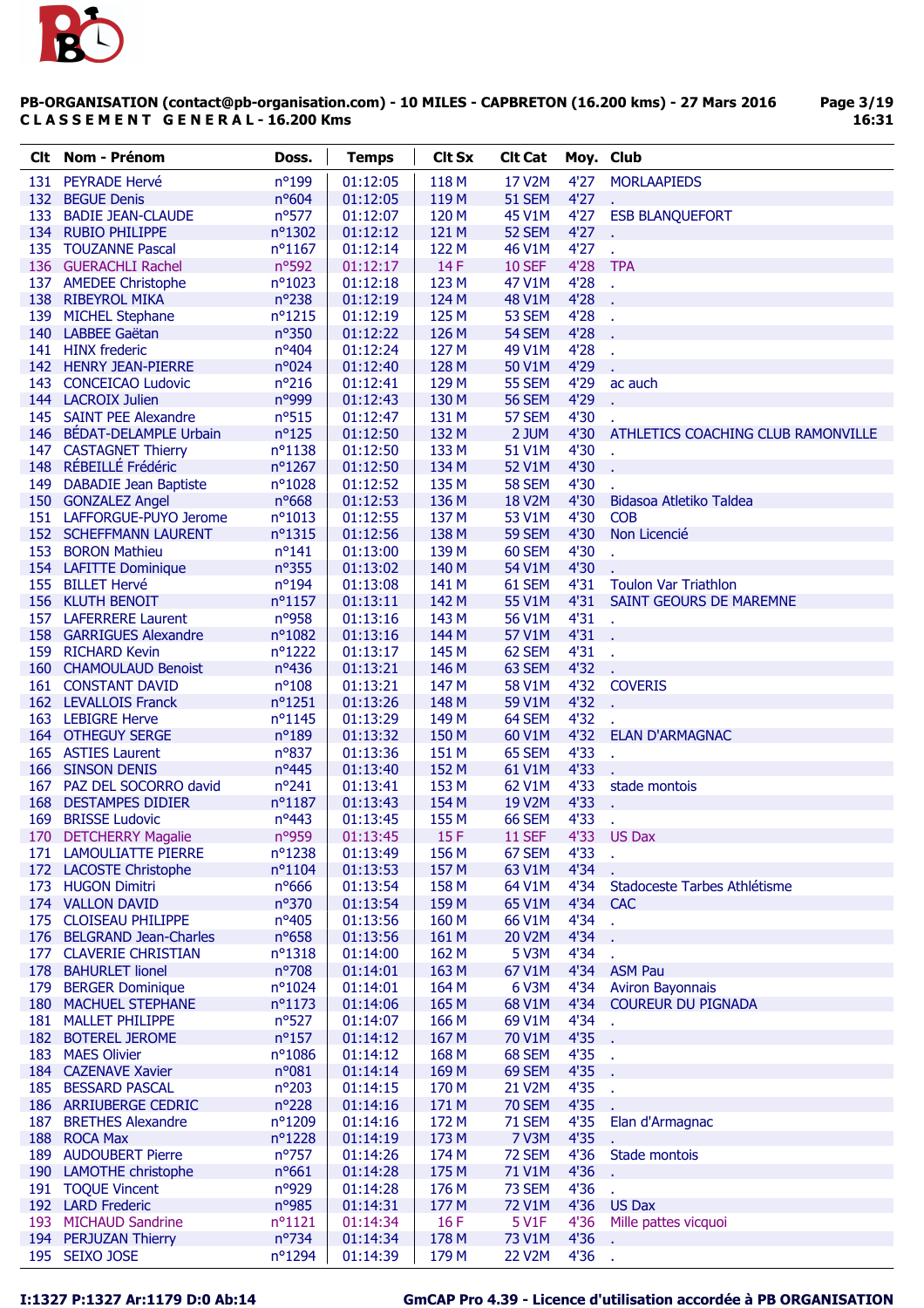

**Page 4/19 16:31**

| Clt. | Nom - Prénom                           | Doss.                   | <b>Temps</b>         | <b>Clt Sx</b>  | <b>Clt Cat</b>   | Moy. Club    |                                |
|------|----------------------------------------|-------------------------|----------------------|----------------|------------------|--------------|--------------------------------|
|      | 196 BOIVIN Cédric                      | nº1240                  | 01:14:41             | 180 M          | 74 SEM           | 4'37         |                                |
| 197  | PECHAMBERT ALAIN                       | nº756                   | 01:14:47             | 181 M          | 8 V3M            | 4'37         | <b>BOULIAC SPORTS PLAISIRS</b> |
| 198  | <b>MATHIEU Fernand</b>                 | n°899                   | 01:14:49             | 182 M          | <b>23 V2M</b>    | 4'37         |                                |
|      | 199 GERARD Sebastien                   | $n^o342$                | 01:14:51             | 183 M          | 74 V1M           | 4'37         |                                |
|      | 200 BRISSE Aurelien                    | $n^o518$                | 01:14:51             | 184 M          | 75 SEM           | 4'37         |                                |
|      | 201 FIGUERAS JOSE LUIS                 | nº1298                  | 01:14:55             | 185 M          | 75 V1M           | 4'37         | $\mathcal{A}$                  |
|      | 202 SENECHAL ANNE                      | nº1288                  | 01:14:56             | 17F            | 6 V1F            | 4'37         | - 1                            |
|      | 203 DUCHET Nicolas                     | $n^{\circ}102$          | 01:14:57             | 186 M          | <b>76 SEM</b>    | 4'38         | $\mathcal{A}$                  |
|      | 204 POMBIEILH Guillaume                | nº629                   | 01:15:03             | 187 M          | 77 SEM           | 4'38         |                                |
|      | 205 PREVOT MARC                        | $n^o$ 1110              | 01:15:05             | 188 M          | <b>78 SEM</b>    | 4'38         | <b>TEAM BARAJAS</b>            |
|      | 206 METCHEDE Olivier                   | nº903                   | 01:15:06             | 189 M          | 76 V1M           | 4'38         | <b>Capbreton Triathlon</b>     |
|      | 207 DENOS Eric                         | $n^o$ 151               | 01:15:09             | 190 M          | 77 V1M           | 4'38         | APA Jogging St SEVER           |
| 208  | <b>BARBAZAN Sebastien</b>              | nº1246                  | 01:15:10             | 191 M          | <b>79 SEM</b>    | 4'38         |                                |
|      | 209 LACOUTURE Guy                      | nº972                   | 01:15:11             | 192 M          | 24 V2M           | 4'38         | $\mathcal{A}$                  |
|      | 210 DA EIRA Mario                      | $n^o423$                | 01:15:11             | 193 M          | <b>25 V2M</b>    | 4'38         |                                |
|      | 211 MIMBIELLE Christophe               | $n^o$ 376               | 01:15:11             | 194 M          | 78 V1M           | 4'38         |                                |
|      | 212 DUBARRY Marc                       | n°858                   | 01:15:13             | 195 M          | 9 V3M            | 4'39         | <b>Pass Running</b>            |
|      | 213 BAHEGNE Xavier                     | nº566                   | 01:15:15             | 196 M          | 80 SEM           | 4'39         | $\mathbf{r}$                   |
|      | 214 IZQUIERDO JOSE ANTONIO             | nº260                   | 01:15:16             | 197 M          | 26 V2M           | 4'39         |                                |
|      | 215 KENDRA Thomas                      | $n^{\circ}712$          | 01:15:20             | 198 M          | 81 SEM           | 4'39         | $\mathcal{A}$                  |
|      | 216 ROUSSEL Max                        | nº925                   | 01:15:22             | 199 M          | <b>10 V3M</b>    | 4'39         | ÷.                             |
| 217  | <b>DEGRAVE Lionel</b>                  | nº816                   | 01:15:23             | 200 M          | 79 V1M           | 4'39<br>4'39 | ÷.                             |
|      | 218 GOURY ANTHONY<br>219 PEYRES Julien | nº1320<br>nº770         | 01:15:24             | 201 M<br>202 M | 82 SEM           | 4'39         |                                |
|      | 220 PREUILH Vincent                    | nº426                   | 01:15:25<br>01:15:34 | 203 M          | 83 SEM<br>84 SEM | 4'40         | $\bar{a}$                      |
|      | 221 PIRES NABAIS Georges               | nº822                   | 01:15:35             | 204 M          | 80 V1M           | 4'40         |                                |
|      | 222 BERTHIER Frederic                  | $n^o$ 164               | 01:15:42             | 205 M          | 81 V1M           | 4'40         | $\mathcal{A}$                  |
|      | 223 SOUQUES JEAN-PIERRE                | $n^o316$                | 01:15:55             | 206 M          | 82 V1M           | 4'41         | <b>AC POUILLON</b>             |
|      | 224 SARTHOU Nicolas                    | $n^o$ 184               | 01:15:56             | 207 M          | 85 SEM           | 4'41         |                                |
|      | 225 JANVIER Olivier                    | nº378                   | 01:15:58             | 208 M          | 86 SEM           | 4'41         | Elan d'armagnac                |
|      | 226 NIEUCEL Tom                        | nº1017                  | 01:15:58             | 209 M          | 87 SEM           | 4'41         |                                |
| 227  | <b>BARNABOR Thierry</b>                | nº860                   | 01:15:59             | 210 M          | <b>27 V2M</b>    | 4'41         | ÷.                             |
|      | 228 COSTREJEAN MICHEL                  | $n^o$ 168               | 01:15:59             | 211 M          | 28 V2M           | 4'41         |                                |
|      | 229 NARDOU Mickael                     | nº776                   | 01:16:02             | 212 M          | 83 V1M           | 4'42         | $\mathcal{A}$                  |
|      | 230 DENTELLA Alexandre                 | $n^o211$                | 01:16:05             | 213 M          | 88 SEM           | 4'42         |                                |
|      | 231 DAUREL Emanuel                     | n°855                   | 01:16:05             | 214 M          | 11 V3M           | 4'42         | <b>FFA</b>                     |
|      | 232 CONTE Thierry                      | $n^{\circ}777$          | 01:16:06             | 215 M          | 89 SEM           | 4'42         |                                |
|      | 233 MARLOIS romain                     | $n^o$ 1163              | 01:16:06             | 216 M          | <b>90 SEM</b>    | 4'42         | $\mathcal{A}$                  |
|      | 234 GOURIER Laurent                    | nº1095                  | 01:16:09             | 217 M          | 91 SEM           | 4'42         |                                |
| 235  | <b>LIBAT FABRICE</b>                   | n°310                   | 01:16:16             | 218 M          | 84 V1M           | 4'42         |                                |
|      | 236 CASTAGNEDE JEAN-YVES               | $n^o$ 513               | 01:16:16             | 219 M          | 29 V2M           | 4'42         | ÷.                             |
| 237  | <b>BATS Jerome</b>                     | nº583                   | 01:16:21             | 220 M          | 85 V1M           | 4'43         | $\mathcal{A}$                  |
|      | 238 CLAVERIE Jérémie                   | n°600                   | 01:16:25             | 221 M          | 92 SEM           | 4'43         |                                |
|      | 239 BOURRIEAU Julien                   | nº939                   | 01:16:27             | 222 M          | 93 SEM           | 4'43         | $\mathcal{A}$                  |
|      | 240 THARSILE Matthieu                  | n°208                   | 01:16:29             | 223 M          | 94 SEM           | 4'43         |                                |
|      | 241 PERAIS Nolwenn                     | nº205                   | 01:16:31             | 224 M          | 95 SEM           | 4'43         |                                |
|      | 242 DAUVIER Simon                      | n°780                   | 01:16:32             | 225 M          | <b>96 SEM</b>    | 4'43         | <b>Des Saucisses</b>           |
|      | 243 LALANNE Jean Luc                   | nº834                   | 01:16:34             | 226 M          | 30 V2M           | 4'44         |                                |
|      | 244 DEUMIER Artus<br>245 GOMEZ XAVIER  | nº1072                  | 01:16:37             | 227 M          | 3 JUM            | 4'44<br>4'44 | Non Licencié                   |
|      | 246 GENAUZEAU Sebastien                | $n^o$ 1316<br>$n^o$ 651 | 01:16:43<br>01:16:52 | 228 M<br>229 M | 97 SEM<br>98 SEM | 4'45         |                                |
| 247  | <b>BORDAS JEROME</b>                   | $n^o$ 1143              | 01:16:52             | 230 M          | <b>99 SEM</b>    | 4'45         |                                |
| 248  | <b>BOILLOT SEBASTIEN</b>               | n°788                   | 01:16:54             | 231 M          | 86 V1M           | 4'45         | $\bar{\mathcal{A}}$            |
|      | 249 POTENZA Jerome                     | nº1092                  | 01:16:56             | 232 M          | 87 V1M           | 4'45         | ÷.                             |
|      | 250 LESBATS pierre                     | $n^o$ 699               | 01:16:57             | 233 M          | 31 V2M           | 4'45         | ÷.                             |
|      | 251 GUY FRED                           | nº766                   | 01:16:57             | 234 M          | 88 V1M           | 4'45         | $\mathcal{A}$                  |
|      | 252 BROQUA Alain                       | $n^o814$                | 01:17:02             | 235 M          | 89 V1M           | 4'45         | $\sim$                         |
| 253  | <b>MUNOZ Serge</b>                     | n°991                   | 01:17:12             | 236 M          | 32 V2M           | 4'46         | $\mathcal{A}$                  |
|      | 254 BARREYRE christophe                | nº1160                  | 01:17:12             | 237 M          | <b>100 SEM</b>   | 4'46         |                                |
|      | 255 DUSSAU Nicolas                     | nº678                   | 01:17:12             | 238 M          | <b>101 SEM</b>   | 4'46         | $\mathcal{A}$                  |
|      | 256 LERCHUNDI Christine                | n°337                   | 01:17:21             | 18F            | <b>7 V1F</b>     | 4'46         | ÷.                             |
|      | 257 CHURRUCA Gorka                     | n°039                   | 01:17:21             | 239 M          | <b>102 SEM</b>   | 4'46         |                                |
|      | 258 OLIVEIRA Christophe                | $n^{\circ}710$          | 01:17:23             | 240 M          | <b>103 SEM</b>   | 4'47         | tyrosse                        |
|      | 259 FLEURENTIN Philippe                | $n^{\circ}227$          | 01:17:24             | 241 M          | 90 V1M           | 4'47         | ychoux                         |
|      | 260 GESQUIERE Clement                  | nº1036                  | 01:17:30             | 242 M          | <b>104 SEM</b>   | 4'47         |                                |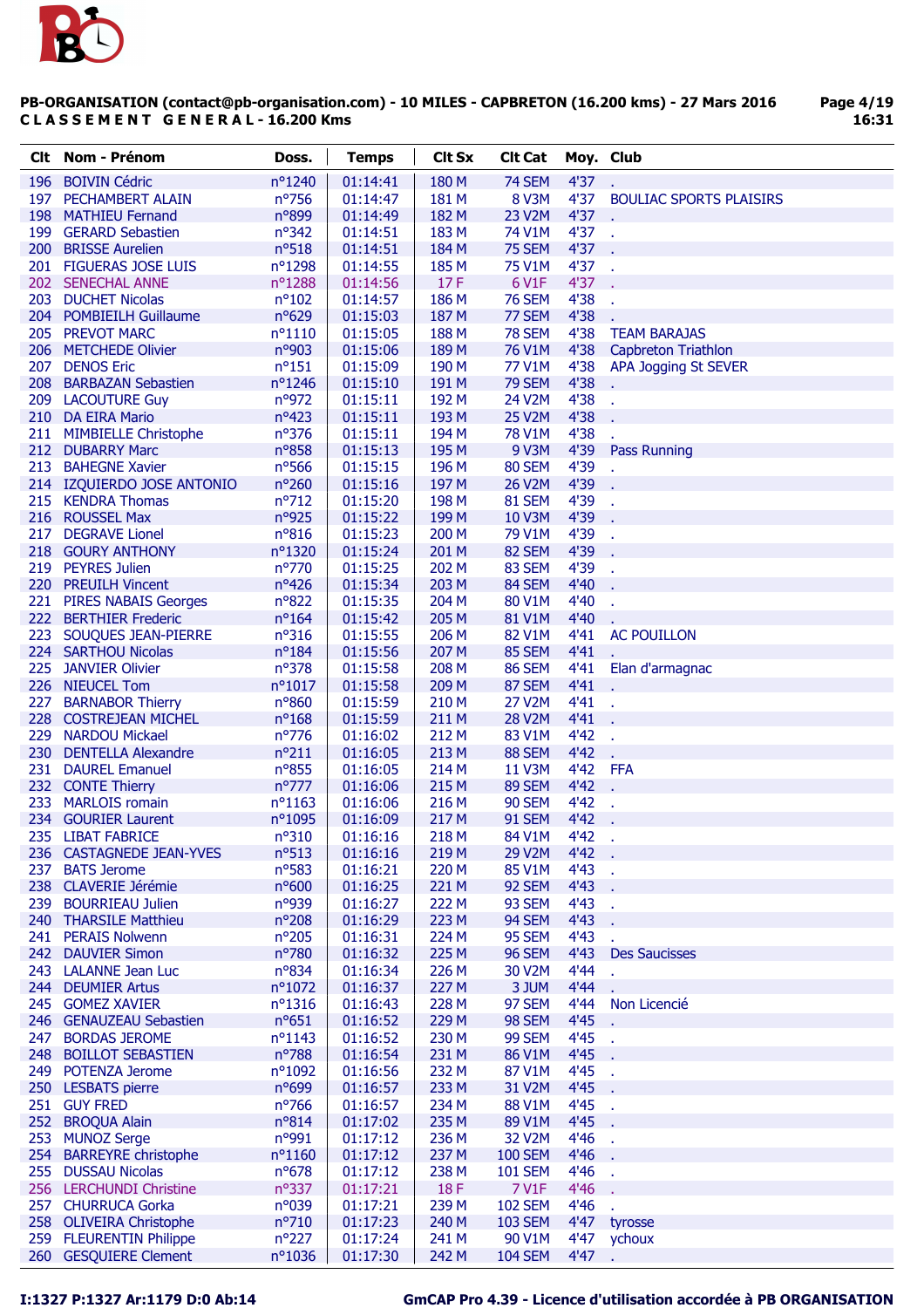

**Page 5/19 16:31**

| Clt | <b>Nom - Prénom</b>                            | Doss.                        | <b>Temps</b>         | <b>Clt Sx</b>  | <b>Clt Cat</b>           | Moy. Club    |                                |
|-----|------------------------------------------------|------------------------------|----------------------|----------------|--------------------------|--------------|--------------------------------|
|     | 261 LOTTIN Christophe                          | $n^o$ 1126                   | 01:17:31             | 243 M          | 91 V1M                   | 4'47         |                                |
|     | 262 LARD Elodie                                | n°004                        | 01:17:33             | 19F            | 12 SEF                   | 4'47         |                                |
|     | 263 EJEA REMY                                  | $n^o$ 673                    | 01:17:35             | 244 M          | <b>105 SEM</b>           | 4'47         | <b>ACC Ramonville</b>          |
|     | 264 MOISAN Jerome                              | nº868                        | 01:17:43             | 245 M          | <b>106 SEM</b>           | 4'48         |                                |
| 265 | <b>DUBOS Arnaud</b>                            | n°871                        | 01:17:43             | 246 M          | <b>107 SEM</b>           | 4'48         |                                |
|     | 266 POLLIAND Franck                            | $n^o431$                     | 01:17:45             | 247 M          | 33 V2M                   | 4'48         | <b>Capbreton Triathlon</b>     |
|     | 267 VILLAIN Christophe                         | nº1262                       | 01:17:48             | 248 M          | 34 V2M                   | 4'48         | ÷.                             |
|     | 268 CHAPEL Alexandre                           | $n^o$ 051                    | 01:17:51             | 249 M          | <b>108 SEM</b>           | 4'48         |                                |
| 269 | <b>BRIERE GAIZKA</b><br>270 KREIENBÜHL Thierry | $n^o$ 571                    | 01:17:53             | 250 M          | <b>109 SEM</b>           | 4'48<br>4'48 |                                |
|     | 271 LEROY Julien                               | $n^o618$<br>n°359            | 01:17:53<br>01:17:54 | 251 M<br>252 M | 35 V2M<br><b>110 SEM</b> | 4'49         | ÷.                             |
|     | 272 MINJOT Frederic                            | n°908                        | 01:17:55             | 253 M          | 92 V1M                   | 4'49         | J.                             |
| 273 | <b>BARTHEL JEANNE</b>                          | $n^o$ 542                    | 01:17:59             | 20 F           | 8 V1F                    | 4'49         | <b>PAC</b>                     |
|     | 274 MATHIS Sylvie                              | nº439                        | 01:18:01             | 21F            | 9 V1F                    | 4'49         | Apa jogging saint sever        |
|     | 275 ALEGRE PATRICK                             | nº679                        | 01:18:02             | 254 M          | 36 V2M                   | 4'49         |                                |
|     | 276 GOMEZ Patrick                              | n°895                        | 01:18:05             | 255 M          | 37 V2M                   | 4'49         | Lou Galou Payres               |
|     | 277 VILLEFRANQUE Stephan                       | $n^o812$                     | 01:18:05             | 256 M          | 93 V1M                   | 4'49         | Lou Galou Payres               |
|     | 278 MASSA Guy                                  | n°1000                       | 01:18:06             | 257 M          | <b>12 V3M</b>            | 4'49         | Anglet Olympique               |
|     | 279 LOPEZ Jean                                 | nº572                        | 01:18:08             | 258 M          | 38 V2M                   | 4'49         | hossegor tri aventure          |
|     | 280 MEILLAN Denis                              | nº585                        | 01:18:10             | 259 M          | 94 V1M                   | 4'49         |                                |
|     | 281 APRETNA MAXIME                             | $n^o$ 1115                   | 01:18:15             | 260 M          | <b>111 SEM</b>           | 4'50         |                                |
|     | 282 BROCAS Gregory                             | $n^o$ 116                    | 01:18:18             | 261 M          | <b>112 SEM</b>           | 4'50         | los astiaus                    |
| 283 | <b>BERARD MORGANE</b>                          | $n^{\circ}103$               | 01:18:19             | 22 F           | 13 SEF                   | 4'50         |                                |
|     | 284 MASSAL Kevin                               | $n^o$ 654                    | 01:18:22             | 262 M          | <b>113 SEM</b>           | 4'50         | <b>CAL</b>                     |
|     | 285 LEGOUT Eric                                | nº1219                       | 01:18:26             | 263 M          | 39 V2M                   | 4'50         | <b>TOAC Triathlon</b>          |
|     | 286 DUCAMP ADRIEN                              | $n^o541$                     | 01:18:26             | 264 M          | <b>114 SEM</b>           | 4'50         |                                |
|     | 287 JUAN Laurent                               | nº530                        | 01:18:27             | 265 M          | <b>115 SEM</b>           | 4'51         |                                |
|     | 288 SOURGEN DAMIEN                             | $n^o$ 1132                   | 01:18:28             | 266 M          | <b>116 SEM</b>           | 4'51         | <b>BAM</b>                     |
|     | 289 VERGEZ JEAN                                | $n^{\circ}042$               | 01:18:28             | 267 M<br>268 M | 40 V2M<br>41 V2M         | 4'51         | <b>BAM MIMIZAN</b>             |
|     | 290 LAVAL GUY<br>291 VILLA Jean-Baptiste       | $n^o$ 1137<br>$n^{\circ}272$ | 01:18:29<br>01:18:31 | 269 M          | 95 V1M                   | 4'51<br>4'51 | <b>EGGER</b>                   |
|     | 292 REIGNIER PIERRE                            | nº1242                       | 01:18:32             | 270 M          | 96 V1M                   | 4'51         | <b>FREE RUNNERS</b>            |
|     | 293 WRIGHT Will                                | nº1085                       | 01:18:34             | 271 M          | 4 JUM                    | 4'51         |                                |
|     | 294 SANCHEZ CAMPERO Salvador                   | nº954                        | 01:18:36             | 272 M          | <b>117 SEM</b>           | 4'51         | <b>COB</b>                     |
|     | 295 FAGET Jean Luc                             | n°966                        | 01:18:39             | 273 M          | 42 V2M                   | 4'51         | $\bar{a}$                      |
|     | 296 BERGOUGNOUX Benoît                         | n°065                        | 01:18:41             | 274 M          | <b>118 SEM</b>           | 4'51         |                                |
| 297 | <b>BAZIN TOM</b>                               | $n^o$ 182                    | 01:18:46             | 275 M          | 3 ESM                    | 4'52         | $\mathcal{A}$                  |
| 298 | <b>DOUTHE Laurent</b>                          | nº832                        | 01:18:47             | 276 M          | 97 V1M                   | 4'52         | ÷.                             |
|     | 299 WRIGHT Edgard                              | nº1084                       | 01:18:48             | 277 M          | 4 ESM                    | 4'52         | ÷.                             |
|     | 300 JUAN ADRIEN                                | n°075                        | 01:18:48             | 278 M          | 98 V1M                   | 4'52         |                                |
|     | 301 LOUSTALET Frédérique                       | $n^o$ 573                    | 01:18:49             | 23F            | 10 V1F                   |              | 4'52 SJLCA                     |
|     | 302 LAHERRERE Jean-François                    | $n^o514$                     | 01:18:50             | 279 M          | 43 V2M                   | 4'52         |                                |
|     | 303 GONCALVES LOPES José                       | n°915                        | 01:18:53             | 280 M          | 44 V2M                   | 4'52         | <b>Tyrosse</b>                 |
|     | 304 PINSOLLE Pascal                            | nº945                        | 01:18:54             | 281 M          | <b>119 SEM</b>           | 4'52         |                                |
|     | 305 VIDAL Jean Pierre                          | n°007                        | 01:18:54             | 282 M          | 45 V2M                   | 4'52         |                                |
|     | 306 VALLE Stephane                             | nº472                        | 01:18:55             | 283 M          | 99 V1M                   | 4'52         | <b>Stade Villecomtal Arros</b> |
|     | 307 LOUVET Claire<br>308 COIRIER Patrice       | n°889<br>$n^o$ 657           | 01:18:56             | 24 F           | 14 SEF<br><b>46 V2M</b>  | 4'52<br>4'52 |                                |
|     | 309 FADELLI Christine                          | $n^{\circ}$ 725              | 01:18:56<br>01:18:58 | 284 M<br>25F   | 1 V3F                    | 4'52         | HIRU KIROL HENDAIA<br>ACA auch |
|     | 310 CROCHARD Cedric                            | $n^{\circ}271$               | 01:18:59             | 285 M          | <b>120 SEM</b>           | 4'53         | ÷.                             |
|     | 311 BERTRAND David                             | $n^o$ 501                    | 01:18:59             | 286 M          | 100 V1M                  | 4'53         | $\mathcal{A}$                  |
|     | 312 LABIELLE Bernard                           | n°798                        | 01:19:00             | 287 M          | 13 V3M                   | 4'53         |                                |
|     | 313 MERCIER DES ROCHETTES GUIL                 | n°046                        | 01:19:01             | 288 M          | <b>121 SEM</b>           | 4'53         | <b>STADE MONT DE MARSAN</b>    |
|     | 314 OURADOU BERTRAND                           | nº499                        | 01:19:03             | 289 M          | <b>122 SEM</b>           | 4'53         |                                |
|     | 315 PEDEUPOEY alain                            | $n^o$ 304                    | 01:19:06             | 290 M          | 14 V3M                   | 4'53         | <b>PCC FRANCE</b>              |
|     | 316 BERNEDE DIDIER                             | $n^{\circ}257$               | 01:19:06             | 291 M          | 47 V2M                   | 4'53         | <b>AC POUILLON</b>             |
|     | 317 DIAS SOEIRO Adriano                        | $n^o$ 171                    | 01:19:06             | 292 M          | <b>123 SEM</b>           | 4'53         |                                |
|     | 318 SALLABRRY MARGOT Nicole                    | nº967                        | 01:19:07             | 26 F           | 1 V <sub>2</sub> F       | 4'53         | AS des Bleuets Labattois       |
|     | 319 VIVANT Sébastien                           | nº489                        | 01:19:07             | 293 M          | 101 V1M                  | 4'53         | $\mathbf{r}$                   |
|     | 320 MAUMUS Pierre                              | $n^{\circ}170$               | 01:19:09             | 294 M          | 102 V1M                  | 4'53         | $\mathbf{r}$                   |
|     | 321 MAUHOURAT Marc                             | $n^{\circ}212$               | 01:19:09             | 295 M          | <b>48 V2M</b>            | 4'53         | <b>US DAX</b>                  |
|     | 322 LIENARD Eric                               | $n^o$ 150                    | 01:19:10             | 296 M          | 49 V2M                   | 4'53         |                                |
|     | 323 VIERGE VINCENT                             | nº1284                       | 01:19:12             | 297 M          | 103 V1M                  | 4'53         |                                |
|     | 324 LUXCEY Thibaut                             | $n^o$ 581                    | 01:19:15             | 298 M          | <b>124 SEM</b>           | 4'53         | born aventures multisports     |
|     | 325 SCHEMBRI PATRICK                           | nº1149                       | 01:19:15             | 299 M          | 50 V <sub>2</sub> M      | 4'53         |                                |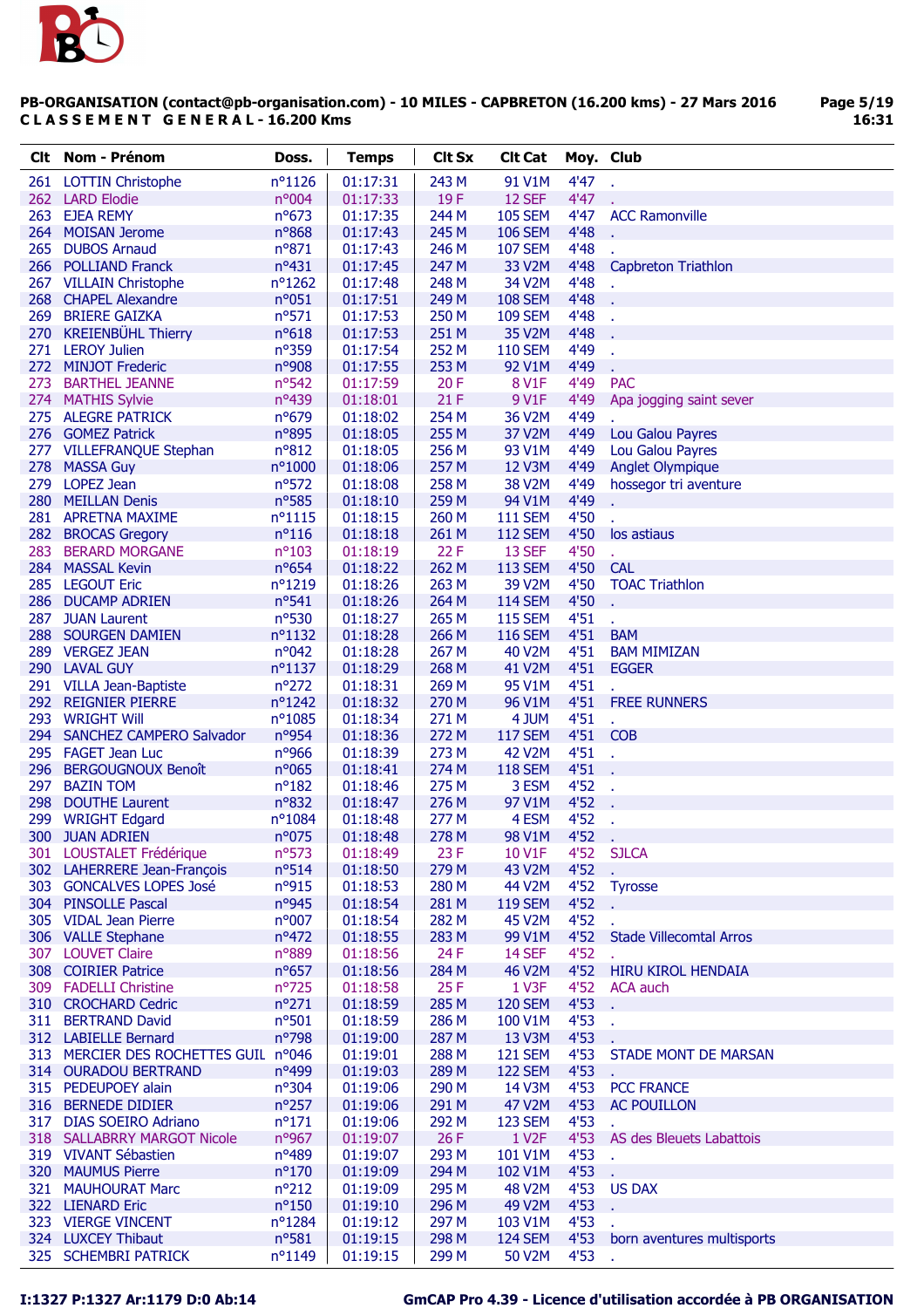

**Page 6/19 16:31**

| Clt        | <b>Nom - Prénom</b>                               | Doss.             | <b>Temps</b>         | <b>Clt Sx</b>  | <b>Clt Cat</b>     | Moy. Club    |                              |
|------------|---------------------------------------------------|-------------------|----------------------|----------------|--------------------|--------------|------------------------------|
| 326        | <b>DUCOURNEAU Jean-Bernard</b>                    | n°383             | 01:19:18             | 300 M          | <b>15 V3M</b>      | 4'54         | Tarbes Pyrénéees Athlétisme  |
| 327        | <b>MAMY Renaud</b>                                | $n^o$ 1118        | 01:19:20             | 301 M          | 104 V1M            | 4'54         | $\mathcal{L}_{\mathbf{r}}$   |
|            | 328 TOSSUT Francois                               | $n^{\circ}$ 1235  | 01:19:20             | 302 M          | 5 ESM              | 4'54         | ÷.                           |
| 329        | <b>AUZOLLE Lionel</b>                             | nº767             | 01:19:22             | 303 M          | 105 V1M            | 4'54         | ÷.                           |
| 330        | <b>MAUDOUS ROMAIN</b>                             | nº1133            | 01:19:22             | 304 M          | <b>125 SEM</b>     | 4'54         |                              |
|            | 331 CLEUET Nadine                                 | nº560             | 01:19:23             | 27F            | 2 V <sub>2</sub> F | 4'54         | ÷.                           |
|            | 332 GUIBERT Stecy                                 | nº438             | 01:19:24             | 305 M          | <b>126 SEM</b>     | 4'54         |                              |
| 333        | <b>FRISOU MATHIEU</b>                             | nº397             | 01:19:24             | 306 M          | <b>127 SEM</b>     | 4'54         | oloron o bearn sport nature  |
| 334        | <b>BAZIN Rafaël</b>                               | nº781             | 01:19:25             | 307 M          | <b>128 SEM</b>     | 4'54         | <b>Les Saucisses</b>         |
| 335        | <b>DUCASSOU JEAN</b>                              | nº1130            | 01:19:28             | 308 M          | 106 V1M            | 4'54         |                              |
|            | 336 PEYROUTET Jean Bernard                        | nº1287            | 01:19:28             | 309 M          | 51 V2M             | 4'54         |                              |
| 337        | <b>BRAVIN Lionel</b>                              | n°706             | 01:19:31             | 310 M          | 107 V1M            | 4'54         |                              |
|            | 338 CAZENAVE Laurent                              | $n^o$ 622         | 01:19:31             | 311 M          | 108 V1M            | 4'54         | loyal Racing Club            |
|            | 339 LEPPARD Ingrid                                | $n^o$ 681         | 01:19:36             | 28 F           | <b>11 V1F</b>      | 4'55         | Elan d'Armagnac              |
|            | 340 SUBRA Jerome                                  | n°037             | 01:19:38             | 312 M          | 52 V2M             | 4'55         | <b>Hossegor Tri Aventure</b> |
|            | 341 DUCAMP JEAN-MARC                              | $n^o$ 635         | 01:19:39             | 313 M          | 53 V2M             | 4'55         | <b>TEAM RAIDLIGHT</b>        |
|            | 342 LARROZE Caroline                              | n°295             | 01:19:40             | 29F            | 15 SEF             | 4'55         | ÷.                           |
| 343        | <b>COUTO BARBA Laurent</b>                        | n°309             | 01:19:42             | 314 M          | 109 V1M            | 4'55         | $\mathbf{r}$                 |
|            | 344 LARBAIGT Alain                                | nº594             | 01:19:43             | 315 M          | 110 V1M            | 4'55         |                              |
| 345        | <b>DURAND Luc</b>                                 | n°299             | 01:19:45             | 316 M          | <b>54 V2M</b>      | 4'55         | Girondins triathlon          |
|            | 346 PICHOT Damien                                 | nº1229            | 01:19:47             | 317 M          | 111 V1M            | 4'55         |                              |
|            | 347 CHAURREAU ERIC                                | n°077             | 01:19:49             | 318 M          | <b>55 V2M</b>      | 4'56         | $\mathcal{L}_{\mathcal{A}}$  |
|            | 348 CLOISEAU PIERRE                               | n°399             | 01:19:50             | 319 M          | 112 V1M            | 4'56         | ÷.                           |
|            | 349 LAMOTHE Florence                              | nº649             | 01:19:53             | 30 F           | 12 V1F             | 4'56         | $\mathcal{A}$                |
| 350        | <b>BERTHON Jerome</b>                             | n°319             | 01:19:54             | 320 M          | 113 V1M            | 4'56         | ÷.                           |
|            | 351 DUBARRY Jean Batiste                          | n°859             | 01:19:57             | 321 M          | <b>129 SEM</b>     | 4'56         | ÷.                           |
|            | 352 FORSANS PATRICE                               | n°398             | 01:20:00             | 322 M          | 114 V1M            | 4'56         | ÷.                           |
| 353        | <b>ESTRADE Rémy</b>                               | $n^{\circ}711$    | 01:20:00             | 323 M          | <b>130 SEM</b>     | 4'56         | ÷.                           |
|            | 354 PUCHEU Sebastien                              | $n^o$ 381         | 01:20:01             | 324 M          | 115 V1M            | 4'56         | ÷.                           |
| 355        | <b>DENIS EVERITT Agnes</b>                        | $n^o$ 831         | 01:20:01             | 31 F           | 13 V1F             | 4'56         | $\mathcal{L}$                |
|            | 356 GESTAS LAURENT                                | nº1139            | 01:20:04             | 325 M          | <b>131 SEM</b>     | 4'56         |                              |
| 357        | LAFOND-PUYO Stéphane                              | $n^o412$          | 01:20:06             | 326 M          | 116 V1M            | 4'57         | <b>Morlaapieds Course</b>    |
| 358<br>359 | <b>PIERREFICHE Emmanuel</b>                       | nº222             | 01:20:07             | 327 M          | 117 V1M            | 4'57<br>4'57 | stade bagnérais              |
| 360        | <b>PERIN Eric</b><br><b>BOURRICAUD Jean Louis</b> | n°385             | 01:20:09<br>01:20:10 | 328 M<br>329 M | 56 V2M<br>57 V2M   | 4'57         |                              |
|            | 361 FAYET Michel                                  | nº820<br>$n^o313$ | 01:20:10             | 330 M          | 118 V1M            | 4'57         | <b>UATJ</b>                  |
|            | 362 KEMPS Kristof                                 | $n^o$ 663         | 01:20:10             | 331 M          | <b>132 SEM</b>     | 4'57         |                              |
| 363        | <b>BORDES Guillaume</b>                           | $n^o$ 1128        | 01:20:10             | 332 M          | <b>133 SEM</b>     | 4'57         | ÷.                           |
| 364        | <b>RENAILLE Karine</b>                            | n°819             | 01:20:11             | 32 F           | 14 V1F             | 4'57         |                              |
| 365        | <b>GONZALEZ BLAS PATRICIA</b>                     | nº494             | 01:20:14             | 33 F           | <b>16 SEF</b>      | 4'57         | <b>C.D FLORENTINO FDR</b>    |
|            | 366 AILLERY Noelle                                | nº1075            | 01:20:16             | 34 F           | <b>15 V1F</b>      | 4'57         | ÷.                           |
|            | 367 SECHEYRON Guillaume                           | $n^o611$          | 01:20:17             | 333 M          | <b>134 SEM</b>     | 4'57         | ÷.                           |
|            | 368 JOIRIS Olivier                                | nº960             | 01:20:17             | 334 M          | <b>135 SEM</b>     | 4'57         |                              |
|            | 369 DIAS SOEIRO Romuald                           | $n^o$ 162         | 01:20:23             | 335 M          | <b>136 SEM</b>     | 4'58         | $\mathbf{r}$                 |
|            | 370 ANGELETTI Martine                             | $n^o$ 344         | 01:20:25             | 35F            | 2 V3F              |              | 4'58 US DAX                  |
|            | 371 CROFT Andrew                                  | $n^o$ 1151        | 01:20:28             | 336 M          | 119 V1M            | 4'58         | $\mathcal{A}$                |
|            | 372 DASSAUD Johan                                 | $n^o$ 1148        | 01:20:29             | 337 M          | 120 V1M            | 4'58         | У.                           |
| 373        | <b>DARJO Sebastien</b>                            | $n^o$ 1188        | 01:20:30             | 338 M          | <b>137 SEM</b>     | 4'58         | $\sim$                       |
|            | 374 VERA ALAIN                                    | $n^o$ 1168        | 01:20:31             | 339 M          | <b>58 V2M</b>      | 4'58         |                              |
| 375        | <b>ERRECART MAITENA</b>                           | $n^{\circ}392$    | 01:20:32             | 36 F           | 17 SEF             | 4'58         | <b>PBA</b>                   |
|            | 376 DULONG DAMIEN                                 | $n^o$ 1101        | 01:20:33             | 340 M          | <b>138 SEM</b>     | 4'58         |                              |
|            | 377 CASTANO CLEMENT                               | $n^o$ 1147        | 01:20:34             | 341 M          | <b>139 SEM</b>     | 4'58         | $\mathcal{A}$                |
|            | 378 GENDEK Jean Michel                            | $n^o$ 465         | 01:20:35             | 342 M          | 59 V2M             | 4'58         |                              |
|            | 379 DURONÉA Jean-Luc                              | $n^o$ 377         | 01:20:36             | 343 M          | 60 V2M             | 4'58         |                              |
|            | 380 DUPLAA Nicolas                                | nº988             | 01:20:37             | 344 M          | <b>140 SEM</b>     | 4'59         | Xiberotarrak                 |
|            | 381 MACHABERT PATRICE                             | nº1296            | 01:20:37             | 345 M          | <b>141 SEM</b>     | 4'59         | $\mathbf{r}$                 |
|            | 382 SCHELLEKENS yohan                             | $n^{\circ}797$    | 01:20:44             | 346 M          | <b>142 SEM</b>     | 4'59         | У.                           |
|            | 383 WALEWSKI Yann                                 | nº332             | 01:20:45             | 347 M          | <b>143 SEM</b>     | 4'59         | $\sim$                       |
| 384        | <b>BREDOUX Sebastien</b>                          | nº1074            | 01:20:50             | 348 M          | <b>144 SEM</b>     | 4'59         |                              |
|            | 385 VILASEQUE Jean-michel                         | $n^o$ 1186        | 01:20:51             | 349 M          | 16 V3M             | 4'59         | $\sim$                       |
|            | 386 HEMERY Yann                                   | $n^o$ 609         | 01:20:53             | 350 M          | 61 V2M             | 5'00         |                              |
|            | 387 BATTE Pierre yves                             | $n^o$ 637         | 01:20:54             | 351 M          | 121 V1M            | 5'00         | $\mathcal{A}$                |
|            | 388 LESPIAUCQ Celine                              | $n^{\circ}1010$   | 01:20:55             | 37 F           | 1 ESF              | 5'00         |                              |
|            | 389 CAILLABET JEAN                                | $n^o$ 1313        | 01:20:57             | 352 M          | 122 V1M            | 5'00         | $\sim$                       |
|            | 390 DESTRUHAUT Caroline                           | $n^{\circ}500$    | 01:20:59             | 38 F           | 18 SEF             | 5'00         | ÷.                           |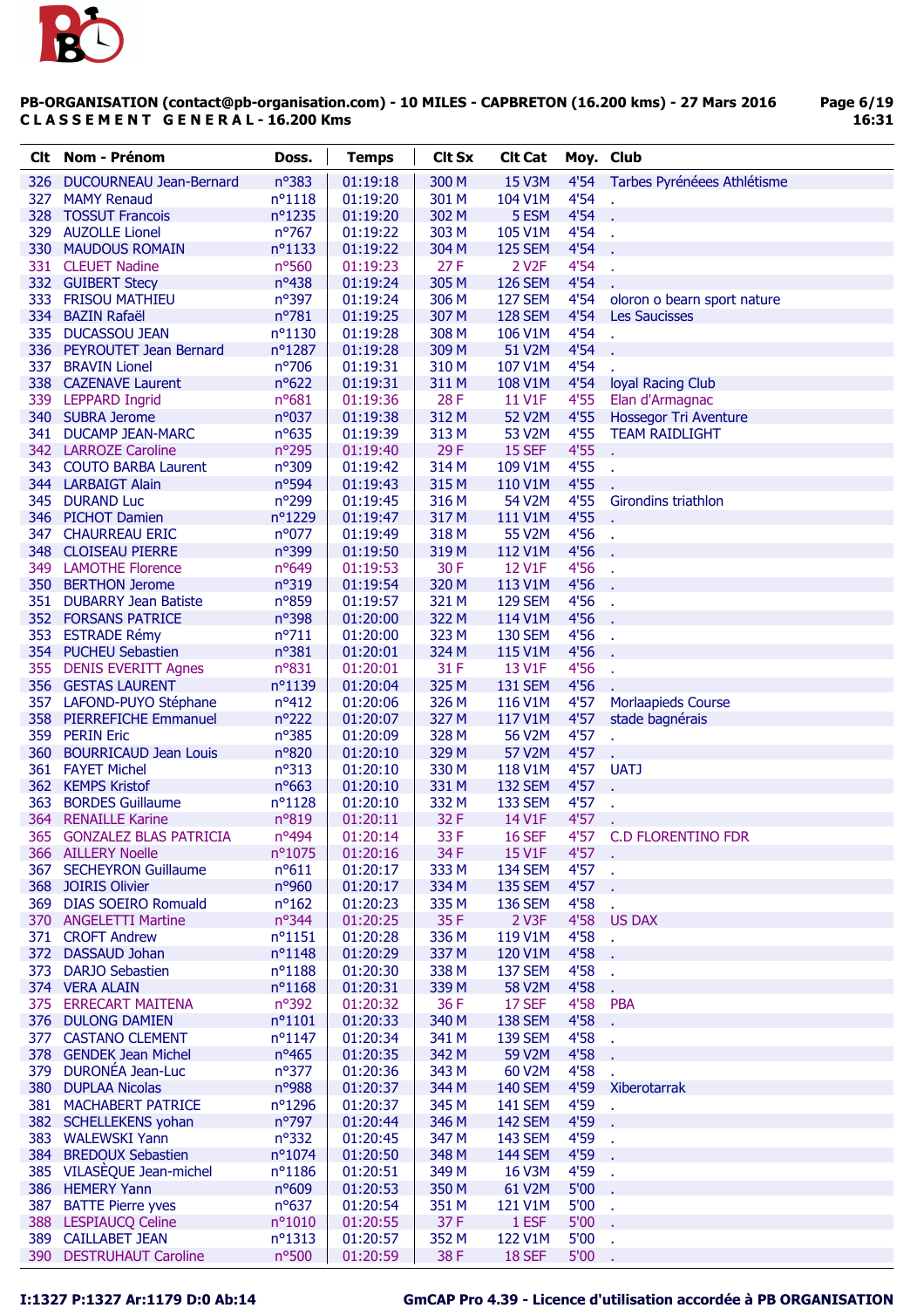

**Page 7/19 16:31**

|     | <b>Clt</b> Nom - Prénom                   | Doss.                            | <b>Temps</b>         | <b>Clt Sx</b> | <b>Clt Cat</b>                       |              | Moy. Club                    |
|-----|-------------------------------------------|----------------------------------|----------------------|---------------|--------------------------------------|--------------|------------------------------|
|     | 391 SANSENACQ XAVIER                      | n°020                            | 01:21:02             | 353 M         | 123 V1M                              | 5'00         | $\sim$                       |
|     | 392 LATAPY Franck                         | $n^o427$                         | 01:21:03             | 354 M         | 124 V1M                              | 5'00         | У.                           |
|     | 393 REROLLE Claude                        | $n^o$ 345                        | 01:21:03             | 355 M         | 17 V3M                               | 5'00         | <b>US DAX</b>                |
|     | 394 CAULONQUE Laurent                     | nº930                            | 01:21:07             | 356 M         | 125 V1M                              | 5'00         |                              |
|     | 395 ACITORES Vincent                      | $n^o$ 1161                       | 01:21:10             | 357 M         | <b>145 SEM</b>                       | 5'01         | Hiru Kirol Hendaia           |
|     | 396 RABOUTET JOEL                         | n°076                            | 01:21:11             | 358 M         | 62 V2M                               | 5'01         |                              |
|     | 397 CRANCEE Stephane                      | nº1033                           | 01:21:12             | 359 M         | 126 V1M                              | 5'01         | $\mathcal{A}$                |
|     | 398 CHOISNARD stephane                    | $n^{\circ}705$                   | 01:21:13             | 360 M         | 63 V2M                               | 5'01         | $\sim$                       |
|     | 399 GERBAUD Alain                         | $n^{\circ}014$                   | 01:21:16             | 361 M         | 18 V3M                               |              | 5'01 CLUB ALPIN PAU          |
|     | 400 TEIXERA Michel                        | $n^o$ 1012                       | 01:21:18             | 362 M         | 127 V1M                              | 5'01         |                              |
|     | 401 BONNIN Alexandre                      | n°096                            | 01:21:21             | 363 M         | <b>146 SEM</b>                       | 5'01         | $\mathcal{L}_{\mathcal{A}}$  |
|     | 402 HERITIER Mathias                      | nº550                            | 01:21:21             | 364 M         | <b>147 SEM</b>                       | 5'01         |                              |
|     | 403 DULONG Jerome                         | n°799                            | 01:21:22             | 365 M         | 128 V1M                              |              | 5'01 Asptt Agen              |
|     | 404 ETCHEGARAY Didier                     | n°821                            | 01:21:22             | 366 M         | 129 V1M                              | 5'01         | ÷.                           |
|     | 405 MASSABUAU Luc                         | n°070                            | 01:21:23             | 367 M         | 64 V2M                               | 5'01         | $\mathbb{Z}^2$               |
|     | 406 ROHR Alna                             | nº1097                           | 01:21:24             | 368 M         | <b>148 SEM</b>                       | 5'01         | ÷.                           |
|     | 407 HERRERO Jean marc                     | $n^{\circ}765$                   | 01:21:28             | 369 M         | 130 V1M                              | 5'02         | urkirolak triathlon          |
|     | 408 LESPIAU Vincent                       | nº684                            | 01:21:33             | 370 M         | <b>149 SEM</b>                       | 5'02         | $\sim$                       |
|     | 409 LABORIE Michel                        | n°808                            | 01:21:38             | 371 M         | 65 V2M                               | 5'02         | ÷.                           |
|     | 410 DE BARROS José                        | n°066                            | 01:21:41             | 372 M         | 131 V1M                              | 5'03         | ÷.                           |
|     | 411 LEURIDAN Eric                         | nº942                            | 01:21:43             | 373 M         | <b>150 SEM</b>                       | 5'03         | $\mathcal{A}$                |
|     | 412 BADET Antoine                         | nº852                            | 01:21:44             | 374 M         | 6 ESM                                | 5'03         | - 1                          |
|     | 413 FORT Dominique                        | nº876                            | 01:21:44             | 375 M         | 132 V1M                              | 5'03         | $\mathcal{A}$                |
|     | 414 BADET Clement                         | nº854                            | 01:21:45             | 376 M         | 7 ESM                                | 5'03         | $\sim$                       |
|     | 415 LABAT DANIEL                          | nº336                            | 01:21:51             | 377 M         | 66 V2M                               | 5'03         | $\mathcal{L}_{\mathcal{A}}$  |
|     | 416 LAGONNELLE Franck                     | n°893                            | 01:21:52             | 378 M         | 133 V1M                              | 5'03         | ÷.                           |
|     | 417 BENNOUNA GREENE Mehdi                 | $n^o$ 575                        | 01:21:54             | 379 M         | 134 V1M                              | 5'03         | ÷.                           |
|     | 418 MARCHAND Alexis                       | $n^{\circ}713$                   | 01:21:56             | 380 M         | <b>151 SEM</b>                       | 5'03         | ÷.                           |
|     | 419 BARBEAU Yves                          | n°001                            | 01:21:57             | 381 M         | 67 V2M                               | 5'03         | $\mathcal{L}_{\mathcal{A}}$  |
|     | 420 CHARDEY Florinda                      | nº591                            | 01:21:59             | 39F           | 3 V <sub>2</sub> F                   | 5'04         |                              |
|     | 421 LAUZERAL Philippe                     | $n^{\circ}067$                   | 01:22:01             | 382 M         | 135 V1M                              | 5'04         |                              |
|     | 422 FAGET Dominique                       | n°918                            | 01:22:03             | 40 F          | 16 V1F                               |              | 5'04 AC Pouillon             |
|     | 423 FONTES DAVID                          | $n^o$ 524                        | 01:22:04             | 383 M         | <b>152 SEM</b>                       | 5'04         | $\sim$                       |
| 424 | <b>DUSSAU Maxime</b>                      | nº633                            | 01:22:05             | 384 M         | 8 ESM                                | 5'04         |                              |
|     | 425 BUTTIGNOL CORINE                      | n°297                            | 01:22:08             | 41 F          | 17 V1F                               | 5'04         | <b>SUA ATHLETISME</b>        |
|     | 426 BARREAU Laurent                       | $n^o$ 535                        | 01:22:09             | 385 M         | 136 V1M                              | 5'04         | Soubestre                    |
|     | 427 DA SILVA MOREIRA Jérôme               | n°082                            | 01:22:09             | 386 M         | 137 V1M                              | 5'04         |                              |
|     | 428 LEFRETEUR Patrick                     | $n^o$ 158                        | 01:22:10             | 387 M         | 68 V2M                               |              | 5'04 AC POUILLON             |
| 429 | SIMONET JEAN MICHEL                       | nº330                            | 01:22:12             | 388 M         | 138 V1M                              | 5'04         | $\mathbf{r}$                 |
| 430 | <b>DALICIEUX SARA</b>                     | nº735                            | 01:22:13             | 42 F          | <b>19 SEF</b>                        | 5'04         |                              |
|     | 431 GOBIN-FOYS LAURENT                    | $n^{\circ}015$                   | 01:22:14             | 389 M         | 139 V1M                              | 5'05         | Azzurro Pyrénées 64          |
|     | 432 DI DOMENICO JORDI                     | n°759                            | 01:22:14             | 390 M         | <b>153 SEM</b>                       | 5'05         |                              |
|     | 433 LEFEVRE CHRISTOPHE                    | $n^{\circ}012$                   | 01:22:15             | 391 M         | 140 V1M                              | 5'05         | $\mathcal{A}$                |
|     | 434 ALIBERT Matthieu                      | $n^o$ 1081                       | 01:22:16             | 392 M         | <b>154 SEM</b>                       | 5'05         | ÷.                           |
|     | 435 LALANNE Dominique                     | $n^{\circ}206$                   | 01:22:16             | 393 M         | 141 V1M                              | 5'05         |                              |
|     | 436 DUBERTRAND Eric                       | n°833                            | 01:22:27             | 394 M         | 142 V1M                              | 5'05         | <b>Hossegor Tri Aventure</b> |
|     | 437 GADEAUD FREDERIC                      | n°056                            | 01:22:28             | 395 M         | 143 V1M                              | 5'05         | $\mathcal{L}_{\mathcal{A}}$  |
|     | 438 JOLY Damien                           | $n^o$ 1218                       | 01:22:28             | 396 M         | <b>155 SEM</b>                       | 5'05         | $\sim$                       |
|     | 439 HAURET-CLOS patrick                   | $n^o408$                         | 01:22:29             | 397 M         | 69 V2M                               | 5'05         | $\sim$                       |
| 440 | <b>DUFAU Jerome</b>                       | n°289                            | 01:22:30             | 398 M<br>43 F | <b>156 SEM</b><br>4 V <sub>2</sub> F | 5'06<br>5'06 | ÷.                           |
|     | 441 VERDEUN Sandrine                      | $n^{\circ}106$<br>$n^{\circ}107$ | 01:22:35             | 399 M         | 70 V2M                               | 5'06         | $\sim$                       |
|     | 442 WALENCIAK THIERRY<br>443 POIRON Herve | n°078                            | 01:22:36             | 400 M         | <b>157 SEM</b>                       | 5'06         |                              |
|     | 444 PRINCET Elodie                        | nº394                            | 01:22:41<br>01:22:42 | 44 F          | <b>20 SEF</b>                        | 5'06         | $\sim$                       |
|     | 445 RENAUX Cathy                          | nº1022                           | 01:22:44             | 45 F          | 5 V <sub>2</sub> F                   | 5'06         |                              |
|     | 446 RABIER Anne-Laure                     | nº1208                           | 01:22:46             | 46 F          | <b>21 SEF</b>                        |              | 5'07 LOS ASTIAUS             |
|     | 447 ZILAVEC Stéphane                      | $n^o645$                         | 01:22:47             | 401 M         | <b>158 SEM</b>                       | 5'07         | us dax                       |
|     | 448 GRIFFAULT michael                     | $n^{\circ}$ 1260                 | 01:22:47             | 402 M         | <b>159 SEM</b>                       | 5'07         |                              |
|     | 449 LECHARTIER Aurore                     | nº539                            | 01:22:48             | 47 F          | 22 SEF                               | 5'07         | <b>TEAM RAIDLIGHT</b>        |
|     | 450 LAMOTHE Sylvain                       | $n^o$ 520                        | 01:22:49             | 403 M         | 144 V1M                              | 5'07         |                              |
|     | 451 COSTEDOAT Olivier                     | nº990                            | 01:22:51             | 404 M         | 71 V2M                               | 5'07.        |                              |
|     | 452 CHARVIT Stéphane                      | nº1244                           | 01:22:52             | 405 M         | 145 V1M                              |              | 5'07 COB                     |
|     | 453 DENTELLA CHANTAL                      | n°027                            | 01:22:53             | 48 F          | 6 V <sub>2</sub> F                   | 5'07         | $\sim$                       |
|     | <b>454 GUILLON GILLES</b>                 | $n^o$ 674                        | 01:22:54             | 406 M         | <b>72 V2M</b>                        | $5'07$ .     |                              |
|     | 455 DESAULTY Julia                        | $n^{\circ}267$                   | 01:22:54             | 49 F          | 23 SEF                               | 5'07.        |                              |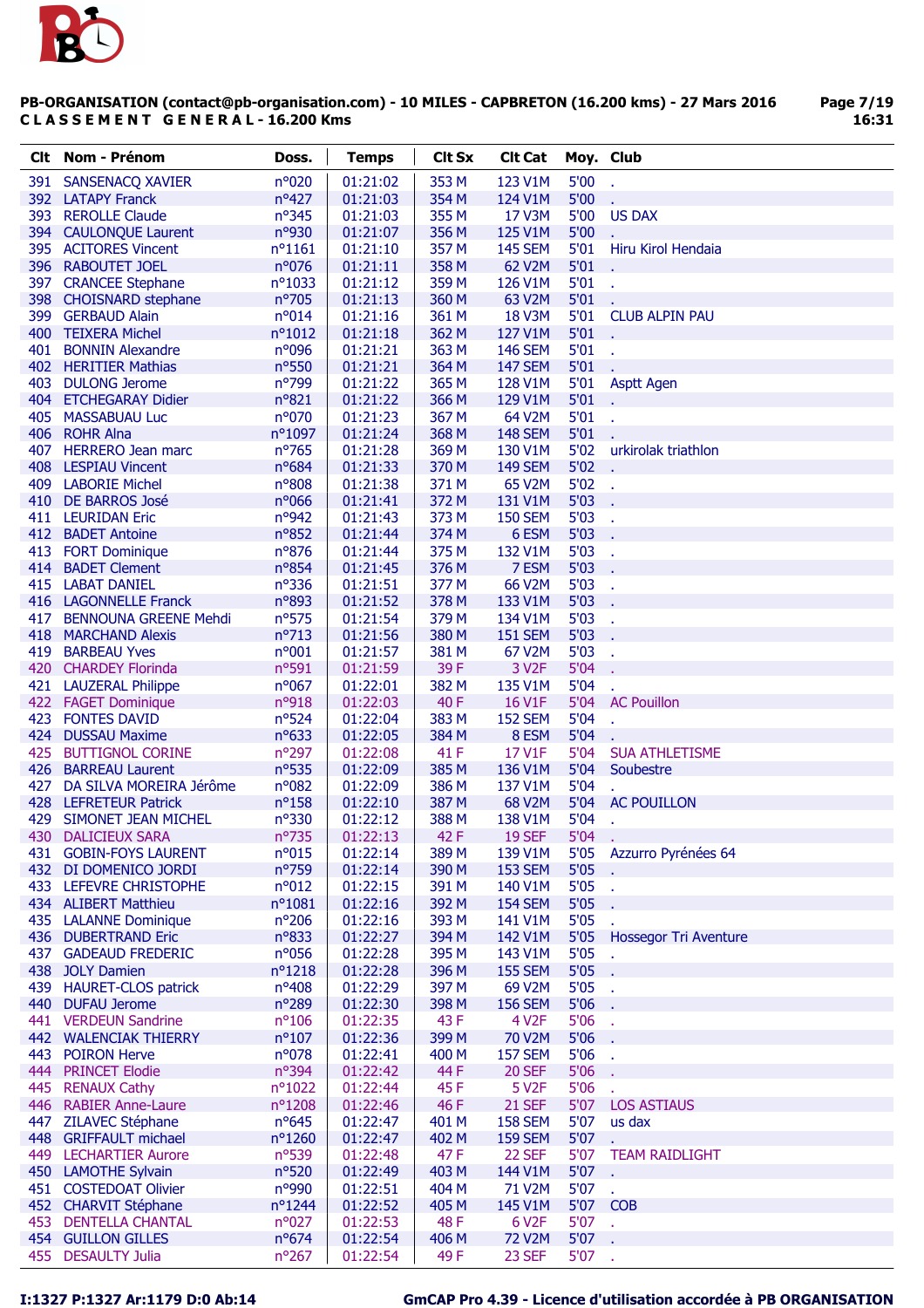

**Page 8/19 16:31**

| <b>Clt</b> | <b>Nom - Prénom</b>                           | Doss.                            | <b>Temps</b>         | <b>Clt Sx</b> | <b>Clt Cat</b>           |              | Moy. Club                  |
|------------|-----------------------------------------------|----------------------------------|----------------------|---------------|--------------------------|--------------|----------------------------|
| 456        | <b>DUTTER Marc</b>                            | nº401                            | 01:22:57             | 407 M         | <b>160 SEM</b>           | 5'07         | Oloron Ô bearn             |
| 457        | <b>DUCASSOU Frederic</b>                      | nº933                            | 01:22:59             | 408 M         | 146 V1M                  | 5'07         |                            |
| 458        | <b>DUMAS Mathieu</b>                          | n°739                            | 01:23:01             | 409 M         | <b>161 SEM</b>           | 5'07         |                            |
|            | 459 LEBLANC SERGE                             | nº546                            | 01:23:02             | 410 M         | 147 V1M                  | 5'08         | $\bar{a}$                  |
|            | 460 FABRE Alexandre                           | nº1217                           | 01:23:07             | 411 M         | <b>162 SEM</b>           | 5'08         |                            |
| 461        | <b>DARROUX Laurent</b>                        | nº932                            | 01:23:08             | 412 M         | <b>163 SEM</b>           | 5'08         | ÷.                         |
| 462        | <b>BROUCH François</b>                        | $n^o$ 088                        | 01:23:10             | 413 M         | 73 V2M                   | 5'08         | ÷.                         |
| 463        | <b>ANETAS Jerome</b>                          | $n^{\circ}1008$                  | 01:23:11             | 414 M         | <b>164 SEM</b>           | 5'08         | ÷.                         |
| 464        | <b>BARNABE Christophe</b>                     | nº849                            | 01:23:14             | 415 M         | 148 V1M                  | 5'08         | ÷.                         |
|            | 465 LOUPIEN dominique                         | $n^o$ 152                        | 01:23:18             | 416 M         | 149 V1M                  | 5'08         |                            |
|            | 466 MAZAIN Madeleine                          | $n^o616$                         | 01:23:18             | 50F           | 18 V1F                   | 5'08         | <b>AC POUILLON</b>         |
|            | 467 LESGOURGUES Jerome                        | nº941                            | 01:23:18             | 417 M         | 150 V1M                  | 5'08         | $\lambda$                  |
|            | 468 THARSILE Helene                           | $n^{\circ}243$                   | 01:23:19             | 51 F          | 24 SEF                   | 5'09         |                            |
| 469        | <b>MAUREL Philippe</b>                        | nº487                            | 01:23:19             | 418 M         | 74 V2M                   | 5'09         | <b>AVIRON BAYONNAIS</b>    |
|            | 470 GIRAUD Denis                              | nº1234                           | 01:23:19             | 419 M         | 75 V2M                   | 5'09         | <b>USDAX</b>               |
| 471        | <b>DISCAZAUX VINCENT</b>                      | n°709                            | 01:23:20             | 420 M         | 76 V2M                   | 5'09         | $\mathcal{L}_{\mathbf{r}}$ |
| 472        | <b>BARBE JEAN MARC</b>                        | $n^o181$                         | 01:23:20             | 421 M         | <b>19 V3M</b>            | 5'09         |                            |
| 473        | <b>LANGEVIN Virginie</b>                      | $n^o817$                         | 01:23:24             | 52 F          | 19 V1F                   | 5'09         | ÷.                         |
|            | 474 BINET CHRISTIAN                           | $n^o$ 1317                       | 01:23:25             | 422 M         | <b>77 V2M</b>            | 5'09         | ÷.                         |
|            | 475 VERDIER FABRICE                           | $n^o$ 1191                       | 01:23:26             | 423 M         | 151 V1M                  | 5'09         | $\mathcal{A}$              |
|            | 476 ARSONNAUD Pierre-yves                     | n°875                            | 01:23:27             | 424 M         | <b>165 SEM</b>           | 5'09         | ÷.                         |
| 477        | <b>MICHAUX Christian</b>                      | nº838                            | 01:23:29             | 425 M         | 1 V4M                    | 5'09         | $\mathcal{A}$              |
|            | 478 LOIREAU MARCEL                            | nº464                            | 01:23:29             | 426 M         | 152 V1M                  | 5'09         |                            |
|            | 479 MESSINA ANTONELA                          | nº1119                           | 01:23:29             | 53 F          | 25 SEF                   | 5'09         |                            |
|            | 480 FRINGANT Christobelle                     | $n^{\circ}323$                   | 01:23:30             | 54 F          | 20 V1F                   | 5'09         | <b>US DAX</b>              |
|            | <b>481 MURAT CHRISTOPHE</b>                   | n°087                            | 01:23:32             | 427 M         | 153 V1M                  | 5'09         |                            |
| 482        | <b>BOURRAS Patrick</b>                        | nº928                            | 01:23:32             | 428 M         | 154 V1M                  | 5'09         | <b>CAS Lous cigalous</b>   |
| 483        | <b>LARROUTIS Gaelle</b>                       | nº1239                           | 01:23:34             | 55 F          | 21 V1F                   | 5'09         | Bordeaux athle             |
|            | 484 TOUZET CHRISTOPHE                         | $n^{\circ}237$                   | 01:23:37             | 429 M         | 155 V1M                  | 5'10         | ÷.                         |
|            | 485 FAUCOUNEAU PIERRE                         | $n^o$ 1111                       | 01:23:38             | 430 M         | <b>166 SEM</b>           | 5'10         | $\mathcal{L}_{\mathbf{r}}$ |
|            | 486 ROUGERON Jean Paul                        | $n^o$ 1015                       | 01:23:39             | 431 M         | 156 V1M                  | 5'10         | ÷.                         |
| 487        | <b>LOPEZ LAURENCE</b>                         | n°396                            | 01:23:42             | 56 F          | <b>7 V2F</b>             | 5'10         | ÷.                         |
|            | 488 FAUCIE Philippe                           | $n^o$ 771                        | 01:23:43             | 432 M         | <b>167 SEM</b>           | 5'10         | ÷.                         |
| 489        | <b>HONTEBEYRIE Yves</b>                       | n°911                            | 01:23:43             | 433 M         | 78 V2M                   | 5'10         | $\mathcal{A}$              |
|            | 490 AMALLER Richard                           | nº644                            | 01:23:45             | 434 M         | <b>168 SEM</b>           | 5'10         | ÷.                         |
|            | 491 BAUD Jean-Francois                        | $n^o315$                         | 01:23:45             | 435 M         | 157 V1M                  | 5'10         | ÷.                         |
| 492        | <b>MARTINEZ Frédéric</b>                      | $n^o$ 367                        | 01:23:48             | 436 M         | <b>79 V2M</b>            | 5'10         | ÷.                         |
| 493        | <b>NARBAIS Patrick</b>                        | nº380                            | 01:23:49             | 437 M         | 158 V1M                  | 5'10         | $\mathbf{r}$               |
| 494        | <b>BUZENS-KENDRA Laure</b>                    | $n^{\circ}714$                   | 01:23:50             | 57 F          | 26 SEF                   | 5'10         | ٠.                         |
| 495        | <b>MULLER Vincent</b>                         | nº1027                           | 01:23:51             | 438 M         | <b>169 SEM</b>           | 5'11         |                            |
|            | 496 CHAMPETIER Matthieu                       | $n^o422$                         | 01:23:59             | 439 M         | <b>170 SEM</b>           | 5'11         | $\sim$                     |
| 497        | <b>BOUGAULT AXEL</b>                          | $n^o$ 634                        | 01:24:00             | 440 M         | <b>171 SEM</b>           | $5'11$ .     |                            |
|            | 498 CARGNELUTTI Bruno                         | n°882                            | 01:24:01             | 441 M         | 80 V2M                   | 5'11         | и.                         |
|            | 499 FICHOT Julien                             | nº1005                           | 01:24:03             | 442 M         | <b>172 SEM</b>           | 5'11         | $\sim$                     |
|            | 500 BEAULIEU Sylvie                           | $n^{\circ}977$                   | 01:24:05             | 58 F          | 22 V1F                   | 5'11         | ٠.                         |
|            | 501 JUAN Julien                               | nº931                            | 01:24:08             | 443 M         | <b>173 SEM</b>           | 5'12         | ÷.                         |
|            | 502 COUGNY Jean                               | $n^{\circ}$ 1257                 | 01:24:10             | 444 M         | 81 V2M                   | $5'12$ .     |                            |
|            | 503 MANGIN André                              | nº900                            | 01:24:15             | 445 M         | 2 V <sub>4</sub> M       | 5'12         | $\sim$                     |
|            | 504 ROQUE Sebastien                           | nº1063                           | 01:24:16             | 446 M         | 159 V1M                  | 5'12         |                            |
|            | 505 GAUBERT Mickaël                           | $n^o$ 346                        | 01:24:16             | 447 M         | <b>174 SEM</b>           | 5'12         | $\mathbf{r}$               |
|            | 506 AURIAC Jean- François                     | n°035                            | 01:24:21             | 448 M         | 82 V2M                   | 5'12         | SPIRIDON DU COUSERANS      |
|            | 507 BROUEILH Bertrand                         | n°879                            | 01:24:22             | 449 M         | 20 V3M                   | $5'12$ .     |                            |
|            | 508 TAVINNHAN Aline Chau                      | nº1237                           | 01:24:23             | 59F           | 27 SEF                   | 5'13         |                            |
|            | 509 MOULIN Jean Claude                        | $n^o$ 1211                       | 01:24:24             | 450 M         | 21 V3M                   | 5'13         | $\sim$                     |
|            | 510 BIARD AGNES                               | $n^o642$                         | 01:24:25             | 60F           | 8 V <sub>2F</sub>        | 5'13         | и.                         |
|            | 511 POLLIAND Nathalie                         | nº430                            | 01:24:26             | 61 F          | 9 V <sub>2F</sub>        | 5'13         | ÷.                         |
|            | 512 RODRIGUES DIAS YAZALDE                    | $n^o$ 512                        | 01:24:27             | 451 M         | 160 V1M                  | 5'13         |                            |
|            | 513 DUBOS GUY                                 | nº461                            | 01:24:28             | 452 M         | 22 V3M                   | 5'13         |                            |
|            | 514 CARCEL Michel                             | $n^o$ 536                        | 01:24:29             | 453 M         | 83 V2M                   | 5'13<br>5'13 | <b>TYROSSE</b>             |
|            | 515 CHOISNARD victoire                        | nº704                            | 01:24:29             | 62 F          | 2 ESF                    |              | ÷                          |
|            | 516 CONCEICAO Severine<br>517 LASSERRE MAXIME | $n^{\circ}217$<br>$n^{\circ}775$ | 01:24:30             | 63F           | 23 V1F<br><b>175 SEM</b> | 5'13<br>5'13 | ac auch                    |
|            |                                               | nº1077                           | 01:24:30             | 454 M<br>64F  |                          | 5'13         | $\sim$                     |
|            | 518 CHOISNARD Clemence<br>519 LE MEUR Yann    | n°921                            | 01:24:30<br>01:24:31 | 455 M         | 28 SEF<br>161 V1M        | 5'13         |                            |
|            | 520 PIERRIOPAN Jean-François                  | n°038                            | 01:24:32             | 456 M         | 162 V1M                  | 5'13         | $\sim$<br>÷.               |
|            |                                               |                                  |                      |               |                          |              |                            |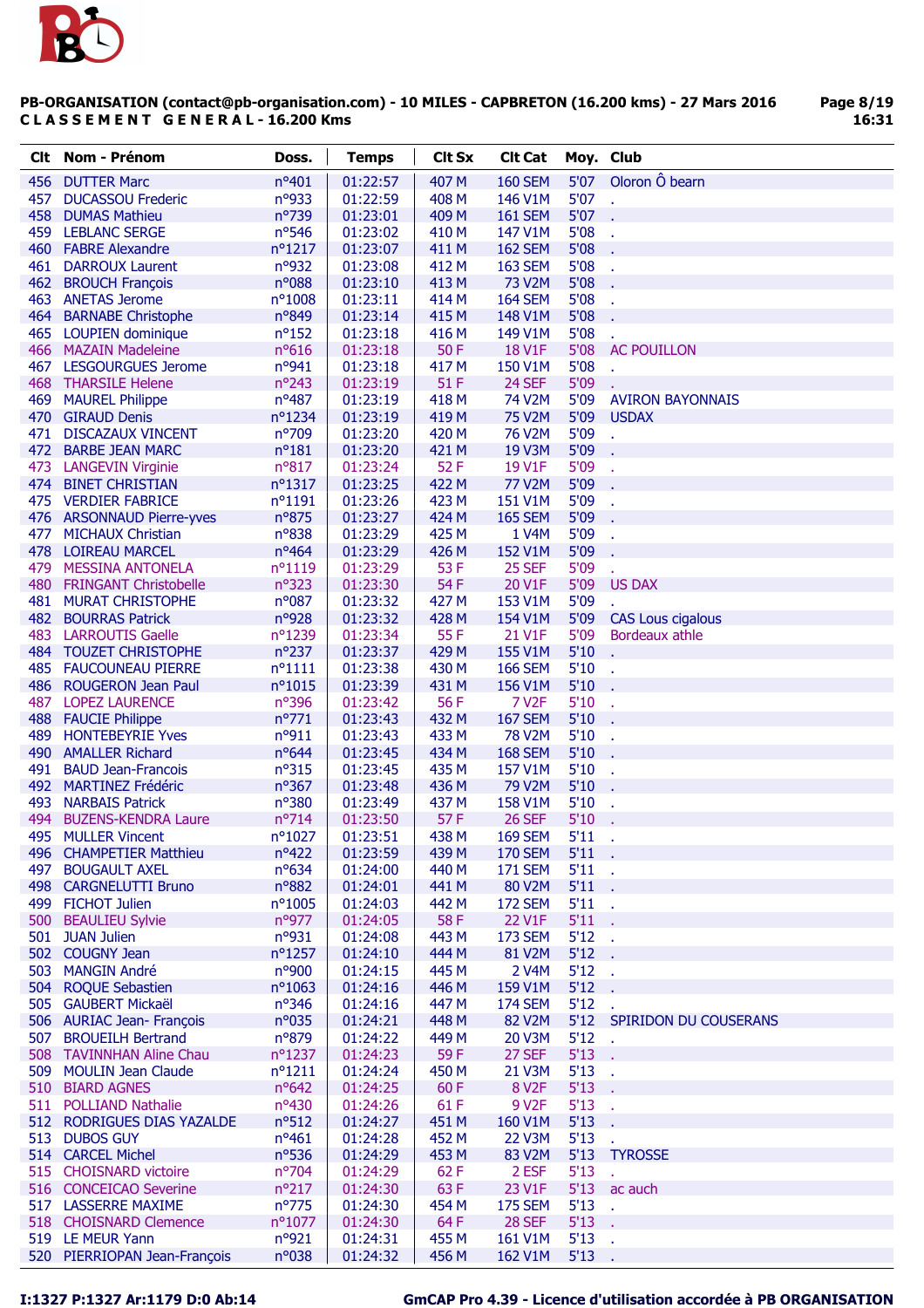

**Page 9/19 16:31**

|     | <b>Clt</b> Nom - Prénom                         | Doss.                       | <b>Temps</b>         | <b>Clt Sx</b>  | <b>CIt Cat</b>                        |              | Moy. Club                          |
|-----|-------------------------------------------------|-----------------------------|----------------------|----------------|---------------------------------------|--------------|------------------------------------|
|     | 521 FITTE Joel                                  | nº553                       | 01:24:33             | 457 M          | 84 V2M                                | 5'13         | Oxigene 32                         |
|     | 522 BOURRASSÉ Jerome                            | n°300                       | 01:24:33             | 458 M          | 163 V1M                               | 5'13         |                                    |
|     | 523 JOLY Marion                                 | $n^o$ 175                   | 01:24:33             | 65F            | 29 SEF                                | 5'13         | Les alligators de Seynod Triathlon |
|     | 524 DARBO Laetitia                              | n°375                       | 01:24:34             | 66F            | <b>30 SEF</b>                         | 5'13         | Lous pegots                        |
|     | 525 FORTIER Arnaud                              | nº1174                      | 01:24:35             | 459 M          | <b>176 SEM</b>                        | 5'13         | ÷.                                 |
|     | 526 SOUVERAIN Christophe                        | $n^o$ 523                   | 01:24:37             | 460 M          | 85 V2M                                | 5'13         | ÷.                                 |
| 527 | <b>DIGET PASCAL</b>                             | nº462                       | 01:24:38             | 461 M          | 164 V1M                               | 5'13         | <b>BAM</b>                         |
|     | 528 PETRE Marius                                | nº790                       | 01:24:39             | 462 M          | <b>177 SEM</b>                        | 5'13         |                                    |
|     | 529 GOENAGA Borja                               | nº794                       | 01:24:41             | 463 M          | 165 V1M                               | 5'14         | <b>Triku</b>                       |
|     | 530 MELNIK Serge                                | $n^o$ 1175                  | 01:24:41             | 464 M          | 86 V2M                                | 5'14         | les potes trotteurs                |
|     | 531 LAURON PASCAL                               | $n^o548$                    | 01:24:43             | 465 M          | 87 V2M                                | 5'14         |                                    |
|     | 532 PEDARRIEU Bruno                             | nº1088                      | 01:24:45             | 466 M          | 88 V2M                                | 5'14         | Montardon d'Achille                |
|     | 533 PLOIX Ghislain<br>534 LOPEZ DARRIBAT PIERRE | nº989                       | 01:24:46             | 467 M<br>468 M | 89 V2M<br>90 V2M                      | 5'14<br>5'14 | <b>Stade Montois</b>               |
|     | 535 MAIL Marie                                  | $n^{\circ}261$<br>n°371     | 01:24:47<br>01:24:54 | 67 F           | <b>31 SEF</b>                         | 5'14         | PBA Aviron Bayonnais               |
|     | 536 GAUJACQ FABRICE                             | $n^{\circ}778$              | 01:24:54             | 469 M          | 166 V1M                               | 5'14         | ÷.                                 |
| 537 | <b>DUVAUCHEL Virginie</b>                       | n°063                       | 01:24:55             | 68F            | 24 V1F                                | 5'15         | ÷.                                 |
|     | 538 PENE Stephane                               | nº1040                      | 01:24:58             | 470 M          | 91 V2M                                | 5'15         | ÷.                                 |
|     | 539 PERRINE JULIEN                              | nº1297                      | 01:25:06             | 471 M          | <b>178 SEM</b>                        | 5'15         | $\mathcal{L}_{\mathcal{A}}$        |
|     | 540 CARRASCO FREDERIC                           | $n^{\circ}281$              | 01:25:09             | 472 M          | 167 V1M                               | 5'15         | ÷.                                 |
|     | 541 CAZORLA BERTRAND                            | nº529                       | 01:25:11             | 473 M          | 168 V1M                               | 5'15         | $\mathcal{A}$                      |
|     | 542 MERCADIER Pierre                            | nº944                       | 01:25:13             | 474 M          | 23 V3M                                | 5'16         |                                    |
|     | 543 FOURGEAUD Eric                              | nº1089                      | 01:25:15             | 475 M          | 92 V2M                                | 5'16         | ÷.                                 |
|     | 544 CAULE Regis                                 | nº354                       | 01:25:19             | 476 M          | 169 V1M                               | 5'16         | bam                                |
|     | 545 CAULE Stephanie                             | $n^{\circ}275$              | 01:25:19             | 69F            | 32 SEF                                | 5'16         | <b>BAM</b>                         |
|     | 546 MARCO Lionel                                | nº936                       | 01:25:20             | 477 M          | <b>179 SEM</b>                        | 5'16         | $\sim$                             |
|     | 547 RAYNAUD Pierre Nicolas                      | nº912                       | 01:25:26             | 478 M          | 170 V1M                               | 5'16         |                                    |
|     | 548 LARDEUX ALAIN                               | $n^o615$                    | 01:25:28             | 479 M          | 171 V1M                               | 5'17         | <b>JUILLAN RUNNING CLUB</b>        |
|     | 549 CAMBOURNAC Camille                          | $n^{\circ}752$              | 01:25:29             | 70 F           | 33 SEF                                | 5'17         | <b>Association JSO Odos</b>        |
|     | 550 COCQ Pascal                                 | n°1096                      | 01:25:29             | 480 M          | 93 V2M                                | 5'17         | ÷.                                 |
|     | 551 GILLERON FREDERIC                           | $n^{\circ}232$              | 01:25:29             | 481 M          | 172 V1M                               | 5'17         | ÷.                                 |
|     | 552 NOUGAROU ANNE                               | $n^{\circ}190$              | 01:25:31             | 71 F           | 25 V1F                                | 5'17         |                                    |
|     | 553 NOUGAROU LAURENT<br>554 PREVOST FRANCK      | $n^o$ 191<br>$n^{\circ}011$ | 01:25:31<br>01:25:31 | 482 M<br>483 M | 94 V2M<br>173 V1M                     | 5'17<br>5'17 | lescar                             |
|     | 555 AMANS Sophie                                | n°841                       | 01:25:32             | 72 F           | 26 V1F                                | 5'17         | ÷.                                 |
|     | 556 MAZELLIER STEPHANE                          | nº1259                      | 01:25:39             | 484 M          | 174 V1M                               | 5'17         | ÷.                                 |
|     | 557 TAUZIN Sandrine                             | nº567                       | 01:25:41             | 73 F           | 27 V1F                                | 5'17         | $\sim$                             |
|     | 558 CLAVE SOPHIE                                | nº349                       | 01:25:47             | 74 F           | 28 V1F                                | 5'18         | - 1                                |
|     | 559 LAFORCADE laurent                           | $n^o$ 460                   | 01:25:47             | 485 M          | <b>180 SEM</b>                        | 5'18         | $\mathcal{A}$                      |
|     | 560 BESNARD Samuel                              | nº1247                      | 01:25:51             | 486 M          | <b>181 SEM</b>                        | 5'18         | ÷.                                 |
|     | 561 LARQUIER BEATRICE                           | $n^o$ 545                   | 01:25:56             | 75 F           | 29 V1F                                | 5'18         | ÷.                                 |
|     | 562 BARBEAU Emmanuel                            | n°003                       | 01:25:57             | 487 M          | <b>182 SEM</b>                        | 5'18         |                                    |
|     | 563 DUMERCQ Jean                                | $n^{\circ}741$              | 01:25:58             | 488 M          | <b>183 SEM</b>                        | 5'18         | $\sim$                             |
|     | 564 RICHARD Christian                           | nº1224                      | 01:26:04             | 489 M          | 24 V3M                                | 5'19         |                                    |
|     | 565 LACRAMPE Jean-Michel                        | $n^o$ 1156                  | 01:26:08             | 490 M          | 175 V1M                               | 5'19         | Les Sans Licence Bisca             |
|     | 566 COHAU Brigitte                              | $n^o1011$                   | 01:26:08             | 76 F           | 10 V <sub>2</sub> F                   | 5'19         | n.                                 |
| 567 | <b>DARRIGADE Emilie</b>                         | $n^o$ 457                   | 01:26:09             | 77 F           | 34 SEF                                | 5'19         | $\bar{\mathcal{A}}$                |
| 568 | <b>SARABANDO Fernando</b>                       | $n^{\circ}364$              | 01:26:09             | 491 M          | 95 V2M                                | 5'19         | - 1                                |
|     | 569 CONSTANS Sylvain                            | n°279                       | 01:26:10             | 492 M          | <b>184 SEM</b>                        | 5'19         | $\mathcal{A}$                      |
|     | 570 VACQUE Rodolphe<br>571 DOUCERON Chantal     | nº1038<br>$n^{\circ}732$    | 01:26:13<br>01:26:15 | 493 M<br>78 F  | <b>185 SEM</b><br>11 V <sub>2</sub> F | 5'19<br>5'19 |                                    |
|     | 572 COURROUY Eric                               | $n^{\circ}218$              | 01:26:16             | 494 M          | 176 V1M                               |              | 5'19 AC POUILLON                   |
|     | 573 COUDURIER NICOLAS                           | nº1243                      | 01:26:21             | 495 M          | <b>186 SEM</b>                        | 5'20         |                                    |
|     | 574 ESTEVEZ Cecile                              | nº1270                      | 01:26:21             | 79F            | 30 V1F                                | 5'20         | $\mathcal{A}$<br>÷.                |
|     | 575 MARINELLI DAVID                             | n°074                       | 01:26:22             | 496 M          | 177 V1M                               | 5'20         | $\sim$                             |
|     | 576 FERRAND CATHERINE                           | $n^o$ 588                   | 01:26:23             | 80F            | <b>12 V2F</b>                         | 5'20         | ÷.                                 |
|     | 577 FABRE MICHEL                                | $n^o$ 321                   | 01:26:23             | 497 M          | 178 V1M                               | 5'20         |                                    |
| 578 | <b>DUFOURCQ</b> frédéric                        | nº561                       | 01:26:24             | 498 M          | 179 V1M                               | 5'20         | LOUS MAROUS pelote basque          |
| 579 | <b>DUBOS Guillaume</b>                          | $n^o$ 540                   | 01:26:26             | 499 M          | <b>187 SEM</b>                        | 5'20         | ä,                                 |
|     | 580 DEMAN Valerie                               | nº870                       | 01:26:26             | 81F            | 31 V1F                                | 5'20         |                                    |
|     | 581 FRIEDMAN Daniel                             | nº874                       | 01:26:26             | 500 M          | 25 V3M                                | 5'20         | Pass Running                       |
|     | 582 LESCOUTTE Patrick                           | nº764                       | 01:26:30             | 501 M          | 96 V2M                                | 5'20         | Heugas jogging club                |
|     | 583 LE CLOAREC David                            | $n^{\circ}1221$             | 01:26:30             | 502 M          | <b>188 SEM</b>                        | 5'20         | elan de l'armagnac                 |
|     | 584 BAGNERES-PEDEBOSCQ Raphael nº1179           |                             | 01:26:30             | 503 M          | 5 JUM                                 | 5'20         | ÷.                                 |
|     | 585 FOURNEX Pascal                              | $n^{\circ}839$              | 01:26:33             | 504 M          | 97 V2M                                | 5'21         |                                    |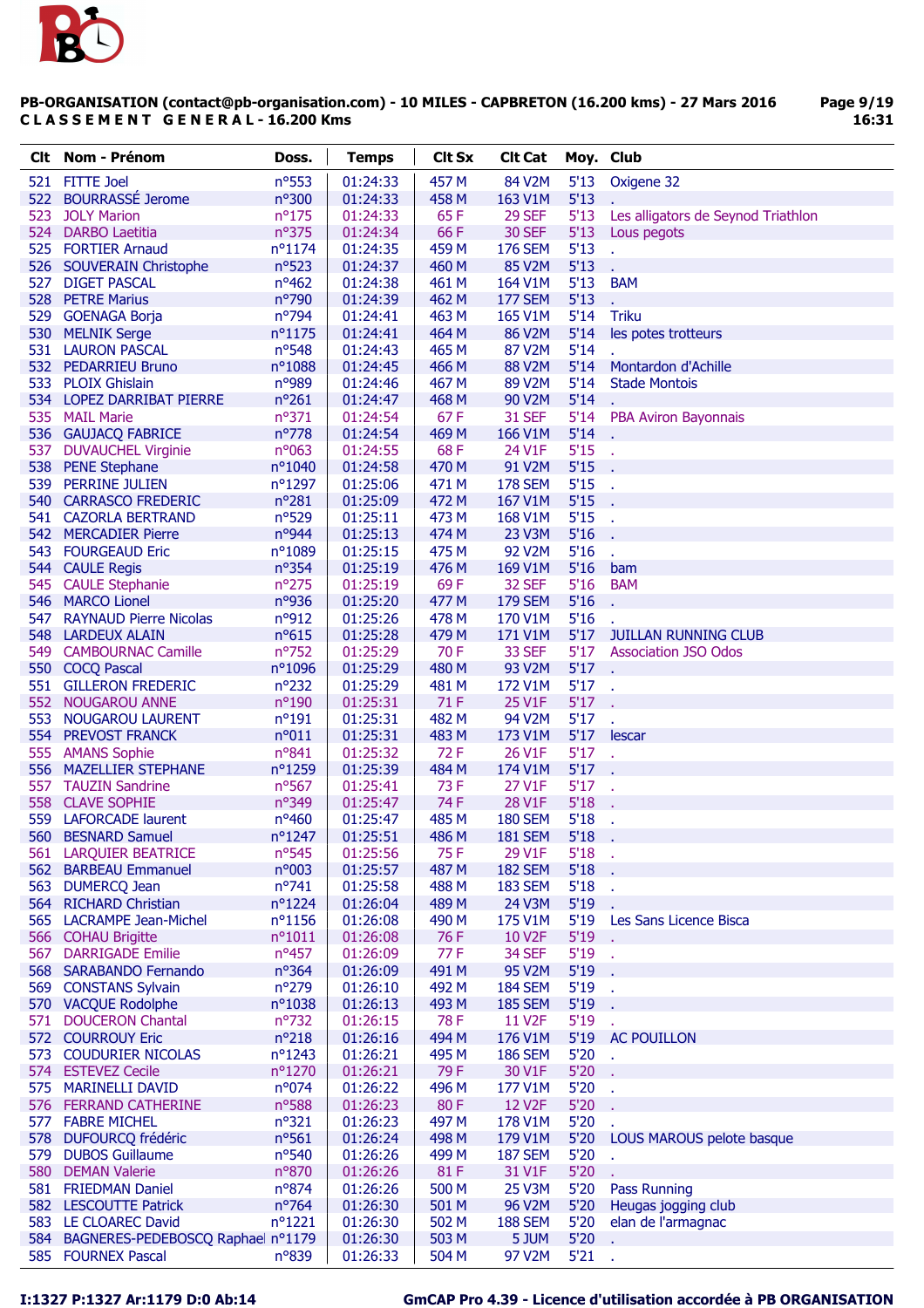

| Clt | <b>Nom - Prénom</b>                            | Doss.                       | <b>Temps</b>         | <b>Clt Sx</b>  | <b>Clt Cat</b>                   | Moy. Club    |                                 |
|-----|------------------------------------------------|-----------------------------|----------------------|----------------|----------------------------------|--------------|---------------------------------|
| 586 | <b>BROCA Laurent</b>                           | nº1233                      | 01:26:34             | 505 M          | 180 V1M                          | 5'21         |                                 |
| 587 | <b>ROUSSET DAVID</b>                           | $n^o$ 148                   | 01:26:34             | 506 M          | 181 V1M                          | 5'21         | ÷.                              |
| 588 | <b>TUQUET Cécile</b>                           | nº240                       | 01:26:37             | 82F            | <b>35 SEF</b>                    | 5'21         | ÷.                              |
| 589 | <b>MAHI Gregory</b>                            | nº1225                      | 01:26:37             | 507 M          | <b>189 SEM</b>                   | 5'21         | $\mathcal{L}_{\mathcal{A}}$     |
|     | 590 CHOPIN FRANCK                              | $n^o$ 626                   | 01:26:38             | 508 M          | 182 V1M                          | 5'21         | ÷.                              |
|     | 591 THEBAUD Nadege                             | nº1226                      | 01:26:38             | 83F            | <b>36 SEF</b>                    | 5'21         | ÷.                              |
|     | 592 BRIDET Geraldine                           | n°605                       | 01:26:39             | 84F            | 37 SEF                           | 5'21         |                                 |
|     | 593 LE COLLONIER Gilles                        | $n^o811$<br>$n^{\circ}1018$ | 01:26:40             | 509 M          | 98 V2M                           | 5'21<br>5'21 | ÷.                              |
|     | 594 BELLOCQ Bernard<br>595 VILLEDIEU Thierry   | $n^o$ 511                   | 01:26:43<br>01:26:44 | 510 M<br>511 M | 183 V1M<br>99 V2M                | 5'21         | ٠.                              |
|     | 596 LABOURDETTE Matthias                       | nº446                       | 01:26:44             | 512 M          | <b>190 SEM</b>                   | 5'21         | ÷.<br>- 1                       |
| 597 | <b>DUFAYET</b> patrick                         | $n^o$ 682                   | 01:26:47             | 513 M          | 184 V1M                          | 5'21         | ÷.                              |
| 598 | <b>PAGANON Frédéric</b>                        | nº660                       | 01:26:50             | 514 M          | <b>191 SEM</b>                   | 5'22         |                                 |
|     | 599 LOUIS serge                                | nº564                       | 01:26:53             | 515 M          | 100 V2M                          | 5'22         | $\mathcal{A}$                   |
|     | 600 GRACIET Jessica                            | n°998                       | 01:26:58             | 85F            | 38 SEF                           | 5'22         |                                 |
| 601 | <b>PAGA Anne-Sophie</b>                        | n°872                       | 01:26:59             | 86F            | <b>39 SEF</b>                    | 5'22         |                                 |
|     | 602 SOUCEK Cedric                              | $n^o$ 1182                  | 01:27:00             | 516 M          | <b>192 SEM</b>                   | 5'22         | Capbreton Hossegor Rugby        |
|     | 603 LERCHUNDI MICHEL                           | n°338                       | 01:27:01             | 517 M          | 101 V2M                          | 5'22         |                                 |
|     | 604 GIMENEZ ROBERT                             | $n^o$ 510                   | 01:27:03             | 518 M          | 102 V2M                          | 5'22         | <b>AS CHU CAEN</b>              |
|     | 605 VELASCO Veronique                          | nº774                       | 01:27:05             | 87F            | 32 V1F                           | 5'22         | $\mathcal{A}$                   |
|     | 606 LEFRETEUR Gregory                          | n°159                       | 01:27:06             | 519 M          | 9 ESM                            | 5'23         |                                 |
|     | 607 DUMEZ Samuel                               | nº758                       | 01:27:06             | 520 M          | <b>193 SEM</b>                   | 5'23<br>5'23 | <b>STADE MONTOIS ATHLETISME</b> |
|     | 608 LARGOU Abdellatif<br>609 TEISSEYRE NICOLAS | nº244<br>nº1338             | 01:27:09<br>01:27:09 | 521 M<br>522 M | <b>194 SEM</b><br><b>195 SEM</b> | 5'23         |                                 |
|     | 610 DULOS Christian                            | nº956                       | 01:27:11             | 523 M          | 103 V2M                          | 5'23         |                                 |
| 611 | <b>TROTTIER SYLVIE</b>                         | $n^{\circ}$ 225             | 01:27:13             | 88F            | 33 V1F                           | 5'23         | <b>CAPBRETON TRIATHLON</b>      |
|     | 612 LACAZE Jean-Paul                           | nº467                       | 01:27:13             | 524 M          | 104 V2M                          | 5'23         | <b>OEYRELUY RUNNING</b>         |
|     | <b>613 MARTY LAURENT</b>                       | n°280                       | 01:27:14             | 525 M          | 185 V1M                          | 5'23         |                                 |
|     | 614 GLACET Anne-Marie                          | n°779                       | 01:27:19             | 89F            | 34 V1F                           | 5'23         | LOUS PECS DE LALUQUE            |
|     | 615 LEBAILLY Elise                             | nº249                       | 01:27:20             | 90F            | 40 SEF                           | 5'23         | <b>TCMS</b>                     |
|     | 616 GONDEL Julie                               | nº1202                      | 01:27:21             | 91 F           | 41 SEF                           | 5'24         |                                 |
| 617 | <b>KANOUNE Malika</b>                          | n°897                       | 01:27:22             | 92 F           | 35 V1F                           | 5'24         | <b>US Dax</b>                   |
|     | 618 FORT Jean Michel                           | n°844                       | 01:27:24             | 526 M          | 105 V2M                          | 5'24         | <b>US Dax</b>                   |
|     | 619 REAU Ludovic                               | $n^o$ 186                   | 01:27:25             | 527 M          | 186 V1M                          | 5'24         | <b>Non</b>                      |
|     | 620 ARANA Laurent                              | n°302                       | 01:27:26             | 528 M          | 187 V1M                          | 5'24         |                                 |
| 621 | <b>CALLÈDE Martine</b><br>622 BARBE SOPHIE     | nº763<br>nº632              | 01:27:28<br>01:27:29 | 93 F<br>94 F   | 36 V1F<br>42 SEF                 | 5'24<br>5'24 | AS des Bleuets labatutois       |
|     | 623 MARTIN Sebastien                           | nº294                       | 01:27:29             | 529 M          | 188 V1M                          | 5'24         | $\mathcal{A}$                   |
|     | 624 LARRIEU FLORENCE                           | n°693                       | 01:27:30             | 95F            | 43 SEF                           | 5'24         |                                 |
|     | 625 LIVAS Elodie                               | $n^o612$                    | 01:27:31             | 96 F           | 44 SEF                           | 5'24         |                                 |
|     | 626 GRENIER Morgan                             | nº938                       | 01:27:33             | 530 M          | <b>196 SEM</b>                   | 5'24         | $\sim$                          |
|     | 627 PRIETO Jean Michel                         | n°886                       | 01:27:35             | 531 M          | 106 V2M                          | 5'24         | $\sim$                          |
|     | 628 PUYOU Marc                                 | $n^{\circ}210$              | 01:27:36             | 532 M          | 189 V1M                          | 5'24         |                                 |
|     | 629 NORBERT Jeremy                             | nº907                       | 01:27:38             | 533 M          | <b>197 SEM</b>                   | 5'25         | $\bar{\mathcal{A}}$             |
|     | 630 TAULET PHILIPPE                            | nº1319                      | 01:27:42             | 534 M          | 190 V1M                          | 5'25         | $\mathbf{r}$                    |
|     | 631 MILHERES JEAN CLAUDE                       | $n^{\circ}145$              | 01:27:43             | 535 M          | 26 V3M                           | 5'25         | <b>TYROSSE</b>                  |
|     | 632 BERLON jean louis                          | n°382                       | 01:27:43             | 536 M          | 107 V2M                          | 5'25         | <b>AC POUILLON</b>              |
|     | 633 WEIL Gaelle                                | $n^o$ 653<br>nº692          | 01:27:44             | 97F<br>537 M   | 45 SEF<br>108 V2M                | 5'25<br>5'25 | <b>CU PAU</b>                   |
|     | 634 PEDEUTOUR Bernard<br>635 COSTE Émilie      | n°688                       | 01:27:45<br>01:27:46 | 98F            | 46 SEF                           | 5'25         | CU Pau                          |
|     | 636 LEMATTRE DUBOIS Valerie                    | nº980                       | 01:27:46             | 99F            | 13 V <sub>2</sub> F              |              | 5'25 AC Pouillon                |
|     | 637 NICOLAS Michel                             | $n^o$ 165                   | 01:27:46             | 538 M          | 27 V3M                           | 5'25         | <b>AC POUILLON</b>              |
|     | 638 GUILLE Jean-françois                       | $n^o 621$                   | 01:27:50             | 539 M          | 109 V2M                          | 5'25         |                                 |
|     | 639 CATHELINEAUD JEAN-JACQUES                  | $n^o407$                    | 01:27:52             | 540 M          | 110 V2M                          | 5'25         | $\sim$                          |
|     | 640 REBEL STEPHANE                             | $n^{\circ}047$              | 01:27:53             | 541 M          | 191 V1M                          | 5'25         | ÷.                              |
|     | 641 IBON MARTIN                                | $n^o$ 1166                  | 01:27:58             | 542 M          | 192 V1M                          | 5'26         | $\sim$                          |
|     | 642 HAMELIN Jean Claude                        | nº902                       | 01:28:00             | 543 M          | 3 V4M                            | 5'26         |                                 |
|     | 643 POMMIERS ANNA                              | nº1200                      | 01:28:04             | 100F           | 37 V1F                           | 5'26         | $\sim$                          |
|     | 644 LESPES JOEL                                | $n^o$ 638                   | 01:28:04             | 544 M          | 193 V1M                          | 5'26         | - 1                             |
|     | 645 DABE Sylvain                               | $n^o451$                    | 01:28:05             | 545 M          | <b>198 SEM</b>                   | 5'26         | $\sim$                          |
|     | 646 ELOLA JOSE MARIA                           | nº1303                      | 01:28:06             | 546 M          | 28 V3M                           | 5'26         | ÷.                              |
|     | 647 BEYRIE XAVIER<br>648 SALLABERRY ARANTXA    | nº680<br>$n^{\circ}109$     | 01:28:08<br>01:28:09 | 547 M<br>101 F | 194 V1M<br>3 ESF                 | 5'26<br>5'26 | $\sim$                          |
|     | 649 SALLABERRY SYLVIE                          | $n^o110$                    | 01:28:09             | 102 F          | 38 V1F                           | 5'26         | ÷.<br>÷.                        |
|     | 650 BURLOT Fabrice                             | n°700                       | 01:28:09             | 548 M          | 111 V2M                          | 5'26         | $\sim$                          |
|     |                                                |                             |                      |                |                                  |              |                                 |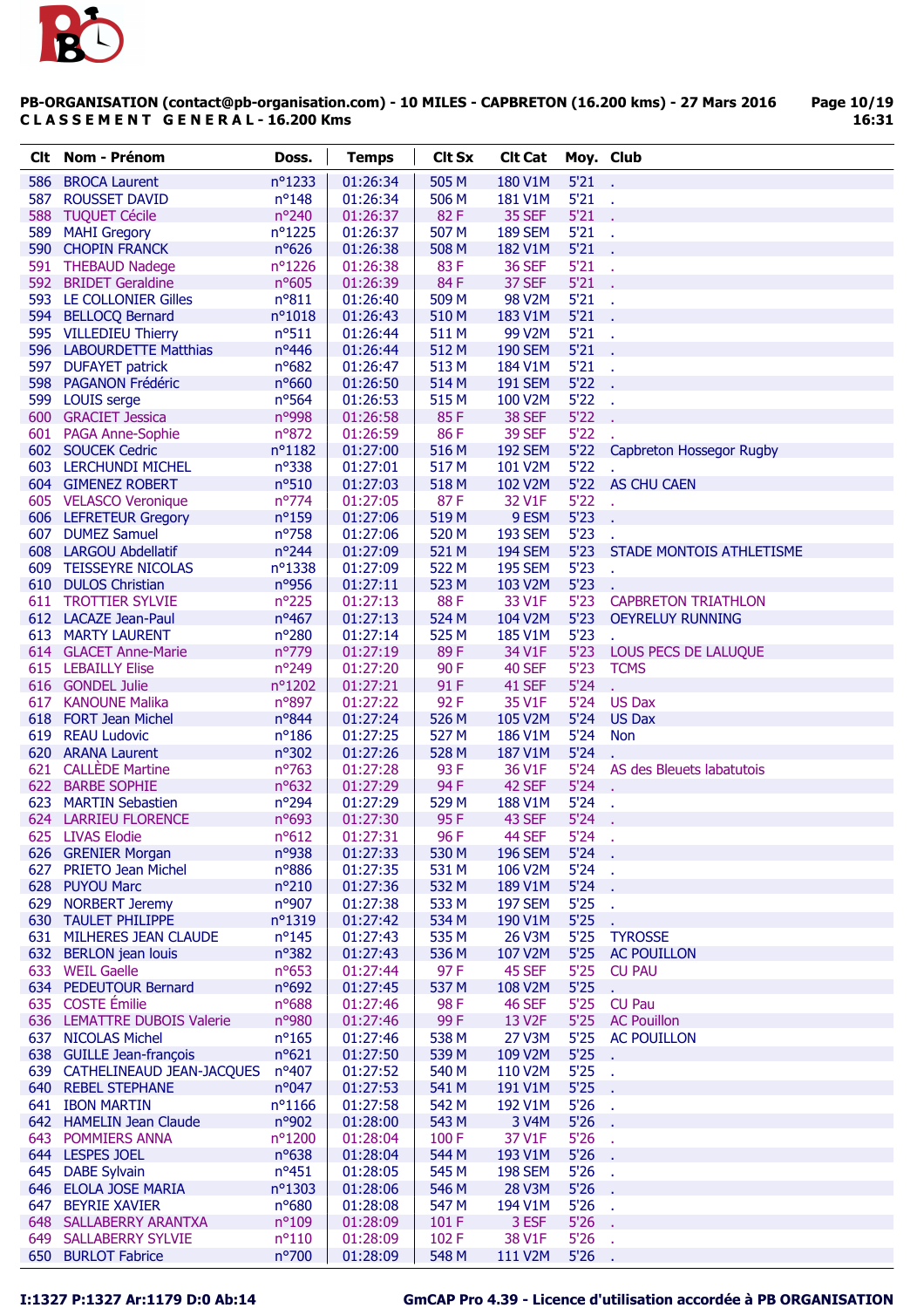

| Clt.       | Nom - Prénom                                   | Doss.                        | <b>Temps</b>         | <b>Clt Sx</b>  | <b>Clt Cat</b>                   | Moy. Club        |                                   |
|------------|------------------------------------------------|------------------------------|----------------------|----------------|----------------------------------|------------------|-----------------------------------|
| 651        | <b>DUFFOUR MICHEL</b>                          | nº1310                       | 01:28:09             | 549 M          | <b>29 V3M</b>                    | 5'26             | Non Licencié                      |
|            | 652 GUINAUDEAU pascal                          | $n^o$ 1164                   | 01:28:10             | 550 M          | 195 V1M                          | 5'27             | $\sim$                            |
| 653        | <b>LEBIGRE Pierig</b>                          | nº1232                       | 01:28:11             | 551 M          | <b>199 SEM</b>                   |                  | 5'27 EGGER                        |
|            | 654 CASSOU cyril                               | $n^o$ 173                    | 01:28:13             | 552 M          | <b>200 SEM</b>                   | 5'27             |                                   |
| 655        | <b>CASTAGNET PERRINE</b>                       | nº360                        | 01:28:14             | 103 F          | 47 SEF                           | $5'27$ .         |                                   |
|            | 656 GATEL patricia                             | $n^{\circ}201$               | 01:28:16             | 104 F          | 48 SEF                           | $5'27$ .         |                                   |
| 657        | <b>BESSOUAT NICOLAS</b>                        | n°028                        | 01:28:17             | 553 M          | <b>201 SEM</b>                   | 5'27             | $\sim$                            |
|            | 658 CASTILLO MARIE ANGE                        | $n^o317$                     | 01:28:21             | 105F           | 14 V2F                           | 5'27             | $\sim$                            |
|            | 659 MAHE Lucas                                 | nº1078                       | 01:28:21             | 554 M          | <b>10 ESM</b>                    | $5'27$ .         |                                   |
|            | 660 GHERSI Daniel                              | $n^o$ 1216                   | 01:28:25             | 555 M          | 112 V2M                          | $5'27$ .         |                                   |
|            | 661 GIORDAN Olivier<br>662 LACAZE Stephane     | $n^{\circ}362$<br>$n^o$ 1150 | 01:28:25<br>01:28:26 | 556 M<br>557 M | 196 V1M<br>197 V1M               | 5'27<br>5'28     | ÷.<br>$\sim$                      |
|            | 663 LAPEYRE ERIC                               | $n^o490$                     | 01:28:30             | 558 M          | 113 V2M                          | 5'28             | $\sim$                            |
|            | 664 FIGUERAS LAETITIA                          | nº1285                       | 01:28:31             | 106 F          | 39 V1F                           | 5'28             | ÷.                                |
|            | <b>665 LARRIEU DENIS</b>                       | nº1109                       | 01:28:31             | 559 M          | 198 V1M                          | 5'28             | $\mathbb{Z}_2$                    |
|            | 666 SABATIER Amélie                            | nº559                        | 01:28:32             | 107 F          | 49 SEF                           | 5'28             | ÷.                                |
|            | 667 MAYLIN OLIVIER                             | $n^o$ 521                    | 01:28:32             | 560 M          | 199 V1M                          | 5'28             | $\mathcal{A}$                     |
|            | 668 DUMOND karine                              | $n^o421$                     | 01:28:33             | 108 F          | <b>50 SEF</b>                    | 5'28             |                                   |
|            | 669 LANGUETTE Bruno                            | $n^{\circ}761$               | 01:28:33             | 561 M          | 114 V2M                          | 5'28             |                                   |
|            | 670 CHEVALIER Fabien                           | $n^o$ 557                    | 01:28:37             | 562 M          | 200 V1M                          | 5'28             | <b>EGGER</b>                      |
| 671        | <b>NADIRAS ROLAND</b>                          | nº526                        | 01:28:39             | 563 M          | 201 V1M                          | 5'28             | APA JOGGING ST SEVER              |
|            | 672 LACROIX Caroline                           | nº456                        | 01:28:43             | 109F           | <b>51 SEF</b>                    | 5'29             |                                   |
| 673        | <b>GARCIA NEREA</b>                            | nº320                        | 01:28:45             | 110 F          | 40 V1F                           | 5'29             | TRIKU C.D.                        |
|            | 674 CHASSAN Adrien<br>675 VILLENAVE David      | $n^o$ 123<br>$n^o$ 153       | 01:28:46<br>01:28:50 | 564 M<br>565 M | <b>202 SEM</b><br><b>203 SEM</b> | 5'29<br>5'29     |                                   |
|            | 676 ABADIE Laurence                            | $n^o$ 1141                   | 01:28:53             | 111 F          | 52 SEF                           | 5'29             | $\mathcal{L}_{\mathcal{A}}$<br>÷. |
|            | 677 LLINAS Thierry                             | $n^o624$                     | 01:29:01             | 566 M          | 115 V2M                          | 5'30             | <b>HKH</b>                        |
|            | 678 LEDAUPHIN VALERIE                          | $n^o$ 636                    | 01:29:01             | 112 F          | 41 V1F                           | 5'30             | <b>IRONSPORT BORDEAUX</b>         |
|            | 679 MICHAUD Erika                              | nº1172                       | 01:29:01             | 113 F          | 42 V1F                           | 5'30             | $\sim$                            |
|            | 680 BORNANCIN Fabien                           | n°390                        | 01:29:04             | 567 M          | <b>204 SEM</b>                   | 5'30             | $\mathbb{R}^2$                    |
|            | 681 DURAND Guillaume                           | nº1067                       | 01:29:05             | 568 M          | 202 V1M                          | 5'30             | ÷.                                |
|            | 682 ALVES Teresa                               | n°050                        | 01:29:05             | 114 F          | 43 V1F                           | 5'30             | У.                                |
| 683        | <b>BEGUE PHILIPPE</b>                          | $n^o$ 1131                   | 01:29:06             | 569 M          | 203 V1M                          | 5'30             | $\sim$                            |
|            | 684 SAMSON Claire                              | $n^o413$                     | 01:29:06             | 115F           | <b>53 SEF</b>                    | 5'30             | У.                                |
|            | 685 ELEZGARAY ENEKO                            | nº1103                       | 01:29:06             | 570 M          | 1 CAM                            | 5'30             | $\mathbb{Z}^2$                    |
|            | 686 BOCHET Emmanuel                            | $n^o414$                     | 01:29:11             | 571 M          | <b>205 SEM</b>                   | 5'30             | ۰.                                |
| 687<br>688 | <b>LABORIE Isabelle</b><br>SUBERCHICOT JEAN    | nº807<br>$n^o$ 122           | 01:29:13<br>01:29:14 | 116 F<br>572 M | <b>15 V2F</b><br>116 V2M         | 5'30<br>5'30     | ÷.                                |
| 689        | <b>LAPLACE cyril</b>                           | $n^{\circ}062$               | 01:29:16             | 573 M          | 204 V1M                          | 5'31             | - 1<br>$\sim$                     |
|            | <b>690 CARON SEBASTIEN</b>                     | n°032                        | 01:29:16             | 574 M          | 205 V1M                          | 5'31             |                                   |
|            | 691 SCHIANO DI COLA Jean-marc                  | nº599                        | 01:29:17             | 575 M          | 117 V2M                          | 5'31             | $\sim$                            |
|            | 692 DARTIGUELONGUE LAURA                       | nº1300                       | 01:29:18             | 117F           | 4 ESF                            | 5'31             | ο.                                |
| 693        | <b>CAUCHI LAURE</b>                            | $n^o113$                     | 01:29:19             | 118 F          | 44 V1F                           | $5'31$ .         |                                   |
| 694        | <b>DELMAS Benjamin</b>                         | nº1069                       | 01:29:19             | 576 M          | <b>206 SEM</b>                   | 5'31             | ÷.                                |
| 695        | <b>LAMBERT Priscilla</b>                       | $n^o$ 1165                   | 01:29:21             | 119F           | 54 SEF                           | 5'31             | $\sim$                            |
|            | 696 MARCO Adrien                               | n°937                        | 01:29:24             | 577 M          | 30 V3M                           | 5'31             |                                   |
|            | 697 CANTAU Pascal                              | nº569                        | 01:29:25             | 578 M          | 118 V2M                          | 5'31             | vtt lous cigalouns saubion        |
| 698        | <b>GONZALEZ BLAS LAURA</b>                     | nº495                        | 01:29:25             | 120 F<br>121 F | <b>55 SEF</b>                    |                  | 5'31 C.D FLORENTINO FDR           |
| 699<br>700 | <b>DOMENGE PASCALE</b><br><b>BASTIAT alain</b> | nº587<br>$n^o$ 1112          | 01:29:29<br>01:29:33 | 579 M          | <b>16 V2F</b><br>119 V2M         | 5'31<br>$5'32$ . | $\sim$                            |
| 701        | <b>DUPRE SEBASTIEN</b>                         | nº696                        | 01:29:36             | 580 M          | <b>207 SEM</b>                   | $5'32$ .         |                                   |
|            | 702 STEUNOU Nicolas                            | nº1207                       | 01:29:36             | 581 M          | 206 V1M                          | $5'32$ .         |                                   |
|            | 703 VIDAL Cyrille                              | nº1030                       | 01:29:38             | 582 M          | 207 V1M                          | $5'32$ .         |                                   |
|            | 704 POUBLAN Alain                              | $n^o$ 504                    | 01:29:40             | 583 M          | 120 V2M                          | 5'32             | $\sim$                            |
| 705        | <b>BOURREIL Celine</b>                         | $n^o$ 138                    | 01:29:40             | 122 F          | 45 V1F                           | $5'32$ .         |                                   |
|            | 706 PUECH Christophe                           | nº898                        | 01:29:41             | 584 M          | 121 V2M                          | 5'32             | - 1                               |
| 707        | <b>MICHAUX Laurence</b>                        | $n^o$ 675                    | 01:29:44             | 123 F          | <b>56 SEF</b>                    | 5'32             | ÷.                                |
| 708        | <b>CAMGRAND Anne Claire</b>                    | nº862                        | 01:29:45             | 124 F          | 46 V1F                           | 5'32             |                                   |
| 709        | <b>MAYLIE</b> bernadette                       | $n^{\circ}772$               | 01:29:46             | 125 F          | 47 V1F                           | 5'32             | <b>TYROSSE</b>                    |
|            | 710 STEUNOU Virginie                           | $n^o$ 538                    | 01:29:46             | 126 F          | 48 V1F                           |                  | 5'32 US Dax                       |
| 711        | <b>CHANEL Vannina</b>                          | $n^o$ 156                    | 01:29:46             | 127 F          | 49 V1F                           | 5'32             | Jogging labenne                   |
|            | 712 GELICUS RICHARD<br>713 ZANIOLO Alain       | nº1255<br>n°803              | 01:29:47<br>01:29:47 | 585 M<br>586 M | 122 V2M<br>123 V2M               | 5'32<br>$5'32$ . | $\sim$                            |
|            | 714 COCHEREAU Francoise                        | nº707                        | 01:29:48             | 128 F          | 17 V2F                           | 5'33             | - 11                              |
|            | 715 KURTZ Pascal                               | $n^{\circ}347$               | 01:29:48             | 587 M          | 124 V2M                          | 5'33             | $\sim$                            |
|            |                                                |                              |                      |                |                                  |                  |                                   |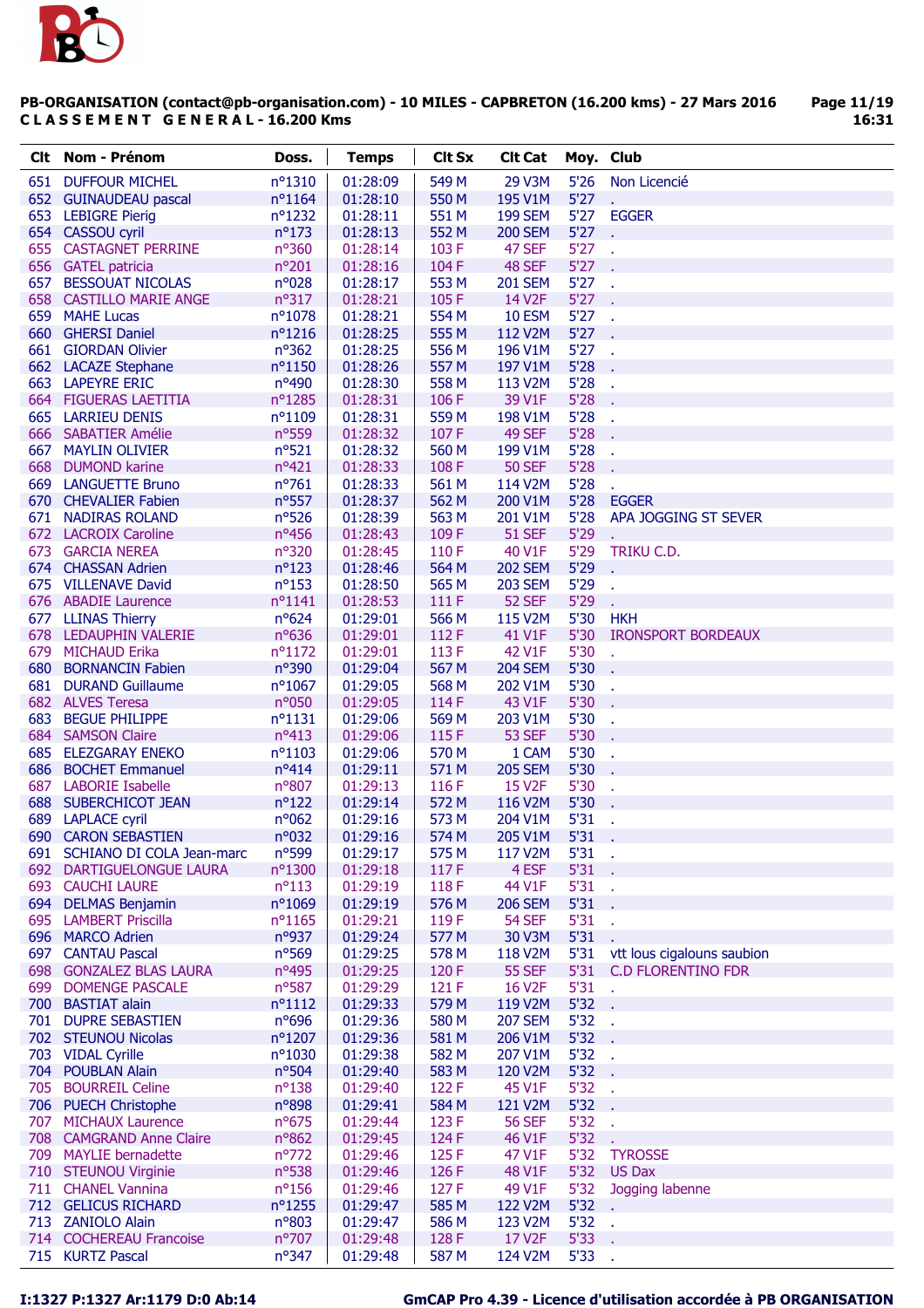

|     | <b>Clt</b> Nom - Prénom                 | Doss.                       | <b>Temps</b>         | <b>Clt Sx</b>  | <b>Clt Cat</b>            |          | Moy. Club                                   |
|-----|-----------------------------------------|-----------------------------|----------------------|----------------|---------------------------|----------|---------------------------------------------|
|     | 716 DELAETERR Guillaume                 | nº475                       | 01:29:49             | 588 M          | 208 V1M                   | 5'33     |                                             |
| 717 | <b>PIGAULT Priscille</b>                | nº659                       | 01:29:50             | 129 F          | 57 SEF                    | $5'33$ . |                                             |
|     | 718 BARTHELEMY Stephane                 | $n^{\circ}273$              | 01:29:52             | 589 M          | 209 V1M                   | 5'33.    |                                             |
|     | 719 DAUGA Jerome                        | $n^o$ 861                   | 01:29:52             | 590 M          | 210 V1M                   | 5'33.    |                                             |
|     | 720 SCHEMBRI ISABELLE                   | $n^o$ 1152                  | 01:29:54             | 130 F          | 50 V1F                    | 5'33     | ÷.                                          |
|     | 721 CARDESSE Jean                       | nº1016                      | 01:29:54             | 591 M          | 211 V1M                   | 5'33.    |                                             |
|     | 722 PAYEN Jean Louis                    | $n^{\circ}268$              | 01:29:55             | 592 M          | 125 V2M                   | 5'33     | $\sim$                                      |
|     | 723 CRABOS Thierry                      | $n^o416$                    | 01:29:55             | 593 M          | 212 V1M                   | $5'33$ . |                                             |
|     | 724 RISPAL Didier                       | $n^o219$                    | 01:29:56             | 594 M          | 126 V2M                   | 5'33     | ÷.                                          |
|     | 725 COSTREJEAN Nathalie                 | $n^o$ 160                   | 01:29:56             | 131 F          | <b>18 V2F</b>             | 5'33     | $\mathcal{A}$                               |
|     | 726 LE PELLETIER HERVE                  | $n^o613$                    | 01:29:57             | 595 M          | <b>208 SEM</b>            | 5'33     |                                             |
|     | 727 BAZIN Franck                        | n°303                       | 01:29:59             | 596 M          | 213 V1M                   | 5'33     | $\mathcal{A}$                               |
|     | 728 ABTOUR JORI                         | n°691                       | 01:30:03             | 597 M          | <b>209 SEM</b>            | 5'33     | ÷.                                          |
| 729 | <b>MONDON Anais</b>                     | $n^o813$                    | 01:30:05             | 132 F          | <b>58 SEF</b>             | 5'34     |                                             |
|     | 730 GOMEZ Jesus                         | nº1054                      | 01:30:06             | 598 M          | 214 V1M                   |          | 5'34 Deportivo                              |
|     | 731 BAGNERES-PEDEBOSCQ SOPHIE nº1181    |                             | 01:30:07             | 133 F          | <b>59 SEF</b>             | 5'34     | $\mathbf{r}$                                |
|     | 732 CARAGUEL Christine                  | $n^{\circ}890$              | 01:30:07             | 134 F          | 19 V2F                    | $5'34$ . |                                             |
|     | 733 FERNANDEZ Anthony                   | $n^{\circ}$ 1206            | 01:30:07             | 599 M          | <b>210 SEM</b>            | $5'34$ . |                                             |
|     | 734 THIECHART Martine                   | n°883                       | 01:30:08             | 135 F          | 20 V2F                    | $5'34$ . |                                             |
|     | 735 PERROT CHRISTOPHE                   | nº209                       | 01:30:08             | 600 M          | 215 V1M                   | $5'34$ . |                                             |
|     | 736 GERARD Carine                       | $n^o$ 129                   | 01:30:11             | 136 F          | 51 V1F                    | 5'34     |                                             |
|     |                                         |                             |                      |                |                           | $5'34$ . | ÷.                                          |
|     | 737 DUPOUY JEAN LUC                     | nº650                       | 01:30:12             | 601 M          | 216 V1M                   |          |                                             |
|     | 738 LATXAGUE ERIC                       | $n^{\circ}278$              | 01:30:13             | 602 M          | 217 V1M                   | $5'34$ . |                                             |
|     | 739 WATIER Jean                         | $n^o$ 351                   | 01:30:16             | 603 M          | 218 V1M                   | $5'34$ . |                                             |
|     | 740 QUETU Alexandre                     | nº440                       | 01:30:17             | 604 M          | 219 V1M                   | $5'34$ . |                                             |
|     | 741 LABAT ISABELLE                      | n°335                       | 01:30:18             | 137 F          | 52 V1F                    | $5'34$ . |                                             |
|     | 742 BRANA Karine                        | $n^o$ 1201                  | 01:30:19             | 138 F          | <b>60 SEF</b>             | $5'34$ . |                                             |
|     | 743 LANNELONQUE Olivier                 | nº1090                      | 01:30:20             | 605 M          | <b>211 SEM</b>            | 5'35.    |                                             |
|     | 744 BESSE Aurore                        | $n^{\circ}1006$             | 01:30:22             | 139 F          | 61 SEF                    | 5'35     | У.                                          |
| 745 | <b>BERROYER Valerie</b>                 | $n^o$ 845                   | 01:30:22             | 140 F          | 53 V1F                    | 5'35     | $\sim$                                      |
|     | 746 DUBOS Celine                        | $n^{\circ}1055$             | 01:30:23             | 141 F          | 62 SEF                    | 5'35     |                                             |
|     | 747 BRIEDA CORINNE                      | nº1198                      | 01:30:24             | 142 F          | 21 V2F                    | 5'35     | ÷.                                          |
|     | 748 DESPOUY Jerome                      | n°964                       | 01:30:25             | 606 M          | 220 V1M                   | 5'35     | $\sim$                                      |
|     | 749 LAJUNCONNE MICHEL                   | $n^o$ 1286                  | 01:30:28             | 607 M          | 127 V2M                   | $5'35$ . |                                             |
|     | 750 DEMANGEON ROBERT                    | nº1299                      | 01:30:29             | 608 M          | 128 V2M                   | 5'35     | $\sim$                                      |
|     | 751 GOUVEIA Patrick                     | $n^o$ 507                   | 01:30:30             | 609 M          | <b>212 SEM</b>            | 5'35     | $\mathcal{A}$                               |
|     | 752 CONSTANT Marie Christine            | nº973                       | 01:30:30             | 143 F          | 54 V1F                    | 5'35     | ο.                                          |
|     | 753 DE SOUSA Loic<br>754 BERHO Philippe | $n^o$ 506                   | 01:30:31             | 610 M          | 221 V1M                   | 5'35     | 5'35 SAINT-JEAN DE LUZ / CIBOURE ATHLETISME |
|     | 755 BERRUER David                       | $n^{\circ}128$<br>$n^o$ 172 | 01:30:33<br>01:30:35 | 611 M<br>612 M | 129 V2M<br>213 SEM 5'35 . |          |                                             |
|     | 756 POUMIRAU ROQUETTE Laure             | nº1169                      | 01:30:37             | 144 F          | 55 V1F                    | 5'36     |                                             |
| 757 | <b>JAMET Philippe</b>                   | nº987                       | 01:30:37             | 613 M          | 222 V1M                   | $5'36$ . |                                             |
| 758 | <b>BUCAU Bertrand</b>                   | nº582                       | 01:30:44             | 614 M          | <b>214 SEM</b>            | $5'36$ . |                                             |
| 759 | <b>BERARD Thomas</b>                    | $n^o$ 667                   | 01:30:44             | 615 M          | <b>215 SEM</b>            | $5'36$ . |                                             |
| 760 | DE FACCIO BENOIT                        | nº782                       | 01:30:45             | 616 M          | <b>216 SEM</b>            | 5'36     | У.                                          |
|     | 761 TRASK Shannon                       | nº1203                      | 01:30:46             | 145 F          | 56 V1F                    | 5'36     | $\sim$                                      |
|     | 762 FALAISE Philippe                    | $n^o018$                    | 01:30:47             | 617 M          | 130 V2M                   | $5'36$ . |                                             |
| 763 | <b>BUROSSE JEREMY</b>                   | nº493                       | 01:30:53             | 618 M          | <b>217 SEM</b>            |          |                                             |
|     | 764 YOUNG Shauneen                      | nº793                       | 01:30:55             | 146 F          | 57 V1F                    | 5'37     |                                             |
|     | 765 LARROUTURE LAURENT                  | $n^o$ 1155                  | 01:30:55             | 619 M          | 223 V1M                   | 5'37.    |                                             |
|     | 766 ILLI katia                          | $n^{\circ}760$              | 01:30:55             | 147 F          | 58 V1F                    | 5'37.    |                                             |
|     | 767 FEDERMAN Luc                        | nº1273                      | 01:30:57             | 620 M          | 131 V2M                   | 5'37.    |                                             |
|     | 768 LANIBOIS Sébastien                  | nº1194                      | 01:30:58             | 621 M          | 224 V1M                   | 5'37.    |                                             |
|     | 769 MOINDROT Franck                     | $n^o$ 891                   | 01:30:58             | 622 M          | <b>218 SEM</b>            | 5'37     |                                             |
|     | 770 LEPRAT Stephanie                    | $n^o$ 155                   | 01:31:05             | 148 F          | 59 V1F                    | 5'37     | Jogging labenne                             |
| 771 | <b>D'OLCE Anne</b>                      | nº1127                      | 01:31:05             | 149 F          | 63 SEF                    | 5'37     | $\sim$                                      |
|     | 772 CAZABAN Laetitia                    | $n^o$ 1154                  | 01:31:06             | 150 F          | 60 V1F                    | 5'37     | ο.                                          |
|     | 773 LOMENECH André                      | nº502                       | 01:31:08             | 623 M          | 31 V3M                    |          | 5'37 tyrosse                                |
|     | 774 MAUX Franck                         | n°881                       | 01:31:11             | 624 M          | <b>219 SEM</b>            | 5'38     |                                             |
|     | 775 REIGNAUT OLIVIER                    | $n^{\circ}276$              | 01:31:12             | 625 M          | 225 V1M                   | 5'38     | AS DES BLEUETS LABATUTOIS                   |
|     | 776 SAINT-MARTIN Nicolas                | nº596                       | 01:31:17             | 626 M          | <b>220 SEM</b>            | 5'38     |                                             |
| 777 | <b>BOUCHET Michel</b>                   | n°923                       | 01:31:17             | 627 M          | 132 V2M                   | 5'38     | <b>Team Charente</b>                        |
| 778 | <b>DROUILHET Rémi</b>                   | nº595                       | 01:31:18             | 628 M          | <b>221 SEM</b>            | 5'38     |                                             |
| 779 | <b>RIBAUDO Octave</b>                   | nº568                       | 01:31:21             | 629 M          | 226 V1M                   | 5'38     | <b>TYROSSE</b>                              |
|     | 780 LAUZERAL Claire                     | $n^{\circ}270$              | 01:31:21             | 151 F          | 61 V1F                    | 5'38     | $\sim$                                      |
|     |                                         |                             |                      |                |                           |          |                                             |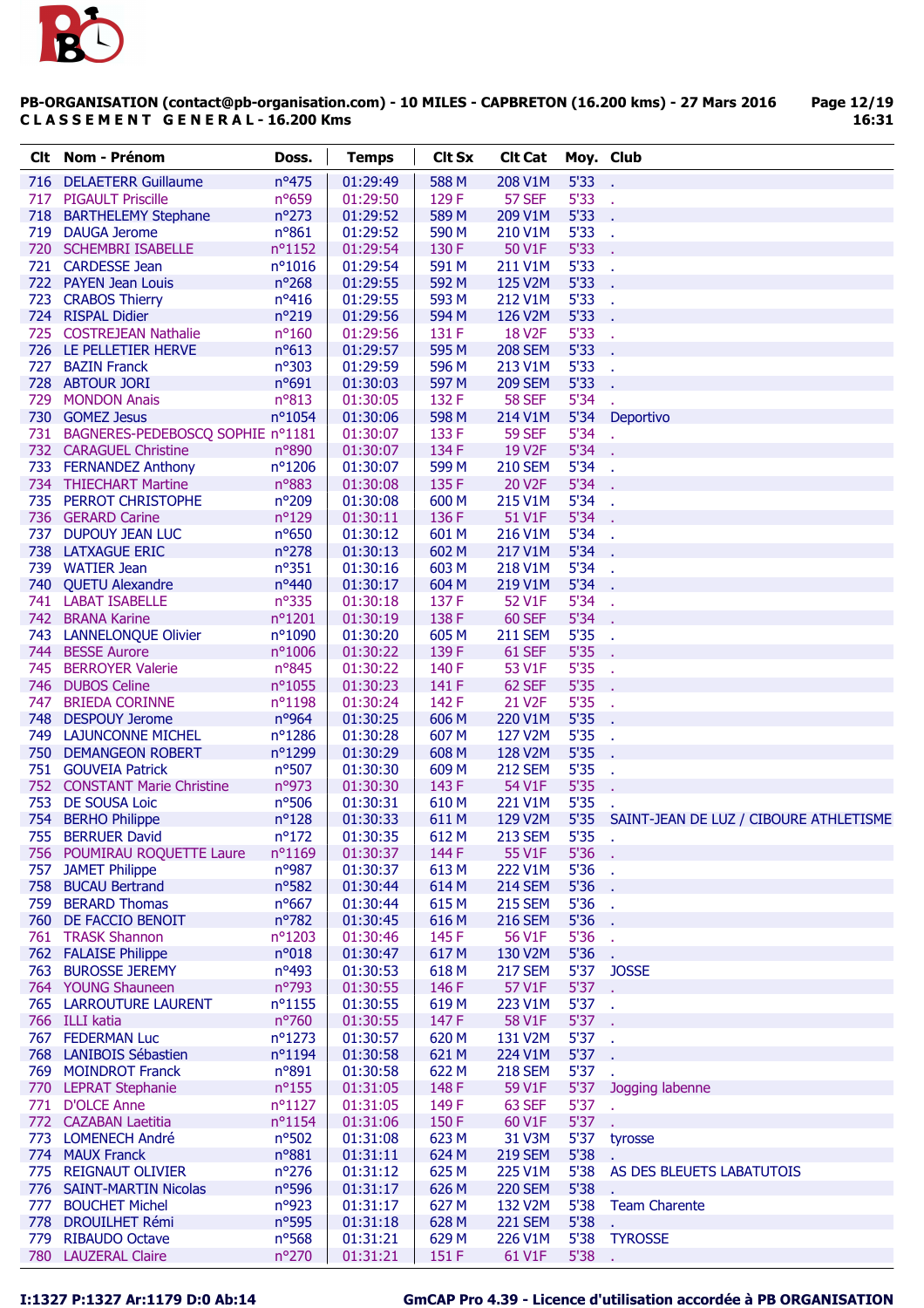

| Clt | <b>Nom - Prénom</b>                              | Doss.                       | <b>Temps</b>         | <b>Clt Sx</b>  | <b>Clt Cat</b>          |              | Moy. Club                              |
|-----|--------------------------------------------------|-----------------------------|----------------------|----------------|-------------------------|--------------|----------------------------------------|
| 781 | <b>MESTELAN Sylvie</b>                           | n°892                       | 01:31:22             | 152 F          | <b>22 V2F</b>           | 5'38         | <b>Tyross</b>                          |
| 782 | <b>MAZURIER Severine</b>                         | nº1029                      | 01:31:24             | 153 F          | 64 SEF                  | 5'38         |                                        |
|     | 783 DEUMIER Denis                                | $n^{\circ}1073$             | 01:31:25             | 630 M          | 227 V1M                 | 5'39         | $\mathbf{r}$                           |
|     | 784 LESTAGE Bruno                                | nº593                       | 01:31:25             | 631 M          | 133 V2M                 | 5'39         |                                        |
|     | 785 DUFOURG Michel                               | nº652                       | 01:31:26             | 632 M          | 134 V2M                 | 5'39         | <b>LOS ASTIAUS</b>                     |
|     | 786 PAOLI Berengere                              | nº1272                      | 01:31:27             | 154 F          | 62 V1F                  | 5'39         | Stade montois                          |
|     | 787 CAPDEVILLE Corinne                           | n°795                       | 01:31:27             | 155 F          | 23 V <sub>2</sub> F     | 5'39         | stade montois                          |
|     | 788 SCHEVEILER Thierry                           | n°885                       | 01:31:35             | 633 M          | 228 V1M                 | 5'39         |                                        |
|     | 789 CASTILLO REMI                                | $n^o318$                    | 01:31:36             | 634 M          | 135 V2M                 | 5'39         | $\mathbf{r}$                           |
|     | 790 LATOUR Jean Philippe<br>791 OTHEGUY NATHALIE | nº906<br>$n^o$ 188          | 01:31:36<br>01:31:38 | 635 M<br>156 F | <b>32 V3M</b><br>63 V1F | 5'39<br>5'39 | <b>ELAN D'ARMAGNAC</b>                 |
|     | 792 SIMONET Thierry                              | nº851                       | 01:31:39             | 636 M          | 229 V1M                 | 5'39         |                                        |
| 793 | <b>RIBIERE Jean</b>                              | $n^{\circ}1231$             | 01:31:40             | 637 M          | <b>11 ESM</b>           | 5'39         | $\mathcal{A}$                          |
|     | 794 BELLAMY Nadege                               | nº1044                      | 01:31:43             | 157 F          | 64 V1F                  | 5'40         |                                        |
|     | 795 MARCHET JEAN LUC                             | $n^o$ 167                   | 01:31:45             | 638 M          | 230 V1M                 | 5'40         | $\mathcal{A}$                          |
|     | 796 GERMAIN Julie                                | $n^{\circ}1034$             | 01:31:46             | 158 F          | 65 SEF                  | 5'40         | ÷.                                     |
|     | 797 ZARRA Aude                                   | nº1035                      | 01:31:46             | 159F           | <b>66 SEF</b>           | 5'40         |                                        |
|     | 798 VACQUE- SANGUINET Fanny                      | nº1037                      | 01:31:47             | 160 F          | 67 SEF                  | 5'40         |                                        |
|     | 799 LAMARQUE Cecile                              | nº970                       | 01:31:48             | 161 F          | 65 V1F                  | 5'40         | <b>AC Pouillon</b>                     |
|     | 800 DESCACQ Fabienne                             | n°805                       | 01:31:50             | 162 F          | 66 V1F                  | 5'40         |                                        |
|     | 801 THEOBALD ANA MARIA                           | n°022                       | 01:31:50             | 163 F          | 24 V2F                  | 5'40         | $\mathcal{A}$                          |
|     | 802 GOUCMY Dorian                                | nº1279                      | 01:31:50             | 639 M          | 231 V1M                 | 5'40         | ÷.                                     |
|     | 803 LECLERC Tony                                 | n°946                       | 01:31:52             | 640 M          | 232 V1M                 | 5'40         | $\mathcal{A}$                          |
|     | 804 PAYSAN Camille                               | nº639                       | 01:31:55             | 164 F          | 68 SEF                  | 5'40         |                                        |
|     | 805 SAUTEDÉ Nelly                                | nº1204                      | 01:31:55             | 165 F          | <b>69 SEF</b>           | 5'40         | $\mathcal{L}_{\mathbf{r}}$             |
|     | 806 DOURTHE Celine                               | nº853                       | 01:31:55             | 166 F          | <b>70 SEF</b>           | 5'40         | ÷.                                     |
| 807 | <b>DEREDEC GAELLE</b>                            | n°259<br>n°285              | 01:31:59             | 167 F          | 67 V1F                  | 5'41<br>5'41 | У.                                     |
|     | 808 AUDARD Bernard<br>809 LASSUS Virginie        | nº1276                      | 01:31:59<br>01:32:03 | 641 M<br>168 F | 33 V3M<br><b>71 SEF</b> | 5'41         |                                        |
|     | 810 ARGACHA VERONIQUE                            | nº409                       | 01:32:06             | 169F           | <b>25 V2F</b>           | 5'41         | $\mathcal{A}$                          |
| 811 | <b>OLIVAN BERTRAND</b>                           | $n^o$ 1314                  | 01:32:06             | 642 M          | 136 V2M                 | 5'41         | Non Licencié                           |
|     | 812 AMANS Dominique                              | nº842                       | 01:32:08             | 643 M          | 233 V1M                 | 5'41         |                                        |
| 813 | <b>PUJOS ALEXIS</b>                              | nº525                       | 01:32:09             | 644 M          | <b>222 SEM</b>          | 5'41         | <b>AUCH</b>                            |
|     | 814 BESNIER Fabien                               | $n^o$ 174                   | 01:32:11             | 645 M          | <b>223 SEM</b>          | 5'41         |                                        |
|     | 815 PESSONNIER Pierre                            | $n^o648$                    | 01:32:18             | 646 M          | 234 V1M                 | 5'42         | $\sim$                                 |
|     | 816 LAGARDERE Rolland                            | nº880                       | 01:32:22             | 647 M          | 137 V2M                 | 5'42         |                                        |
|     | 817 LABASTIE Françoise                           | $n^o$ 1180                  | 01:32:25             | 170 F          | 26 V <sub>2</sub> F     | 5'42         | As des Bleuets Labatutois              |
|     | 818 GUERMEUR laurent                             | $n^{\circ}324$              | 01:32:25             | 648 M          | 138 V2M                 | 5'42         |                                        |
| 819 | <b>GARNIER Laure</b>                             | nº482                       | 01:32:25             | 171 F          | <b>72 SEF</b>           | 5'42         |                                        |
| 820 | <b>FORTE PIERRE</b>                              | $n^o$ 697                   | 01:32:29             | 649 M          | <b>224 SEM</b>          | 5'43         |                                        |
| 821 | <b>DUTEN béatrice</b>                            | $n^o$ 325<br>$n^{\circ}140$ | 01:32:30             | 172 F          | 68 V1F                  | 5'43         | ÷.                                     |
|     | 822 MAURANDY Jacques<br>823 ROBERT DAVID         | $n^o415$                    | 01:32:36<br>01:32:38 | 650 M<br>651 M | 34 V3M<br>235 V1M       | 5'43<br>5'43 |                                        |
|     | 824 LAGRACE Jean-Yves                            | n°044                       | 01:32:38             | 652 M          | 236 V1M                 | 5'43         | $\sim$<br>÷.                           |
|     | 825 SINISTRO Laurent                             | nº670                       | 01:32:39             | 653 M          | 237 V1M                 | 5'43         | $\mathbf{r}$                           |
|     | 826 CAMBOS MARTIN Annabelle                      | nº486                       | 01:32:40             | 173 F          | 69 V1F                  | 5'43         | - 11                                   |
| 827 | <b>BALSSA Floriane</b>                           | nº505                       | 01:32:41             | 174 F          | 5 ESF                   | 5'43         | $\sim$                                 |
|     | 828 PETRAU Christian                             | n°825                       | 01:32:45             | 654 M          | 35 V3M                  | 5'44         |                                        |
|     | 829 POULET Xavier                                | $n^o425$                    | 01:32:51             | 655 M          | 238 V1M                 | 5'44         | $\mathcal{A}$                          |
|     | 830 ROMBAU VALERIE                               | nº1337                      | 01:32:52             | 175F           | 73 SEF                  | 5'44         |                                        |
|     | 831 GAUTHIER Philippe                            | nº905                       | 01:32:53             | 656 M          | 239 V1M                 | 5'44         | $\mathcal{A}$                          |
|     | 832 LANGLADE MAGALI                              | nº463                       | 01:32:54             | 176 F          | 70 V1F                  | 5'44         |                                        |
| 833 | <b>SACQUET Genevieve</b>                         | nº1268                      | 01:32:54             | 177 F          | 27 V2F                  | 5'44         | <b>Biscarrosse Olympique Triathlon</b> |
|     | 834 COINCE CHRISTINE                             | n°086                       | 01:32:55             | 178 F          | <b>28 V2F</b>           | 5'44         | <b>TYROSSE</b>                         |
|     | 835 PEDARRIEU Sylvie                             | nº1070                      | 01:32:56             | 179F           | 71 V1F                  | 5'44         | ÷.                                     |
|     | 836 DESLOUS MARC                                 | nº786                       | 01:32:56             | 657 M          | 36 V3M                  | 5'44         |                                        |
|     | 837 COSTE Hervé                                  | $n^{\circ}754$              | 01:32:58             | 658 M          | 240 V1M                 | 5'44<br>5'44 | $\sim$                                 |
|     | 838 JAFFRENNOU Maxime<br>839 BROIS Valerie       | nº1050<br>n°008             | 01:32:59<br>01:33:00 | 659 M<br>180 F | 4 V4M<br>72 V1F         | 5'44         |                                        |
|     | 840 LICATA Christophe                            | n°689                       | 01:33:03             | 660 M          | 241 V1M                 | 5'45         | $\mathcal{A}$                          |
|     | 841 VILLETIER Stepphane                          | nº904                       | 01:33:09             | 661 M          | 139 V2M                 | 5'45         | $\mathcal{A}$                          |
|     | 842 VERGNE SYLVIE                                | nº1264                      | 01:33:10             | 181 F          | 73 V1F                  | 5'45         |                                        |
|     | 843 VERGNE ERIC                                  | $n^{\circ}$ 1265            | 01:33:11             | 662 M          | 242 V1M                 | 5'45         |                                        |
|     | 844 SALLABERRY Isabelle                          | nº850                       | 01:33:13             | 182 F          | 74 V1F                  | 5'45         | <b>Aviron Bayonnais</b>                |
|     | 845 FUOCO Emmanuel                               | $n^{\circ}718$              | 01:33:16             | 663 M          | 243 V1M                 | 5'45         |                                        |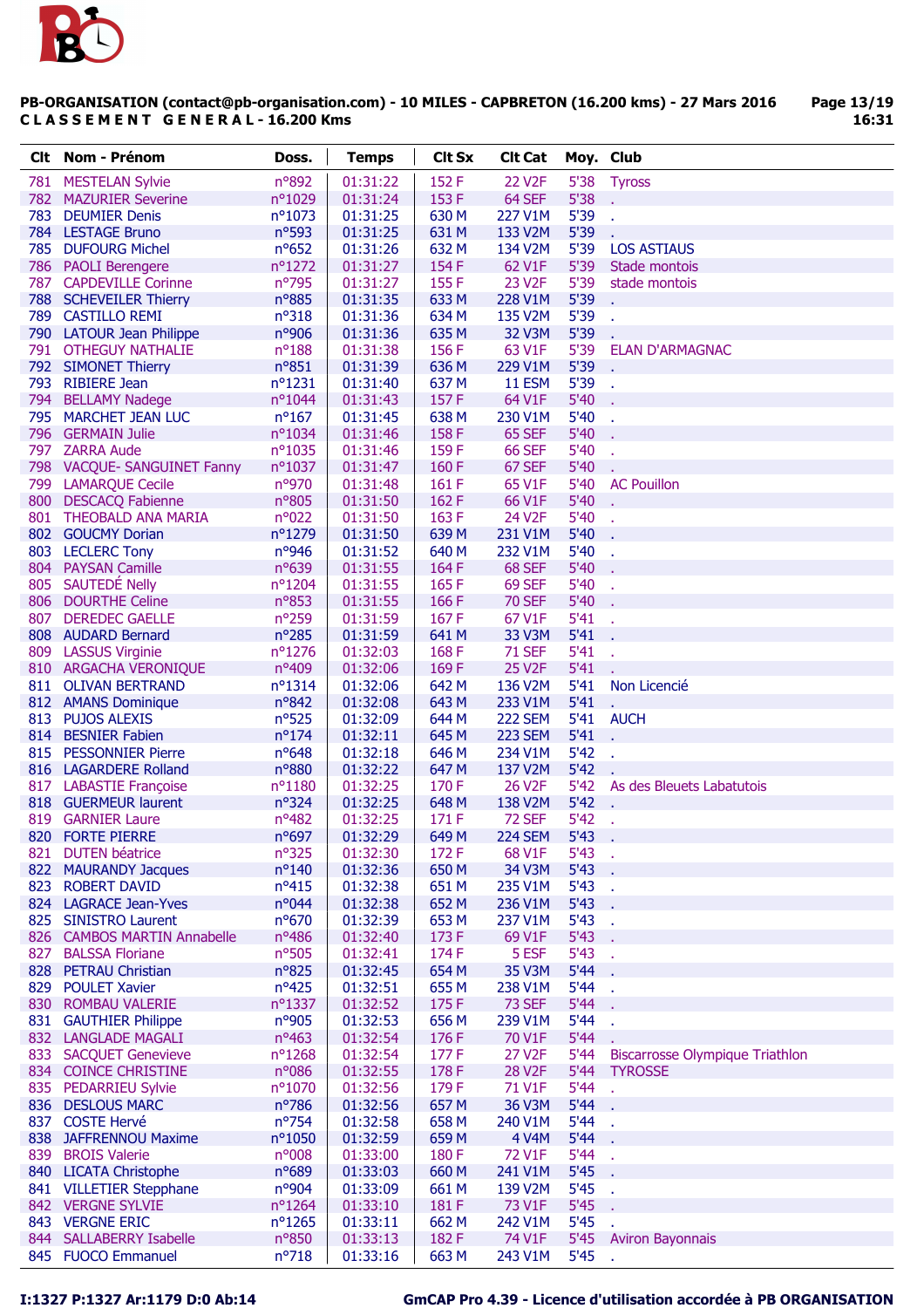

| <b>CIt</b> | Nom - Prénom                                    | Doss.           | <b>Temps</b>         | <b>Clt Sx</b>  | <b>Clt Cat</b>      |              | Moy. Club                      |
|------------|-------------------------------------------------|-----------------|----------------------|----------------|---------------------|--------------|--------------------------------|
| 846        | <b>LASSERRE Bruno</b>                           | n°836           | 01:33:17             | 664 M          | 140 V2M             | 5'45         |                                |
| 847        | <b>BAGNERES-PEDEBOSCQ Annie</b>                 | $n^o$ 1178      | 01:33:19             | 183F           | 29 V <sub>2F</sub>  | 5'46         | PBA ATHLETISME                 |
|            | 848 LECARDEUR Maelle                            | n°703           | 01:33:21             | 184 F          | <b>74 SEF</b>       | 5'46         | ÷.                             |
|            | 849 CABANES HELENE                              | nº655           | 01:33:24             | 185F           | 30 V2F              | 5'46         | $\mathcal{A}$                  |
|            | 850 BUCAU Nathalie                              | nº400           | 01:33:28             | 186 F          | 75 V1F              | 5'46         |                                |
|            | 851 DELATTRE David                              | nº497           | 01:33:28             | 665 M          | 244 V1M             | 5'46         | ÷.                             |
|            | 852 MAES Laure                                  | nº787           | 01:33:29             | 187F           | <b>75 SEF</b>       | 5'46         | ÷.                             |
| 853        | <b>MASPEYRAT Ludovic</b>                        | $n^o311$        | 01:33:32             | 666 M          | 245 V1M             | 5'46         | $\mathcal{L}_{\mathbf{a}}$     |
|            | 854 DESHOUX Jacky                               | $n^o$ 1053      | 01:33:32             | 667 M          | 141 V2M             | 5'46         | ÷.                             |
|            | 855 LHERMITTE Magali                            | nº740           | 01:33:33             | 188F           | <b>76 SEF</b>       | 5'46         | ÷.                             |
|            | 856 FAURE Gislhaine                             | n°239           | 01:33:33             | 189F           | 76 V1F              | 5'46         | ÷.                             |
|            | 857 ROBERT CHRISTELLE                           | n°069           | 01:33:35             | 190F           | 77 V1F              | 5'47         | ÷.                             |
|            | 858 GAYON Christine                             | nº884           | 01:33:43             | 191 F          | 78 V1F              | 5'47         |                                |
|            | 859 DUPIN THIBAULT                              | nº1290          | 01:33:44             | 668 M          | 6 JUM               | 5'47         |                                |
|            | 860 LEMAIRE Justine                             | nº949           | 01:33:45             | 192 F          | 77 SEF              | 5'47         |                                |
|            | 861 FACHES Dominique                            | $n^o$ 1001      | 01:33:46             | 669 M          | 37 V3M              | 5'47         | ÷.                             |
|            | 862 DUCAMP Patrice                              | $n^o410$        | 01:33:48             | 670 M          | 38 V3M              | 5'47         | ÷.                             |
|            | 863 LE DOUGET Valery                            | nº835           | 01:33:50             | 671 M          | 142 V2M             | 5'48         | $\mathcal{A}$                  |
|            | 864 BEAUFILS Frederic                           | nº1004          | 01:33:52             | 672 M          | 246 V1M             | 5'48         | ÷.                             |
|            | 865 LASSALLE Philippe                           | n°293           | 01:33:53             | 673 M          | 143 V2M             | 5'48         | ÷.                             |
|            | 866 DE VOMECOURT Yann                           | nº864           | 01:33:56             | 674 M          | 144 V2M             | 5'48         | - 1                            |
| 867        | <b>GARCIA Antonia</b>                           | n°073           | 01:33:58             | 193 F          | 31 V2F              | 5'48         | ÷.                             |
|            | 868 MACKOWIAK NICOLAS                           | nº1060          | 01:34:00             | 675 M          | <b>225 SEM</b>      | 5'48         |                                |
|            | 869 LASSORT Yannick                             | n°291           | 01:34:04             | 676 M          | <b>226 SEM</b>      | 5'48         | $\mathcal{A}$                  |
|            | 870 BIRCK Gwenaëlle                             | nº509           | 01:34:06             | 194 F          | <b>78 SEF</b>       | 5'48         |                                |
|            | 871 DUMAS Jean Jacques                          | nº986           | 01:34:06             | 677 M          | 145 V2M             | 5'48         | <b>US Dax</b>                  |
|            | 872 CHUITON ISABELLE                            | $n^o$ 1124      | 01:34:07             | 195F           | 32 V <sub>2</sub> F | 5'49         |                                |
| 873        | <b>LACROIX Emilie</b>                           | $n^{\circ}1019$ | 01:34:08             | 196 F          | <b>79 SEF</b>       | 5'49         |                                |
|            | 874 DHONT Hervé                                 | nº366           | 01:34:15             | 678 M          | 39 V3M              | 5'49         |                                |
|            | 875 FAGET ANNE                                  | n°033           | 01:34:17             | 197F           | <b>80 SEF</b>       | 5'49         | courir Fonsegrives             |
|            | 876 COIGNEAU Cyril                              | nº386           | 01:34:18             | 679 M          | 247 V1M             | 5'49         | <b>Capbreton Triathlon</b>     |
| 877        | <b>NAUROY Sandra</b>                            | n°387           | 01:34:19             | 198F           | <b>81 SEF</b>       | 5'49         | capbreton triathlon            |
|            | 878 LUQUET SOPHIE                               | n°021           | 01:34:23             | 199F           | 79 V1F              | 5'50         |                                |
|            | 879 CAZENEUVE Victorine                         | $n^o$ 623       | 01:34:23             | 200 F          | <b>82 SEF</b>       | 5'50         | $\mathcal{A}$                  |
|            | 880 PRUD'HON Laurent                            | nº920           | 01:34:25             | 680 M          | 146 V2M             | 5'50         |                                |
|            | 881 PERRAD Eric                                 | nº922           | 01:34:25             | 681 M          | <b>227 SEM</b>      | 5'50         | <b>Capbreton Triathlon</b>     |
|            | 882 PEWE Isabelle                               | nº1039          | 01:34:28             | 201 F          | 80 V1F              | 5'50         |                                |
| 883        | <b>LABEYRIE Cecile</b>                          | nº1230          | 01:34:28             | 202 F          | 81 V1F              | 5'50         | <b>LOUS MESCLATS BSV</b>       |
| 885        | 884 MACHEFERT Rachel<br><b>DULOUARD Bernard</b> | $n^o$ 1162      | 01:34:28             | 203 F<br>682 M | 83 SEF              | 5'50<br>5'50 | les pieds niqués               |
|            | 886 LAGARDERE Eva                               | n°901<br>n°934  | 01:34:31<br>01:34:32 | 204 F          | 40 V3M<br>84 SEF    | 5'50         |                                |
| 887        | <b>CRASPAY</b> richard                          | nº1269          | 01:34:34             | 683 M          | 248 V1M             | 5'50         | - 1                            |
|            | 888 FOURCADE Pierre                             | nº562           | 01:34:36             | 684 M          | <b>228 SEM</b>      | 5'50         | ÷.                             |
|            | 889 BLANCHARD mercedes                          | nº1146          | 01:34:36             | 205 F          | 33 V <sub>2</sub> F | 5'50         | <b>JABordères</b>              |
|            | 890 CONSTANT Sylvie                             | n°974           | 01:34:36             | 206 F          | 82 V1F              | 5'50         | <b>AC Pouillon</b>             |
|            | 891 LAGOUARDE FRANCK                            | $n^o112$        | 01:34:40             | 685 M          | 147 V2M             | 5'51         |                                |
|            | 892 DURAND sophie                               | $n^o$ 656       | 01:34:42             | 207 F          | 83 V1F              |              | 5'51 AS DES BLEUETS LABATUTOIS |
|            | 893 POUGET Olivier                              | nº1009          | 01:34:46             | 686 M          | 148 V2M             | 5'51         | <b>Biarritz Olympique</b>      |
|            | 894 DELCAMP Thierry                             | $n^{\circ}253$  | 01:34:48             | 687 M          | 149 V2M             | 5'51         |                                |
|            | 895 LAILHEUGE Noel                              | $n^{\circ}234$  | 01:34:49             | 688 M          | 41 V3M              | 5'51         | $\mathcal{A}$                  |
|            | 896 AGNES Pascale                               | $n^{\circ}204$  | 01:34:49             | 208 F          | 84 V1F              | 5'51         |                                |
| 897        | <b>MACKOWIAK Serge</b>                          | $n^o$ 1061      | 01:34:49             | 689 M          | 150 V2M             | 5'51         | $\mathcal{L}$                  |
|            | 898 AMBLARD Gérard                              | n°290           | 01:34:53             | 690 M          | 5 V4M               |              | 5'51 tyrosse                   |
|            | 899 BARUS Frederic                              | n°909           | 01:34:57             | 691 M          | 249 V1M             | 5'52         | $\sim$                         |
|            | 900 MOUNEYRE Jean Pierre                        | nº965           | 01:34:58             | 692 M          | 42 V3M              | 5'52         | ÷.                             |
|            | 901 GAILDRAT Bernard                            | nº995           | 01:35:01             | 693 M          | 6 V4M               | 5'52         | $\mathbb{Z}_2$                 |
|            | 902 KOCH Gael                                   | $n^{\circ}719$  | 01:35:04             | 694 M          | <b>229 SEM</b>      | 5'52         | $\sim$                         |
|            | 903 VIGNES Hélène                               | $n^o$ 357       | 01:35:05             | 209 F          | <b>85 SEF</b>       | 5'52         | ÷.                             |
|            | 904 VANDENPLAS Geraldine                        | $n^{\circ}737$  | 01:35:08             | 210 F          | <b>86 SEF</b>       | 5'52         |                                |
|            | 905 DARMAILLACQ FRANÇOIS                        | $n^o041$        | 01:35:09             | 695 M          | 250 V1M             | 5'52         |                                |
|            | 906 QUENARD Eva                                 | $n^o$ 528       | 01:35:11             | 211 F          | <b>87 SEF</b>       | 5'53         | Us dax                         |
|            | 907 MARQUE BERTRAND                             | n°029           | 01:35:15             | 696 M          | 151 V2M             | 5'53         |                                |
|            | 908 BARRERE JEAN MICHEL                         | $n^o$ 1120      | 01:35:18             | 697 M          | 152 V2M             | 5'53         | <b>UA LOURDES</b>              |
|            | 909 RICOTTI evelyne                             | nº1142          | 01:35:19             | 212 F          | 34 V2F              | 5'53         |                                |
|            | 910 RENAUD Jacques                              | $n^{\circ}072$  | 01:35:21             | 698 M          | 43 V3M              | 5'53         | <b>ORTHEZ</b>                  |
|            |                                                 |                 |                      |                |                     |              |                                |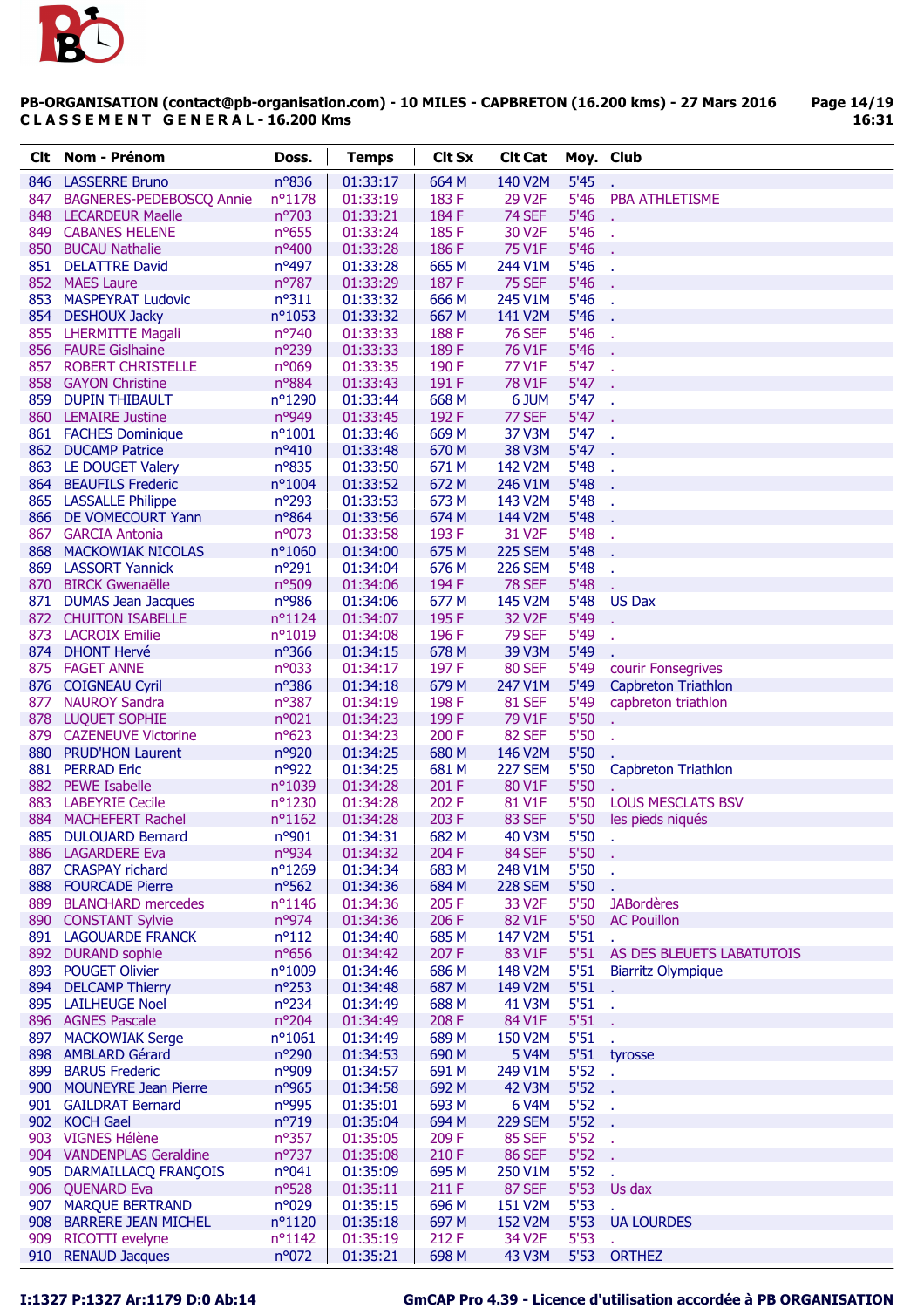

| Clt. | Nom - Prénom                                    | Doss.               | <b>Temps</b>         | <b>Clt Sx</b>  | <b>Clt Cat</b>            |              | Moy. Club                  |
|------|-------------------------------------------------|---------------------|----------------------|----------------|---------------------------|--------------|----------------------------|
| 911  | <b>WATIER Delphine</b>                          | nº352               | 01:35:22             | 213 F          | 85 V1F                    | 5'53         |                            |
|      | 912 GOURDET Caroline                            | nº580               | 01:35:29             | 214 F          | 88 SEF                    | 5'54         | <b>TYROSSE</b>             |
| 913  | <b>BARSACQ Joelle</b>                           | $n^o$ 1031          | 01:35:30             | 215F           | 35 V <sub>2F</sub>        | 5'54         | <b>Tyrosse</b>             |
|      | 914 BARRERE Jean Daniel                         | nº994               | 01:35:32             | 699 M          | 153 V2M                   | 5'54         |                            |
|      | 915 SOUSSOTTE Francoise                         | n°815               | 01:35:36             | 216 F          | 86 V1F                    | 5'54         | ÷.                         |
|      | 916 GUOYTOU STELLA                              | nº1193              | 01:35:45             | 217 F          | 87 V1F                    | 5'55         | ÷.                         |
|      | 917 BRABERIS Lionel                             | $n^{\circ}1062$     | 01:35:48             | 700 M          | 251 V1M                   | 5'55         |                            |
|      | 918 PEREZ Patrice                               | nº690               | 01:35:49             | 701 M          | 252 V1M                   | 5'55         | usa escalade               |
|      | 919 DUMAS Isabelle                              | nº950               | 01:35:52             | 218 F          | 88 V1F                    | 5'55         | ÷.                         |
|      | 920 CASENAVE Thomas                             | nº1065              | 01:35:53             | 702 M          | 253 V1M                   | 5'55         |                            |
|      | 921 BIDORET Pierre                              | nº896               | 01:35:54             | 703 M          | 254 V1M                   | 5'55         | <b>AC Pouillon</b>         |
|      | 922 CORSAND Daniel                              | $n^o$ 1281          | 01:35:55             | 704 M          | 154 V2M                   | 5'55         |                            |
|      | 923 MICHELEAU Vincent                           | nº1091              | 01:35:59             | 705 M          | 255 V1M                   | 5'55<br>5'56 | $\mathcal{A}$              |
|      | 924 BARBE Pierre<br>925 DULONG Gilles           | $n^{\circ}379$      | 01:36:01             | 706 M<br>707 M | 155 V2M<br>156 V2M        | 5'56         | J.A. Bordères              |
|      | 926 BUROSSE Jean-Marc                           | $n^o$ 1125<br>nº492 | 01:36:05<br>01:36:06 | 708 M          | 157 V2M                   | 5'56         | <b>JOSSE</b>               |
|      | 927 RASSED Fabien                               | $n^o$ 1122          | 01:36:08             | 709 M          | 158 V2M                   | 5'56         |                            |
|      | 928 TREHIN Stepphane                            | n°971               | 01:36:10             | 710 M          | 256 V1M                   | 5'56         | <b>AC Pouillon</b>         |
|      | 929 JAFFRENNOU Fabienne                         | nº1049              | 01:36:10             | 219F           | 89 V1F                    | 5'56         | $\mathcal{L}$              |
|      | 930 DUCASSOU Sandrine                           | n°947               | 01:36:11             | 220 F          | 90 V1F                    | 5'56         |                            |
|      | 931 CRABOS Jean-Luc                             | nº450               | 01:36:12             | 711 M          | 257 V1M                   | 5'56         | <b>Los Esquirous</b>       |
|      | 932 DARTIGUELONGUE Laurence                     | n°730               | 01:36:12             | 221 F          | 91 V1F                    | 5'56         |                            |
| 933  | <b>GERONY Michel</b>                            | nº1056              | 01:36:13             | 712 M          | 44 V3M                    | 5'56         | $\mathcal{A}$              |
|      | 934 BODEC Laurene                               | $n^o444$            | 01:36:18             | 222 F          | <b>89 SEF</b>             | 5'57         | $\sim$                     |
|      | 935 VISADE Patrick                              | nº533               | 01:36:18             | 713 M          | 159 V2M                   | 5'57         | ÷.                         |
|      | 936 MOUNIER GILLES                              | $n^o$ 1321          | 01:36:18             | 714 M          | <b>45 V3M</b>             | 5'57         |                            |
|      | 937 GELEZ Audrey                                | nº448               | 01:36:22             | 223 F          | <b>90 SEF</b>             | 5'57         |                            |
|      | 938 MARTIN PATRICK                              | $n^o$ 1312          | 01:36:23             | 715 M          | 160 V2M                   | 5'57         | Non Licencié               |
|      | 939 MILANESE Michel                             | n°094               | 01:36:24             | 716 M          | 7 V <sub>4</sub> M        | 5'57         |                            |
|      | 940 LARRONDE Isabelle                           | $n^{\circ}745$      | 01:36:27             | 224 F          | <b>91 SEF</b>             | 5'57         |                            |
|      | 941 CAVALLI Christophe                          | nº1083              | 01:36:28             | 717 M          | 258 V1M                   | 5'57         | $\mathcal{A}$              |
|      | 942 LAMARQUE ISABELLE                           | $n^o474$            | 01:36:34             | 225 F          | 36 V2F                    | 5'58         |                            |
| 943  | LAMARQUE JEAN JACQUES                           | nº473               | 01:36:35             | 718 M          | 46 V3M                    | 5'58         |                            |
|      | 944 VIDOUDEZ Katia                              | $n^o$ 134           | 01:36:36             | 226 F          | 92 V1F                    | 5'58         | <b>TYROSSE</b>             |
|      | 945 ALBOUY-MAUPOU Hélène                        | nº1271              | 01:36:36             | 227 F          | <b>92 SEF</b>             | 5'58         | $\mathcal{L}$              |
|      | 946 MOUSTIE FRANCOIS                            | nº748               | 01:36:48             | 719 M          | 161 V2M                   | 5'58         | ÷.                         |
|      | 947 LAFITTE Melanie                             | $n^o$ 731           | 01:36:49             | 228 F          | <b>93 SEF</b>             | 5'59         | ÷.                         |
|      | 948 LASCOMBES THIBAUT                           | $n^{\circ}252$      | 01:36:56             | 720 M          | <b>230 SEM</b>            | 5'59         |                            |
| 949  | <b>BIGUEREAU Richard</b>                        | $n^o$ 251           | 01:36:56             | 721 M          | <b>47 V3M</b>             | 5'59         |                            |
|      | 950 GOULIER Jules                               | $n^{\circ}$ 721     | 01:36:58             | 722 M          | <b>231 SEM</b><br>259 V1M | 5'59         |                            |
| 951  | <b>DAUPHIN LUDOVIC</b><br>952 LAPEGUE Catherine | $n^o104$<br>nº466   | 01:36:59<br>01:37:04 | 723 M<br>229 F | 93 V1F                    | 5'59<br>5'59 | ÷.                         |
| 953  | <b>OURADOU Celine</b>                           | nº1189              | 01:37:05             | 230 F          | 94 SEF                    | 6'00         |                            |
|      | 954 DOMERCQ Céline                              | nº1205              | 01:37:08             | 231 F          | 94 V1F                    | 6'00         | <b>LOUS MESCLATS BSV</b>   |
|      | 955 GIORDAN Cédric                              | $n^{\circ}358$      | 01:37:10             | 724 M          | 260 V1M                   | 6'00         | $\sim$                     |
|      | 956 DEMAISON ARNAUD                             | n°040               | 01:37:13             | 725 M          | <b>232 SEM</b>            | 6'00         | $\sim$                     |
|      | 957 PLUCHON Michele                             | n°878               | 01:37:16             | 232 F          | 3 V3F                     | 6'00         | $\sim$                     |
|      | 958 SANCHEZ FERNAND                             | nº1263              | 01:37:16             | 726 M          | 162 V2M                   | 6'00         | ۰.                         |
|      | 959 BARBE REGINE                                | $n^o$ 183           | 01:37:17             | 233 F          | 37 V2F                    | 6'00         | ÷.                         |
|      | 960 RIBIERE Patrick                             | n°395               | 01:37:17             | 727 M          | 163 V2M                   | 6'00         |                            |
|      | 961 ALAMILLO Florence                           | $n^o$ 193           | 01:37:18             | 234 F          | <b>95 SEF</b>             | 6'00         | ÷.                         |
|      | 962 CLAUDIO Pascale                             | $n^{\circ}824$      | 01:37:19             | 235 F          | 95 V1F                    | 6'00         |                            |
|      | 963 BEGUE CATHERINE                             | $n^o$ 1134          | 01:37:23             | 236 F          | 96 V1F                    | 6'01         | ο.                         |
|      | 964 ROUET Caroline                              | $n^{\circ}1003$     | 01:37:23             | 237 F          | 97 V1F                    | 6'01         |                            |
|      | 965 HONTARREDE Isabelle                         | $n^o$ 1170          | 01:37:24             | 238 F          | 98 V1F                    | 6'01         | lous mesclats bsv          |
|      | 966 FAGET BRUNO                                 | $n^{\circ}013$      | 01:37:25             | 728 M          | 261 V1M                   | 6'01         | $\sim$                     |
| 967  | <b>CHAMPIRE Cyril</b>                           | nº1248              | 01:37:38             | 729 M          | <b>233 SEM</b>            | 6'02         | $\sim$                     |
|      | 968 CAPLANNE Magali                             | $n^{\circ}142$      | 01:37:39             | 239 F          | 99 V1F                    | 6'02         | ÷.                         |
|      | 969 BATEAN VINCENT                              | nº1322              | 01:37:40             | 730 M          | 262 V1M                   | 6'02         | $\sim$                     |
|      | 970 FOURNET Sophie                              | n°720               | 01:37:58             | 240 F          | 38 V <sub>2F</sub>        | 6'03         | ÷.                         |
|      | 971 HIRIART Marina                              | nº743               | 01:38:02             | 241 F          | <b>96 SEF</b>             | 6'03         | ÷.                         |
|      | 972 MONGOBERT Mathilde                          | nº549               | 01:38:03             | 242 F          | <b>97 SEF</b>             | 6'03         |                            |
|      | 973 COLIN Catherine<br>974 ELAN Nathalie        | n°139<br>n°098      | 01:38:04<br>01:38:05 | 243 F<br>244 F | 100 V1F                   | 6'03<br>6'03 | Capbreton Sauvetage Cotier |
|      | 975 PAOLI Sylvie                                | nº576               | 01:38:05             | 245 F          | <b>98 SEF</b><br>39 V2F   | 6'03         |                            |
|      |                                                 |                     |                      |                |                           |              | $\mathcal{A}$              |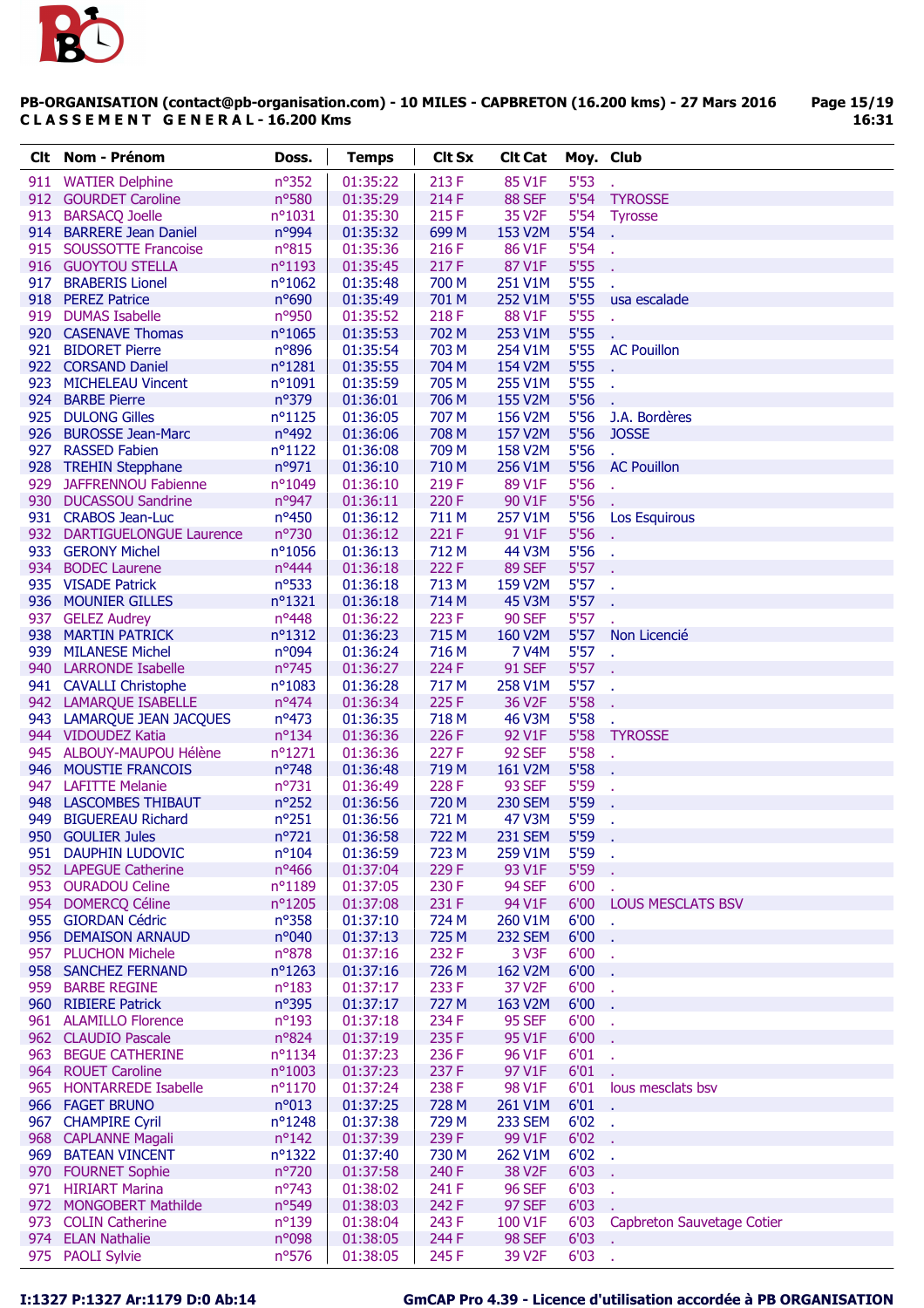

| <b>Clt</b> | Nom - Prénom                                    | Doss.                        | <b>Temps</b>         | <b>Clt Sx</b>  | <b>Clt Cat</b>                  | Moy. Club        |                              |
|------------|-------------------------------------------------|------------------------------|----------------------|----------------|---------------------------------|------------------|------------------------------|
| 976        | <b>DASSÉ Sabrine</b>                            | nº471                        | 01:38:05             | 246 F          | 101 V1F                         | 6'03             |                              |
| 977        | <b>LABADIE JEAN-JACQUES</b>                     | n°071                        | 01:38:14             | 731 M          | <b>8 V4M</b>                    | 6'04             | Avenir Aturin Athlé          |
|            | 978 HOURTIN Sandrine                            | nº403                        | 01:38:15             | 247 F          | <b>99 SEF</b>                   | 6'04             |                              |
|            | 979 NINOSQUE MARIE-FRANCOISE                    | nº449                        | 01:38:22             | 248 F          | 40 V2F                          | 6'04             | SADE MONT DE MASAN           |
|            | 980 FIAT Didier                                 | nº476                        | 01:38:23             | 732 M          | 164 V2M                         | 6'04             |                              |
|            | 981 ORANO Alain                                 | nº424                        | 01:38:23             | 733 M          | 165 V2M                         | 6'04             | STADE LANGONNAIS ATHLETISME  |
|            | 982 HAMALTON FIONA                              | $n^o$ 121                    | 01:38:23             | 249 F          | 102 V1F                         | 6'04             | <b>Hossegor Tri Aventure</b> |
|            | 983 BERTRAND Marie Pierre                       | nº953                        | 01:38:23             | 250 F          | 41 V <sub>2F</sub>              | 6'04             | $\mathbf{r}$                 |
|            | 984 LECLERC Florence                            | n°369                        | 01:38:29             | 251 F          | <b>100 SEF</b>                  | 6'05             | ÷.                           |
|            | 985 GARACOITS Maite                             | $n^o491$                     | 01:38:29             | 252 F          | <b>101 SEF</b>                  | 6'05             | $\mathcal{A}$                |
|            | 986 LATASTE nelly                               | $n^o$ 458                    | 01:38:35             | 253 F          | <b>102 SEF</b>                  | 6'05             | - 1                          |
|            | 987 SARASOLA RAMUNTCHO                          | n°085                        | 01:38:35             | 734 M          | 166 V2M                         | 6'05             | $\sim$                       |
|            | 988 TOUZANNE Sandrine                           | nº848                        | 01:38:35             | 254 F          | 103 V1F                         | 6'05             | - 1                          |
|            | 989 DELPUECH KARINE                             | nº736                        | 01:38:40             | 255 F          | 104 V1F                         | 6'05             | ÷.                           |
|            | 990 TOUR Christian                              | $n^o411$                     | 01:38:41             | 735 M          | 167 V2M                         | 6'05             | $\mathbb{R}^2$               |
|            | 991 COMBLAT Stephane                            | nº589                        | 01:38:42             | 736 M          | <b>234 SEM</b>                  | 6'06             | $\sim$                       |
|            | 992 DAGUERRE Marie-Annick                       | nº230                        | 01:38:43             | 256 F          | 105 V1F                         | 6'06             | ÷.                           |
|            | 993 HERRERA Violaine                            | $n^{\circ}231$               | 01:38:43             | 257F           | 106 V1F                         | 6'06             | У.                           |
|            | 994 ZOZAYA Stephanie                            | nº975                        | 01:38:45             | 258 F          | 107 V1F                         | 6'06             | ÷.                           |
|            | 995 LEHUEDE Gael                                | n°917                        | 01:38:49             | 737 M          | 263 V1M                         | 6'06<br>6'06 EAC | ÷.                           |
|            | 996 SALMON Guillaume<br>997 MARZAT NADINE       | nº469<br>nº791               | 01:38:52<br>01:38:59 | 738 M<br>259F  | <b>235 SEM</b><br><b>42 V2F</b> | 6'07             |                              |
|            | 998 PEYRUCAT Marie France                       | n°092                        | 01:39:07             | 260 F          | 4 V3F                           | 6'07             | $\bar{\alpha}$<br>- 1        |
|            | 999 HAURIE-HONTAS ANDRE                         | $n^{\circ}277$               | 01:39:10             | 739 M          | 168 V2M                         | 6'07             | $\mathbb{Z}_2$               |
|            | 1000 PEYROT Patricia                            | n°017                        | 01:39:15             | 261 F          | 43 V2F                          | 6'08             | ÷.                           |
|            | 1001 KLEANTHOUS Vanessa                         | n°301                        | 01:39:20             | 262 F          | 108 V1F                         | 6'08             | ÷.                           |
|            | 1002 BANOS Yannick                              | nº202                        | 01:39:20             | 740 M          | <b>236 SEM</b>                  | 6'08             | - 1                          |
|            | 1003 VIEUGUE Patrick                            | nº1046                       | 01:39:31             | 741 M          | 169 V2M                         | 6'09             | $\mathcal{L}_{\mathbf{r}}$   |
|            | 1004 DARGELOS CHRISTOPHE                        | $n^o$ 133                    | 01:39:33             | 742 M          | 264 V1M                         | 6'09             | ÷.                           |
|            | 1005 TRENQUE Jean                               | $n^{\circ}1048$              | 01:39:35             | 743 M          | 48 V3M                          | 6'09             | $\mathcal{A}$                |
|            | 1006 DUPISRE Charles                            | nº1068                       | 01:39:37             | 744 M          | <b>237 SEM</b>                  | 6'09             |                              |
|            | 1007 GUYOT Christelle                           | $n^o$ 195                    | 01:39:39             | 263 F          | <b>103 SEF</b>                  | 6'09             | $\mathcal{A}$                |
|            | 1008 CHIQUIRIN SIMON PATRICIA                   | nº544                        | 01:39:40             | 264 F          | 44 V2F                          | 6'09             |                              |
|            | 1009 DOPAGNE Valerie                            | nº955                        | 01:39:41             | 265F           | <b>45 V2F</b>                   | 6'09             | ÷.                           |
|            | 1010 FAGET Delphine                             | $n^o619$                     | 01:39:42             | 266 F          | <b>104 SEF</b>                  | 6'09             | ÷.                           |
|            | 1011 BONNENOUVELLE Isabelle                     | $n^{\circ}308$               | 01:39:49             | 267 F          | 109 V1F                         | 6'10             | ÷.                           |
|            | 1012 DEVILLEPOIX Maryse                         | $n^o$ 1184                   | 01:39:49             | 268F           | 110 V1F                         | 6'10             | У.                           |
|            | 1013 BONNENOUVELLE Eric                         | $n^o$ 307                    | 01:39:50             | 745 M          | 170 V2M                         | 6'10             | $\mathcal{L}_{\mathcal{A}}$  |
|            | 1014 LABERNEDE ARLETTE                          | n°729                        | 01:39:51             | 269 F          | 46 V2F                          | 6'10             | ÷.                           |
|            | 1015 LEPLUS HENRI                               | nº496                        | 01:39:56             | 746 M          | <b>238 SEM</b>                  | 6'10             | $\mathcal{A}$                |
|            | 1016 LEPLUS JEAN                                | $n^o$ 498                    | 01:39:56             | 747 M          | 239 SEM                         | 6'10             |                              |
|            | 1017 LANDES Caroline                            | nº442                        | 01:39:59             | 270 F          | <b>105 SEF</b>                  | 6'10             |                              |
|            | 1018 GENSOUS Carole                             | nº894                        | 01:40:02             | 271 F          | 111 V1F                         | 6'10             | <b>Tyrosse</b>               |
|            | 1019 FOURRIER CORINNE                           | $n^o$ 1183<br>$n^{\circ}784$ | 01:40:08             | 272 F          | 47 V2F                          | 6'11             | <b>ASPTT LA ROCHELLE</b>     |
|            | 1020 FAURE Jean-François<br>1021 THOMAS LAURENT | $n^{\circ}053$               | 01:40:12<br>01:40:12 | 748 M<br>749 M | 265 V1M<br>266 V1M              | 6'11<br>$6'11$ . | $\sim$                       |
|            | 1022 BERNET Jerome                              | $n^{\circ}$ 147              | 01:40:12             | 750 M          | 267 V1M                         | 6'11             |                              |
|            | 1023 BAUDRY Melina                              | $n^o437$                     | 01:40:13             | 273 F          | 112 V1F                         | 6'11             | $\sim$<br>$\sim$             |
|            | 1024 HAMEL STEPHANE                             | $n^o$ 1261                   | 01:40:15             | 751 M          | 171 V2M                         | 6'11             | - 1                          |
|            | 1025 NAUDIN Sophie                              | $n^o843$                     | 01:40:15             | 274 F          | 113 V1F                         | 6'11             | ÷.                           |
|            | 1026 LEVECQUE emeric                            | $n^{\circ}$ 728              | 01:40:17             | 752 M          | <b>240 SEM</b>                  | 6'11             | - 1                          |
|            | 1027 LEVECQUE-HENRIOT Doriane                   | $n^{\circ}$ 727              | 01:40:17             | 275F           | <b>106 SEF</b>                  | 6'11             | $\sim$                       |
|            | 1028 HIQUET Severine                            | nº984                        | 01:40:20             | 276 F          | 114 V1F                         | 6'12             | - 1                          |
|            | 1029 VIOLERO Stéphane                           | nº1144                       | 01:40:20             | 753 M          | 268 V1M                         | 6'12             | $\sim$                       |
|            | 1030 THEVENEAU ISABELLE                         | $n^{\circ}052$               | 01:40:21             | 277F           | 115 V1F                         | 6'12             |                              |
|            | 1031 LARRET Armelle                             | nº1278                       | 01:40:23             | 278 F          | <b>48 V2F</b>                   | 6'12             | <b>JJA Angouleme</b>         |
|            | 1032 BERTHONIEU Patricia                        | nº823                        | 01:40:24             | 279F           | 116 V1F                         | 6'12             |                              |
|            | 1033 CAUBISENS BERNARD                          | n°391                        | 01:40:25             | 754 M          | <b>49 V3M</b>                   | 6'12             | <b>UATarbes</b>              |
|            | 1034 RIVAUD Pascal                              | nº1277                       | 01:40:27             | 755 M          | 50 V3M                          | 6'12             | <b>JJA Angouleme</b>         |
|            | 1035 DESCAT JEAN PAUL                           | nº1192                       | 01:40:27             | 756 M          | 51 V3M                          | 6'12             | $\mathcal{A}$                |
|            | 1036 LOMBANGE GERARD                            | $n^{\circ}374$               | 01:40:29             | 757 M          | 172 V2M                         | 6'12             |                              |
|            | 1037 SUBIRA Christian                           | $n^o$ 384                    | 01:40:29             | 758 M          | 52 V3M                          | 6'12             | Tarbes Pyrénéees Athlétisme  |
|            | 1038 LAVILLE Franck                             | nº753                        | 01:40:30             | 759 M          | 269 V1M                         | 6'12             |                              |
|            | 1039 RENTSCH Ruth                               | $n^o617$                     | 01:40:31             | 280 F          | 49 V <sub>2F</sub>              | 6'12             | $\sim$                       |
|            | 1040 MENDIBOURE AROTCARENA Ber nº961            |                              | 01:40:40             | 281 F          | 50 V2F                          | $6'13$ .         |                              |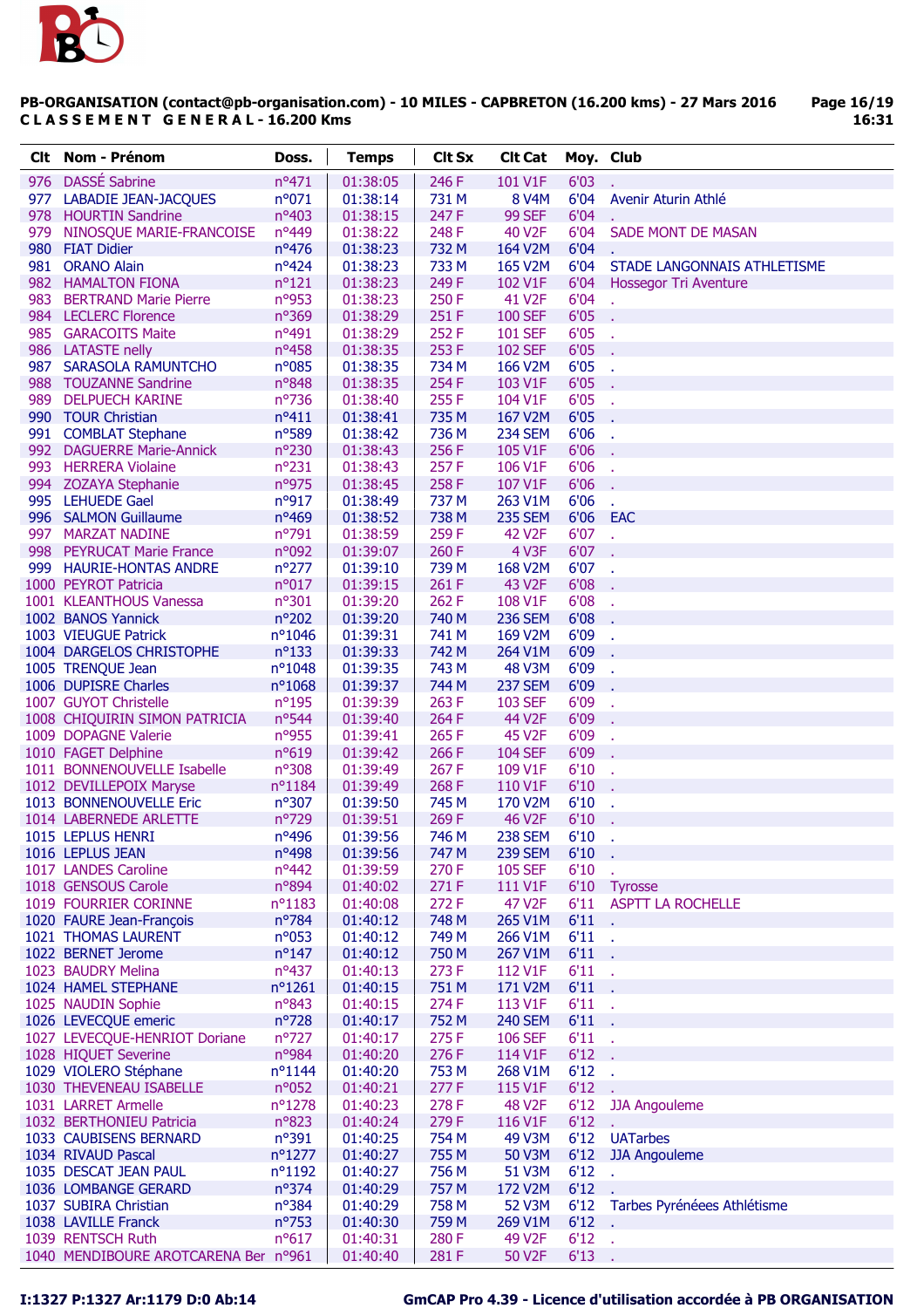

| Clt. | Nom - Prénom                                 | Doss.               | <b>Temps</b>         | <b>Clt Sx</b>  | <b>Clt Cat</b>            | Moy. Club    |                                     |
|------|----------------------------------------------|---------------------|----------------------|----------------|---------------------------|--------------|-------------------------------------|
|      | 1041 CASENAVE Philippe                       | nº485               | 01:40:41             | 760 M          | 173 V2M                   | 6'13         | $\mathbf{r}$                        |
|      | 1042 LURO Isabelle                           | nº962               | 01:40:41             | 282 F          | 51 V2F                    | 6'13         |                                     |
|      | 1043 DULOUARD CAROLINE                       | $n^o$ 556           | 01:40:43             | 283 F          | <b>107 SEF</b>            | 6'13         | <b>ACJ NERAC</b>                    |
|      | 1044 ARNEY Helen                             | $n^o$ 163           | 01:40:44             | 284 F          | 52 V2F                    | 6'13         |                                     |
|      | 1045 SOFATZIS Georgios                       | $n^o$ 1014          | 01:40:45             | 761 M          | 270 V1M                   | 6'13         | ÷.                                  |
|      | 1046 PASCASSIO-COMTE Christian               | $n^{\circ}1021$     | 01:40:46             | 762 M          | 53 V3M                    | 6'13         |                                     |
|      | 1047 RECART Jean Marie                       | $n^o$ 115           | 01:40:48             | 763 M          | 54 V3M                    | 6'13         | ÷.                                  |
|      | 1048 ALYRE Patrick                           | n°992               | 01:40:49             | 764 M          | 174 V2M                   | 6'13         |                                     |
|      | 1049 DEVILLEPOIX Emmanuel                    | $n^o$ 1185          | 01:41:21             | 765 M          | 271 V1M                   | 6'15         |                                     |
|      | 1050 AURIAC NATHALIE<br>1051 JOULOU NATHALIE | n°034               | 01:41:24             | 285F<br>286 F  | 5 V3F<br><b>108 SEF</b>   | 6'16<br>6'16 | SPIRIDON DU COUSERANS               |
|      | 1052 DARRACQ Sabine                          | nº606<br>nº565      | 01:41:28<br>01:41:28 | 287 F          | 117 V1F                   | 6'16         | $\mathcal{L}$                       |
|      | 1053 NOORKHAN VERONIQUE                      | n°256               | 01:41:36             | 288 F          | 53 V <sub>2F</sub>        | 6'16         | $\mathcal{A}$<br><b>AC POUILLON</b> |
|      | 1054 DUSSAU JEAN MARC                        | n°373               | 01:41:52             | 766 M          | 175 V2M                   | 6'17         |                                     |
|      | 1055 FERNANDEZ BERENGERE                     | $n^o$ 516           | 01:42:01             | 289 F          | 54 V2F                    | 6'18         | <b>LOS ASTIAUS</b>                  |
|      | 1056 DISCAZAUX SOPHIE                        | $n^o643$            | 01:42:06             | 290 F          | 118 V1F                   | 6'18         |                                     |
|      | 1057 DEL RIO Patrick                         | $n^{\circ}1026$     | 01:42:08             | 767 M          | <b>241 SEM</b>            | 6'18         | <b>SJLCA</b>                        |
|      | 1058 MAURY DELPHINE                          | n°220               | 01:42:09             | 291 F          | <b>109 SEF</b>            | 6'18         | <b>TYROSSE</b>                      |
|      | 1059 LIBAT DAVID                             | $n^{\circ}262$      | 01:42:21             | 768 M          | 272 V1M                   | 6'19         |                                     |
|      | 1060 LAPART pierre                           | nº563               | 01:42:23             | 769 M          | 176 V2M                   | 6'19         |                                     |
|      | 1061 ELINEAU ALEXIA                          | nº264               | 01:42:26             | 292 F          | <b>110 SEF</b>            | 6'19         | <b>ES BLANQUEFORT</b>               |
|      | 1062 AUZERO ISABELLE                         | nº334               | 01:42:26             | 293 F          | 119 V1F                   | 6'19         | ÷.                                  |
|      | 1063 FABRE Jean Pierre                       | nº981               | 01:42:27             | 770 M          | 55 V3M                    | 6'19         | $\mathcal{A}$                       |
|      | 1064 FABRE Marie-Helene                      | nº982               | 01:42:27             | 294 F          | 6 V3F                     | 6'19         |                                     |
|      | 1065 LANGLOIS VIRGINIE                       | n°701               | 01:42:29             | 295F           | 120 V1F                   | 6'20         |                                     |
|      | 1066 PONTACQ LOULOU                          | nº236               | 01:42:30             | 296 F          | 55 V2F                    | 6'20         | <b>GOCHOKI</b>                      |
|      | 1067 DOR GILLES<br>1068 LESBATS MARJORIE     | nº552<br>$n^o614$   | 01:42:32<br>01:42:39 | 771 M<br>297 F | 177 V2M<br><b>111 SEF</b> | 6'20<br>6'20 | ÷.                                  |
|      | 1069 LESBATS Anne marie                      | nº1210              | 01:42:47             | 298 F          | 7 V3F                     | 6'21         | $\mathcal{A}$                       |
|      | 1070 CAPBLANCQ HUBERT                        | n°792               | 01:42:53             | 772 M          | 178 V2M                   | 6'21         | ÷.                                  |
|      | 1071 LANNES Jerome                           | n°079               | 01:42:54             | 773 M          | 273 V1M                   | 6'21         | $\mathcal{L}_{\mathbf{r}}$          |
|      | 1072 OLLIVIER Sylvie                         | $n^{\circ}1087$     | 01:42:58             | 299 F          | 56 V <sub>2F</sub>        | 6'21         | ÷.                                  |
|      | 1073 VIEUGUÉ VANESSA                         | $n^o$ 1158          | 01:42:59             | 300 F          | <b>112 SEF</b>            | 6'21         | ÷.                                  |
|      | 1074 LANDO Stephane                          | nº1007              | 01:42:59             | 774 M          | 274 V1M                   | 6'21         |                                     |
|      | 1075 PEDEUPOEY carmen                        | n°305               | 01:43:06             | 301 F          | 57 V2F                    | 6'22         | <b>PCC FRANCE</b>                   |
|      | 1076 BARNABE Aurelie                         | $n^{\circ}1025$     | 01:43:10             | 302 F          | <b>113 SEF</b>            | 6'22         | <b>SLLCA</b>                        |
|      | 1077 VIEUGUÉ MARC                            | nº1159              | 01:43:19             | 775 M          | <b>242 SEM</b>            | 6'23         | ä,                                  |
|      | 1078 JAUREGUIBERRY Francoise                 | nº340               | 01:43:21             | 303 F          | 8 V3F                     | 6'23         | tyrosse                             |
|      | 1079 MADER Aurore                            | $n^{\circ}224$      | 01:43:46             | 304 F          | <b>114 SEF</b>            | 6'24         | Lous Pegors (Renung)                |
|      | 1080 MADER Karl<br>1081 HOURQUEBIE Florence  | $n^{\circ}223$      | 01:43:47             | 776 M          | <b>243 SEM</b>            | 6'24         | Lous Pegors (Renung)                |
|      | 1082 PICHOT Elodie                           | $n^o$ 192<br>nº1064 | 01:43:48<br>01:43:57 | 305 F<br>306 F | 121 V1F<br>122 V1F        | 6'24<br>6'25 | $\sim$                              |
|      | 1083 MOMMER Karine                           | nº1080              | 01:44:13             | 307 F          | <b>115 SEF</b>            | 6'26         | ÷.<br>÷.                            |
|      | 1084 CABALLERO BENJAMIN                      | n°090               | 01:44:16             | 777 M          | <b>244 SEM</b>            | 6'26         |                                     |
|      | 1085 WRIGHT Deborah                          | $n^o$ 127           | 01:44:16             | 308 F          | <b>58 V2F</b>             | 6'26         | Brighton and Hove Woman's Running   |
|      | 1086 BOUDES CORALIE                          | n°089               | 01:44:17             | 309 F          | <b>116 SEF</b>            | 6'26         |                                     |
|      | 1087 BARRERE Francoise                       | nº993               | 01:44:27             | 310 F          | 59 V2F                    | 6'27         | $\mathcal{A}$                       |
|      | 1088 SOUYRI Laura                            | $n^o$ 368           | 01:44:30             | 311 F          | <b>117 SEF</b>            | 6'27         |                                     |
|      | 1089 BOULPIQUANTE Nicolas                    | n°339               | 01:44:30             | 778 M          | <b>245 SEM</b>            | 6'27         | tennis capbreton gaillou            |
|      | 1090 CRESSON BERTRAND                        | $n^o$ 694           | 01:44:30             | 779 M          | 275 V1M                   | 6'27         |                                     |
|      | 1091 ALLAIS Eric                             | nº840               | 01:44:34             | 780 M          | 179 V2M                   | 6'27         | ÷.                                  |
|      | 1092 MIQUEU Camille                          | $n^o$ 677           | 01:44:42             | 312 F          | <b>118 SEF</b>            | 6'28         | ÷.                                  |
|      | 1093 RICARDO CHRISTOPHE                      | $n^{\circ}233$      | 01:44:44             | 781 M          | 276 V1M                   | 6'28         | $\mathcal{L}_{\mathbf{r}}$          |
|      | 1094 VIAUD GILLES<br>1095 FIACRE Mirna       | n°059<br>n°828      | 01:44:48             | 782 M<br>313 F | 56 V3M<br>60 V2F          | 6'28<br>6'28 |                                     |
|      | 1096 DEBARGE Jean Luc                        | n°829               | 01:44:50<br>01:44:51 | 783 M          | 57 V3M                    | 6'28         | ÷.                                  |
|      | 1097 LAUMET Florence                         | nº749               | 01:44:52             | 314 F          | 123 V1F                   | 6'28         |                                     |
|      | 1098 FAURE DAVID                             | $n^{\circ}326$      | 01:44:55             | 784 M          | 277 V1M                   | 6'29         | ssas                                |
|      | 1099 FOURNERY Emeline                        | $n^{\circ}1197$     | 01:44:58             | 315F           | <b>119 SEF</b>            | 6'29         |                                     |
|      | 1100 BUROSSE CATHY                           | $n^o481$            | 01:45:09             | 316 F          | 61 V2F                    | 6'29         | <b>JOSSE</b>                        |
|      | 1101 PALERME Vincent                         | $n^{\circ}154$      | 01:45:10             | 785 M          | <b>246 SEM</b>            | 6'29         | $\mathbf{r}$                        |
|      | 1102 CHARRIER Jocelyn                        | nº1223              | 01:45:13             | 786 M          | 180 V2M                   | 6'30         | ÷.                                  |
|      | 1103 AGUIRREBENGOA MARION                    | nº1289              | 01:45:17             | 317 F          | <b>120 SEF</b>            | 6'30         | $\mathcal{L}_{\mathbf{r}}$          |
|      | 1104 AGUIRREBENGOA CLAUDE                    | nº1293              | 01:45:18             | 787 M          | 181 V2M                   | 6'30         |                                     |
|      | 1105 BISBAU Damien                           | n°940               | 01:45:23             | 788 M          | <b>247 SEM</b>            | 6'30         |                                     |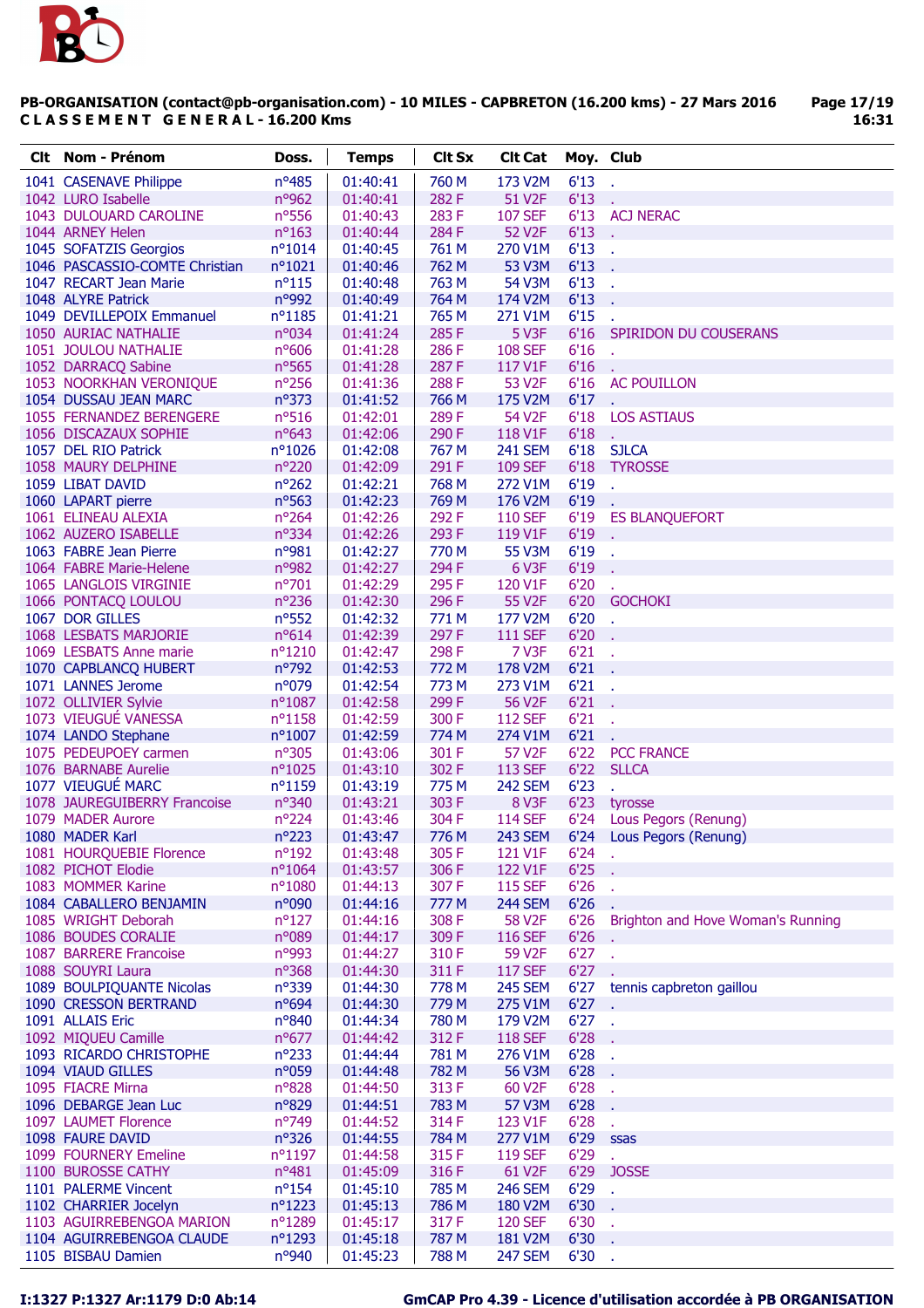

| nº1309<br>01:45:24<br>318 F<br>1106 MARTIN NATHALIE<br>62 V2F<br>6'30<br>Non Licencié<br>n°698<br>789 M<br>182 V2M<br>6'31<br><b>URKIROLAK</b><br>1107 BRUNIAU CHRISTOPHE<br>01:45:38<br>$n^o$ 197<br>319F<br>6'31<br>1108 RENDE SANDRA<br>01:45:38<br>124 V1F<br><b>TYROSSE</b><br>790 M<br>6'31<br>1109 BATS ERIC<br>n°049<br>01:45:42<br>278 V1M<br>×,<br>320 F<br>6'33<br>1110 SINICAUT Francoise<br>n°867<br>01:46:07<br>9 V3F<br><b>58 V3M</b><br>6'34<br>1111 SINICAUT Georges<br>nº866<br>791 M<br>01:46:16<br>$\mathcal{A}$<br>6'34<br>1112 MONIER Michele<br>n°080<br>321 F<br>125 V1F<br>01:46:20<br>÷.<br>322 F<br>6'35<br>1113 DEVANT marie annick<br>n°036<br>01:46:39<br>121 SEF<br>÷.<br>6'35<br>792 M<br>59 V3M<br>1114 MAROT Jean Francois<br>nº1042<br>01:46:43<br>÷.<br>6'35<br>1115 DUPOUY Christophe<br>$n^o$ 455<br>793 M<br>279 V1M<br>01:46:47<br>$\mathcal{L}$<br>6'36<br>1116 GARROS Yannick<br>$n^o628$<br>01:46:53<br>794 M<br>183 V2M<br>323 F<br>6'38<br>1117 MONGENET MARYSE<br>01:47:31<br><b>10 V3F</b><br>$n^{\circ}187$<br>$\mathcal{L}_{\mathbf{r}}$<br>6'38<br>324 F<br>$n^o$ 365<br>01:47:31<br>126 V1F<br>1118 LIRZIN Karine<br>1119 BRODIE LARD<br>795 M<br>6'38<br>nº1323<br>01:47:35<br><b>248 SEM</b><br>$\mathcal{A}$<br>6'39<br>1120 DELCROS Vincent<br>n°002<br>796 M<br>280 V1M<br>01:47:42<br>$n^o$ 258<br>6'40<br>1121 COSTES Patrice<br>797 M<br>281 V1M<br>01:47:55<br>÷.<br>n°250<br>798 M<br>6'40<br>282 V1M<br>1122 LAFERRERE THIERRY<br>01:47:56<br>nº1241<br>325 F<br>6'40<br>1123 LACOUR Claire<br>01:47:59<br>127 V1F<br>6'42<br>nº246<br>799 M<br>1124 BERNETEAU Dan<br>01:48:28<br>283 V1M<br>6'42<br>nº247<br>326 F<br>128 V1F<br>1125 BERNETEAU Christelle<br>01:48:33<br>÷.<br>6'43<br>1126 LANIER JEAN YVES<br>nº646<br>800 M<br>01:48:45<br>184 V2M<br>6'43<br>327 F<br>1127 ANGELOTTI EVELYNE<br>$n^o$ 607<br>01:48:48<br><b>122 SEF</b><br>÷.<br>n°979<br>328 F<br>6'43<br>1128 CAZAILLON Nathalie<br>01:48:51<br>123 SEF<br>1129 FARGUES Timothy<br>nº957<br>801 M<br>6'43<br>01:48:52<br><b>249 SEM</b><br>6'48<br>1130 PIRON Mathieu<br>$n^o$ 196<br>01:50:11<br>802 M<br><b>250 SEM</b><br>329 F<br>6'49<br>1131 KLEINBERG CAROLINE<br>nº343<br>01:50:27<br><b>124 SEF</b><br>n°329<br>1132 HERVE ERIC<br>01:50:29<br>803 M<br>6'49<br>284 V1M<br>6'50<br>nº1291<br>330 F<br>1133 DOUSSAU SANDRINE<br>01:50:35<br>129 V1F<br>÷.<br>$n^o$ 1117<br>804 M<br>6'50<br>1134 GEORGES ANTOINE<br>01:50:37<br><b>251 SEM</b><br>÷.<br>6'50<br>$n^{\circ}773$<br>805 M<br><b>252 SEM</b><br>1135 LAGARDE Guillaume<br>01:50:37<br>÷.<br>$n^o$ 1113<br>331 F<br>6'51<br>01:50:59<br>130 V1F<br>1136 RIOU-SARAZIN Anne-Gaëlle<br>÷.<br>6'51<br>n°026<br>332 F<br>1137 CAZET EVELYNE<br>01:51:04<br>63 V <sub>2F</sub><br>÷.<br>6'52<br>nº744<br>333 F<br><b>125 SEF</b><br>1138 GUILLOU Emilie<br>01:51:17<br>$n^{\circ}221$<br>806 M<br>6'53<br>1139 MAUDUIT ROMUALD<br>01:51:27<br>285 V1M<br>$\bar{a}$<br>6'53<br>n°265<br>01:51:31<br>334 F<br>131 V1F<br>1140 MAUDUIT Isabelle<br>÷.<br>6'53<br>1141 LAUZERAL Bertrand<br>n°269<br>807 M<br>185 V2M<br>01:51:35<br>$\mathcal{A}$<br>6'54<br>n°030<br>808 M<br>286 V1M<br>1142 MOUCHET FABRICE<br>01:51:42<br>÷.<br>$n^o$ 064<br>6'55<br>1143 GAUTHIER GILLES<br>01:52:03<br>809 M<br>186 V2M<br>$\mathcal{A}$<br>6'56<br>1144 BURGUE PATRICK<br>$n^o$ 508<br>01:52:13<br>810 M<br>187 V2M<br>÷.<br>nº254<br>01:52:20<br>335 F<br>6'56<br>1145 BAUDOUIN Brenda<br>132 V1F<br>1146 MAMY Céline<br>$n^o$ 1116<br>01:52:20<br>336 F<br>6'56<br>133 V1F<br>÷.<br>$n^{\circ}057$<br>01:53:21<br>337F<br>7'00<br>1147 BOUTET CELINE<br>134 V1F<br>7'01<br>1148 BIELLE Boris<br>$n^o$ 1107<br>01:53:43<br>811 M<br><b>253 SEM</b><br>AL LAYRAC TRIATHLON<br>1149 BESOLI Christelle<br>$n^o$ 1135<br>01:54:32<br>338 F<br>135 V1F<br>7'04<br>$n^o406$<br>339 F<br>7'04<br>1150 GARDET ROUCH Carole<br>01:54:32<br>136 V1F<br>÷.<br>nº969<br>812 M<br>7'05<br>1151 DE SAINT BLANQUAT Pierre<br>01:54:40<br>287 V1M<br>$\mathcal{A}$<br>7'05<br>1152 DUBOIS jerome<br>nº1250<br>01:54:40<br>813 M<br>188 V2M<br>÷.<br>1153 GREATOREX David<br>nº579<br>01:54:41<br>814 M<br>189 V2M<br>7'05<br>$\mathcal{A}$<br>1154 PETIT Gwenola<br>$n^{\circ}245$<br>01:55:47<br>340 F<br>7'09<br>126 SEF<br>nº826<br>341 F<br>7'10<br>1155 GROCQ Daniele<br>01:56:06<br>64 V2F<br>1156 CLAVE JEAN MARIE<br>n°288<br>01:56:58<br>815 M<br>190 V2M<br>7'13<br><b>EGGER</b><br>nº584<br>1157 CAZEAU Christophe<br>01:56:59<br>816 M<br>288 V1M<br>7'13<br><b>EGGER</b><br>7'13<br>1158 CASTETBON SANDRA<br>$n^o$ 1136<br>01:56:59<br>342 F<br><b>127 SEF</b><br><b>EGGER</b><br>1159 BELLEGARDE Jean Luc<br>$n^o$ 558<br>01:57:00<br>817 M<br>7'13<br>289 V1M<br><b>EGGER</b><br>343 F<br>137 V1F<br>7'15<br>1160 UTARD Johanne<br>$n^o$ 198<br>01:57:35<br>÷.<br>344 F<br>7'16<br>1161 TOURGIS Pauline<br>$n^{\circ}045$<br>01:57:37<br><b>128 SEF</b><br>$\mathcal{L}$<br>7'16<br>1162 LASSALLE Robert<br>n°914<br>01:57:38<br>818 M<br>60 V3M<br>÷.<br>7'19<br>1163 MASSIOS Pascale<br>$n^o434$<br>01:58:28<br>345 F<br>65 V <sub>2F</sub><br>$\mathcal{L}_{\mathbf{r}}$<br>1164 TRIOULLIER olivier<br>01:58:28<br>7'19<br>$n^o435$<br>819 M<br>290 V1M<br>÷.<br>7'23<br>1165 ZUMKELLER AUDREY<br>$n^o$ 1123<br>01:59:36<br>346 F<br><b>129 SEF</b><br>$\mathcal{A}$<br>7'30<br>nº1249<br>347 F<br>138 V1F<br>1166 REMAZEILLES stephanie<br>02:01:29<br>÷.<br>7'31<br>1167 SERVETO YVES<br>$n^{\circ}060$<br>02:01:40<br>820 M<br>191 V2M<br>÷.<br>7'34<br>1168 DELPUCH Christian<br>$n^{\circ}117$<br>02:02:31<br>821 M<br>61 V3M<br>1169 FABRE AURELIE<br>348 F<br>7'56<br>$n^{\circ}055$<br>02:08:31<br><b>130 SEF</b><br>÷.<br>7'56<br>1170 LECOU Laetitia<br>$n^{\circ}054$<br>02:08:33<br>349 F<br>131 SEF<br>У. | Clt. | Nom - Prénom | Doss. | <b>Temps</b> | <b>Clt Sx</b> | <b>Clt Cat</b> | Moy. Club |  |
|-------------------------------------------------------------------------------------------------------------------------------------------------------------------------------------------------------------------------------------------------------------------------------------------------------------------------------------------------------------------------------------------------------------------------------------------------------------------------------------------------------------------------------------------------------------------------------------------------------------------------------------------------------------------------------------------------------------------------------------------------------------------------------------------------------------------------------------------------------------------------------------------------------------------------------------------------------------------------------------------------------------------------------------------------------------------------------------------------------------------------------------------------------------------------------------------------------------------------------------------------------------------------------------------------------------------------------------------------------------------------------------------------------------------------------------------------------------------------------------------------------------------------------------------------------------------------------------------------------------------------------------------------------------------------------------------------------------------------------------------------------------------------------------------------------------------------------------------------------------------------------------------------------------------------------------------------------------------------------------------------------------------------------------------------------------------------------------------------------------------------------------------------------------------------------------------------------------------------------------------------------------------------------------------------------------------------------------------------------------------------------------------------------------------------------------------------------------------------------------------------------------------------------------------------------------------------------------------------------------------------------------------------------------------------------------------------------------------------------------------------------------------------------------------------------------------------------------------------------------------------------------------------------------------------------------------------------------------------------------------------------------------------------------------------------------------------------------------------------------------------------------------------------------------------------------------------------------------------------------------------------------------------------------------------------------------------------------------------------------------------------------------------------------------------------------------------------------------------------------------------------------------------------------------------------------------------------------------------------------------------------------------------------------------------------------------------------------------------------------------------------------------------------------------------------------------------------------------------------------------------------------------------------------------------------------------------------------------------------------------------------------------------------------------------------------------------------------------------------------------------------------------------------------------------------------------------------------------------------------------------------------------------------------------------------------------------------------------------------------------------------------------------------------------------------------------------------------------------------------------------------------------------------------------------------------------------------------------------------------------------------------------------------------------------------------------------------------------------------------------------------------------------------------------------------------------------------------------------------------------------------------------------------------------------------------------------------------------------------------------------------------------------------------------------------------------------------------------------------------------------------------------------------------------------------------------------------------------------------------------------------------------------------------------------------------------------------------------------------------------------------------------------------------------------------------------------------------------------------------------------------------------------------------------------------------------------------------------------------------------------------------------------------------------------------------------------------------------------------------------------------------------------------------------------------------------|------|--------------|-------|--------------|---------------|----------------|-----------|--|
|                                                                                                                                                                                                                                                                                                                                                                                                                                                                                                                                                                                                                                                                                                                                                                                                                                                                                                                                                                                                                                                                                                                                                                                                                                                                                                                                                                                                                                                                                                                                                                                                                                                                                                                                                                                                                                                                                                                                                                                                                                                                                                                                                                                                                                                                                                                                                                                                                                                                                                                                                                                                                                                                                                                                                                                                                                                                                                                                                                                                                                                                                                                                                                                                                                                                                                                                                                                                                                                                                                                                                                                                                                                                                                                                                                                                                                                                                                                                                                                                                                                                                                                                                                                                                                                                                                                                                                                                                                                                                                                                                                                                                                                                                                                                                                                                                                                                                                                                                                                                                                                                                                                                                                                                                                                                                                                                                                                                                                                                                                                                                                                                                                                                                                                                                                                                                   |      |              |       |              |               |                |           |  |
|                                                                                                                                                                                                                                                                                                                                                                                                                                                                                                                                                                                                                                                                                                                                                                                                                                                                                                                                                                                                                                                                                                                                                                                                                                                                                                                                                                                                                                                                                                                                                                                                                                                                                                                                                                                                                                                                                                                                                                                                                                                                                                                                                                                                                                                                                                                                                                                                                                                                                                                                                                                                                                                                                                                                                                                                                                                                                                                                                                                                                                                                                                                                                                                                                                                                                                                                                                                                                                                                                                                                                                                                                                                                                                                                                                                                                                                                                                                                                                                                                                                                                                                                                                                                                                                                                                                                                                                                                                                                                                                                                                                                                                                                                                                                                                                                                                                                                                                                                                                                                                                                                                                                                                                                                                                                                                                                                                                                                                                                                                                                                                                                                                                                                                                                                                                                                   |      |              |       |              |               |                |           |  |
|                                                                                                                                                                                                                                                                                                                                                                                                                                                                                                                                                                                                                                                                                                                                                                                                                                                                                                                                                                                                                                                                                                                                                                                                                                                                                                                                                                                                                                                                                                                                                                                                                                                                                                                                                                                                                                                                                                                                                                                                                                                                                                                                                                                                                                                                                                                                                                                                                                                                                                                                                                                                                                                                                                                                                                                                                                                                                                                                                                                                                                                                                                                                                                                                                                                                                                                                                                                                                                                                                                                                                                                                                                                                                                                                                                                                                                                                                                                                                                                                                                                                                                                                                                                                                                                                                                                                                                                                                                                                                                                                                                                                                                                                                                                                                                                                                                                                                                                                                                                                                                                                                                                                                                                                                                                                                                                                                                                                                                                                                                                                                                                                                                                                                                                                                                                                                   |      |              |       |              |               |                |           |  |
|                                                                                                                                                                                                                                                                                                                                                                                                                                                                                                                                                                                                                                                                                                                                                                                                                                                                                                                                                                                                                                                                                                                                                                                                                                                                                                                                                                                                                                                                                                                                                                                                                                                                                                                                                                                                                                                                                                                                                                                                                                                                                                                                                                                                                                                                                                                                                                                                                                                                                                                                                                                                                                                                                                                                                                                                                                                                                                                                                                                                                                                                                                                                                                                                                                                                                                                                                                                                                                                                                                                                                                                                                                                                                                                                                                                                                                                                                                                                                                                                                                                                                                                                                                                                                                                                                                                                                                                                                                                                                                                                                                                                                                                                                                                                                                                                                                                                                                                                                                                                                                                                                                                                                                                                                                                                                                                                                                                                                                                                                                                                                                                                                                                                                                                                                                                                                   |      |              |       |              |               |                |           |  |
|                                                                                                                                                                                                                                                                                                                                                                                                                                                                                                                                                                                                                                                                                                                                                                                                                                                                                                                                                                                                                                                                                                                                                                                                                                                                                                                                                                                                                                                                                                                                                                                                                                                                                                                                                                                                                                                                                                                                                                                                                                                                                                                                                                                                                                                                                                                                                                                                                                                                                                                                                                                                                                                                                                                                                                                                                                                                                                                                                                                                                                                                                                                                                                                                                                                                                                                                                                                                                                                                                                                                                                                                                                                                                                                                                                                                                                                                                                                                                                                                                                                                                                                                                                                                                                                                                                                                                                                                                                                                                                                                                                                                                                                                                                                                                                                                                                                                                                                                                                                                                                                                                                                                                                                                                                                                                                                                                                                                                                                                                                                                                                                                                                                                                                                                                                                                                   |      |              |       |              |               |                |           |  |
|                                                                                                                                                                                                                                                                                                                                                                                                                                                                                                                                                                                                                                                                                                                                                                                                                                                                                                                                                                                                                                                                                                                                                                                                                                                                                                                                                                                                                                                                                                                                                                                                                                                                                                                                                                                                                                                                                                                                                                                                                                                                                                                                                                                                                                                                                                                                                                                                                                                                                                                                                                                                                                                                                                                                                                                                                                                                                                                                                                                                                                                                                                                                                                                                                                                                                                                                                                                                                                                                                                                                                                                                                                                                                                                                                                                                                                                                                                                                                                                                                                                                                                                                                                                                                                                                                                                                                                                                                                                                                                                                                                                                                                                                                                                                                                                                                                                                                                                                                                                                                                                                                                                                                                                                                                                                                                                                                                                                                                                                                                                                                                                                                                                                                                                                                                                                                   |      |              |       |              |               |                |           |  |
|                                                                                                                                                                                                                                                                                                                                                                                                                                                                                                                                                                                                                                                                                                                                                                                                                                                                                                                                                                                                                                                                                                                                                                                                                                                                                                                                                                                                                                                                                                                                                                                                                                                                                                                                                                                                                                                                                                                                                                                                                                                                                                                                                                                                                                                                                                                                                                                                                                                                                                                                                                                                                                                                                                                                                                                                                                                                                                                                                                                                                                                                                                                                                                                                                                                                                                                                                                                                                                                                                                                                                                                                                                                                                                                                                                                                                                                                                                                                                                                                                                                                                                                                                                                                                                                                                                                                                                                                                                                                                                                                                                                                                                                                                                                                                                                                                                                                                                                                                                                                                                                                                                                                                                                                                                                                                                                                                                                                                                                                                                                                                                                                                                                                                                                                                                                                                   |      |              |       |              |               |                |           |  |
|                                                                                                                                                                                                                                                                                                                                                                                                                                                                                                                                                                                                                                                                                                                                                                                                                                                                                                                                                                                                                                                                                                                                                                                                                                                                                                                                                                                                                                                                                                                                                                                                                                                                                                                                                                                                                                                                                                                                                                                                                                                                                                                                                                                                                                                                                                                                                                                                                                                                                                                                                                                                                                                                                                                                                                                                                                                                                                                                                                                                                                                                                                                                                                                                                                                                                                                                                                                                                                                                                                                                                                                                                                                                                                                                                                                                                                                                                                                                                                                                                                                                                                                                                                                                                                                                                                                                                                                                                                                                                                                                                                                                                                                                                                                                                                                                                                                                                                                                                                                                                                                                                                                                                                                                                                                                                                                                                                                                                                                                                                                                                                                                                                                                                                                                                                                                                   |      |              |       |              |               |                |           |  |
|                                                                                                                                                                                                                                                                                                                                                                                                                                                                                                                                                                                                                                                                                                                                                                                                                                                                                                                                                                                                                                                                                                                                                                                                                                                                                                                                                                                                                                                                                                                                                                                                                                                                                                                                                                                                                                                                                                                                                                                                                                                                                                                                                                                                                                                                                                                                                                                                                                                                                                                                                                                                                                                                                                                                                                                                                                                                                                                                                                                                                                                                                                                                                                                                                                                                                                                                                                                                                                                                                                                                                                                                                                                                                                                                                                                                                                                                                                                                                                                                                                                                                                                                                                                                                                                                                                                                                                                                                                                                                                                                                                                                                                                                                                                                                                                                                                                                                                                                                                                                                                                                                                                                                                                                                                                                                                                                                                                                                                                                                                                                                                                                                                                                                                                                                                                                                   |      |              |       |              |               |                |           |  |
|                                                                                                                                                                                                                                                                                                                                                                                                                                                                                                                                                                                                                                                                                                                                                                                                                                                                                                                                                                                                                                                                                                                                                                                                                                                                                                                                                                                                                                                                                                                                                                                                                                                                                                                                                                                                                                                                                                                                                                                                                                                                                                                                                                                                                                                                                                                                                                                                                                                                                                                                                                                                                                                                                                                                                                                                                                                                                                                                                                                                                                                                                                                                                                                                                                                                                                                                                                                                                                                                                                                                                                                                                                                                                                                                                                                                                                                                                                                                                                                                                                                                                                                                                                                                                                                                                                                                                                                                                                                                                                                                                                                                                                                                                                                                                                                                                                                                                                                                                                                                                                                                                                                                                                                                                                                                                                                                                                                                                                                                                                                                                                                                                                                                                                                                                                                                                   |      |              |       |              |               |                |           |  |
|                                                                                                                                                                                                                                                                                                                                                                                                                                                                                                                                                                                                                                                                                                                                                                                                                                                                                                                                                                                                                                                                                                                                                                                                                                                                                                                                                                                                                                                                                                                                                                                                                                                                                                                                                                                                                                                                                                                                                                                                                                                                                                                                                                                                                                                                                                                                                                                                                                                                                                                                                                                                                                                                                                                                                                                                                                                                                                                                                                                                                                                                                                                                                                                                                                                                                                                                                                                                                                                                                                                                                                                                                                                                                                                                                                                                                                                                                                                                                                                                                                                                                                                                                                                                                                                                                                                                                                                                                                                                                                                                                                                                                                                                                                                                                                                                                                                                                                                                                                                                                                                                                                                                                                                                                                                                                                                                                                                                                                                                                                                                                                                                                                                                                                                                                                                                                   |      |              |       |              |               |                |           |  |
|                                                                                                                                                                                                                                                                                                                                                                                                                                                                                                                                                                                                                                                                                                                                                                                                                                                                                                                                                                                                                                                                                                                                                                                                                                                                                                                                                                                                                                                                                                                                                                                                                                                                                                                                                                                                                                                                                                                                                                                                                                                                                                                                                                                                                                                                                                                                                                                                                                                                                                                                                                                                                                                                                                                                                                                                                                                                                                                                                                                                                                                                                                                                                                                                                                                                                                                                                                                                                                                                                                                                                                                                                                                                                                                                                                                                                                                                                                                                                                                                                                                                                                                                                                                                                                                                                                                                                                                                                                                                                                                                                                                                                                                                                                                                                                                                                                                                                                                                                                                                                                                                                                                                                                                                                                                                                                                                                                                                                                                                                                                                                                                                                                                                                                                                                                                                                   |      |              |       |              |               |                |           |  |
|                                                                                                                                                                                                                                                                                                                                                                                                                                                                                                                                                                                                                                                                                                                                                                                                                                                                                                                                                                                                                                                                                                                                                                                                                                                                                                                                                                                                                                                                                                                                                                                                                                                                                                                                                                                                                                                                                                                                                                                                                                                                                                                                                                                                                                                                                                                                                                                                                                                                                                                                                                                                                                                                                                                                                                                                                                                                                                                                                                                                                                                                                                                                                                                                                                                                                                                                                                                                                                                                                                                                                                                                                                                                                                                                                                                                                                                                                                                                                                                                                                                                                                                                                                                                                                                                                                                                                                                                                                                                                                                                                                                                                                                                                                                                                                                                                                                                                                                                                                                                                                                                                                                                                                                                                                                                                                                                                                                                                                                                                                                                                                                                                                                                                                                                                                                                                   |      |              |       |              |               |                |           |  |
|                                                                                                                                                                                                                                                                                                                                                                                                                                                                                                                                                                                                                                                                                                                                                                                                                                                                                                                                                                                                                                                                                                                                                                                                                                                                                                                                                                                                                                                                                                                                                                                                                                                                                                                                                                                                                                                                                                                                                                                                                                                                                                                                                                                                                                                                                                                                                                                                                                                                                                                                                                                                                                                                                                                                                                                                                                                                                                                                                                                                                                                                                                                                                                                                                                                                                                                                                                                                                                                                                                                                                                                                                                                                                                                                                                                                                                                                                                                                                                                                                                                                                                                                                                                                                                                                                                                                                                                                                                                                                                                                                                                                                                                                                                                                                                                                                                                                                                                                                                                                                                                                                                                                                                                                                                                                                                                                                                                                                                                                                                                                                                                                                                                                                                                                                                                                                   |      |              |       |              |               |                |           |  |
|                                                                                                                                                                                                                                                                                                                                                                                                                                                                                                                                                                                                                                                                                                                                                                                                                                                                                                                                                                                                                                                                                                                                                                                                                                                                                                                                                                                                                                                                                                                                                                                                                                                                                                                                                                                                                                                                                                                                                                                                                                                                                                                                                                                                                                                                                                                                                                                                                                                                                                                                                                                                                                                                                                                                                                                                                                                                                                                                                                                                                                                                                                                                                                                                                                                                                                                                                                                                                                                                                                                                                                                                                                                                                                                                                                                                                                                                                                                                                                                                                                                                                                                                                                                                                                                                                                                                                                                                                                                                                                                                                                                                                                                                                                                                                                                                                                                                                                                                                                                                                                                                                                                                                                                                                                                                                                                                                                                                                                                                                                                                                                                                                                                                                                                                                                                                                   |      |              |       |              |               |                |           |  |
|                                                                                                                                                                                                                                                                                                                                                                                                                                                                                                                                                                                                                                                                                                                                                                                                                                                                                                                                                                                                                                                                                                                                                                                                                                                                                                                                                                                                                                                                                                                                                                                                                                                                                                                                                                                                                                                                                                                                                                                                                                                                                                                                                                                                                                                                                                                                                                                                                                                                                                                                                                                                                                                                                                                                                                                                                                                                                                                                                                                                                                                                                                                                                                                                                                                                                                                                                                                                                                                                                                                                                                                                                                                                                                                                                                                                                                                                                                                                                                                                                                                                                                                                                                                                                                                                                                                                                                                                                                                                                                                                                                                                                                                                                                                                                                                                                                                                                                                                                                                                                                                                                                                                                                                                                                                                                                                                                                                                                                                                                                                                                                                                                                                                                                                                                                                                                   |      |              |       |              |               |                |           |  |
|                                                                                                                                                                                                                                                                                                                                                                                                                                                                                                                                                                                                                                                                                                                                                                                                                                                                                                                                                                                                                                                                                                                                                                                                                                                                                                                                                                                                                                                                                                                                                                                                                                                                                                                                                                                                                                                                                                                                                                                                                                                                                                                                                                                                                                                                                                                                                                                                                                                                                                                                                                                                                                                                                                                                                                                                                                                                                                                                                                                                                                                                                                                                                                                                                                                                                                                                                                                                                                                                                                                                                                                                                                                                                                                                                                                                                                                                                                                                                                                                                                                                                                                                                                                                                                                                                                                                                                                                                                                                                                                                                                                                                                                                                                                                                                                                                                                                                                                                                                                                                                                                                                                                                                                                                                                                                                                                                                                                                                                                                                                                                                                                                                                                                                                                                                                                                   |      |              |       |              |               |                |           |  |
|                                                                                                                                                                                                                                                                                                                                                                                                                                                                                                                                                                                                                                                                                                                                                                                                                                                                                                                                                                                                                                                                                                                                                                                                                                                                                                                                                                                                                                                                                                                                                                                                                                                                                                                                                                                                                                                                                                                                                                                                                                                                                                                                                                                                                                                                                                                                                                                                                                                                                                                                                                                                                                                                                                                                                                                                                                                                                                                                                                                                                                                                                                                                                                                                                                                                                                                                                                                                                                                                                                                                                                                                                                                                                                                                                                                                                                                                                                                                                                                                                                                                                                                                                                                                                                                                                                                                                                                                                                                                                                                                                                                                                                                                                                                                                                                                                                                                                                                                                                                                                                                                                                                                                                                                                                                                                                                                                                                                                                                                                                                                                                                                                                                                                                                                                                                                                   |      |              |       |              |               |                |           |  |
|                                                                                                                                                                                                                                                                                                                                                                                                                                                                                                                                                                                                                                                                                                                                                                                                                                                                                                                                                                                                                                                                                                                                                                                                                                                                                                                                                                                                                                                                                                                                                                                                                                                                                                                                                                                                                                                                                                                                                                                                                                                                                                                                                                                                                                                                                                                                                                                                                                                                                                                                                                                                                                                                                                                                                                                                                                                                                                                                                                                                                                                                                                                                                                                                                                                                                                                                                                                                                                                                                                                                                                                                                                                                                                                                                                                                                                                                                                                                                                                                                                                                                                                                                                                                                                                                                                                                                                                                                                                                                                                                                                                                                                                                                                                                                                                                                                                                                                                                                                                                                                                                                                                                                                                                                                                                                                                                                                                                                                                                                                                                                                                                                                                                                                                                                                                                                   |      |              |       |              |               |                |           |  |
|                                                                                                                                                                                                                                                                                                                                                                                                                                                                                                                                                                                                                                                                                                                                                                                                                                                                                                                                                                                                                                                                                                                                                                                                                                                                                                                                                                                                                                                                                                                                                                                                                                                                                                                                                                                                                                                                                                                                                                                                                                                                                                                                                                                                                                                                                                                                                                                                                                                                                                                                                                                                                                                                                                                                                                                                                                                                                                                                                                                                                                                                                                                                                                                                                                                                                                                                                                                                                                                                                                                                                                                                                                                                                                                                                                                                                                                                                                                                                                                                                                                                                                                                                                                                                                                                                                                                                                                                                                                                                                                                                                                                                                                                                                                                                                                                                                                                                                                                                                                                                                                                                                                                                                                                                                                                                                                                                                                                                                                                                                                                                                                                                                                                                                                                                                                                                   |      |              |       |              |               |                |           |  |
|                                                                                                                                                                                                                                                                                                                                                                                                                                                                                                                                                                                                                                                                                                                                                                                                                                                                                                                                                                                                                                                                                                                                                                                                                                                                                                                                                                                                                                                                                                                                                                                                                                                                                                                                                                                                                                                                                                                                                                                                                                                                                                                                                                                                                                                                                                                                                                                                                                                                                                                                                                                                                                                                                                                                                                                                                                                                                                                                                                                                                                                                                                                                                                                                                                                                                                                                                                                                                                                                                                                                                                                                                                                                                                                                                                                                                                                                                                                                                                                                                                                                                                                                                                                                                                                                                                                                                                                                                                                                                                                                                                                                                                                                                                                                                                                                                                                                                                                                                                                                                                                                                                                                                                                                                                                                                                                                                                                                                                                                                                                                                                                                                                                                                                                                                                                                                   |      |              |       |              |               |                |           |  |
|                                                                                                                                                                                                                                                                                                                                                                                                                                                                                                                                                                                                                                                                                                                                                                                                                                                                                                                                                                                                                                                                                                                                                                                                                                                                                                                                                                                                                                                                                                                                                                                                                                                                                                                                                                                                                                                                                                                                                                                                                                                                                                                                                                                                                                                                                                                                                                                                                                                                                                                                                                                                                                                                                                                                                                                                                                                                                                                                                                                                                                                                                                                                                                                                                                                                                                                                                                                                                                                                                                                                                                                                                                                                                                                                                                                                                                                                                                                                                                                                                                                                                                                                                                                                                                                                                                                                                                                                                                                                                                                                                                                                                                                                                                                                                                                                                                                                                                                                                                                                                                                                                                                                                                                                                                                                                                                                                                                                                                                                                                                                                                                                                                                                                                                                                                                                                   |      |              |       |              |               |                |           |  |
|                                                                                                                                                                                                                                                                                                                                                                                                                                                                                                                                                                                                                                                                                                                                                                                                                                                                                                                                                                                                                                                                                                                                                                                                                                                                                                                                                                                                                                                                                                                                                                                                                                                                                                                                                                                                                                                                                                                                                                                                                                                                                                                                                                                                                                                                                                                                                                                                                                                                                                                                                                                                                                                                                                                                                                                                                                                                                                                                                                                                                                                                                                                                                                                                                                                                                                                                                                                                                                                                                                                                                                                                                                                                                                                                                                                                                                                                                                                                                                                                                                                                                                                                                                                                                                                                                                                                                                                                                                                                                                                                                                                                                                                                                                                                                                                                                                                                                                                                                                                                                                                                                                                                                                                                                                                                                                                                                                                                                                                                                                                                                                                                                                                                                                                                                                                                                   |      |              |       |              |               |                |           |  |
|                                                                                                                                                                                                                                                                                                                                                                                                                                                                                                                                                                                                                                                                                                                                                                                                                                                                                                                                                                                                                                                                                                                                                                                                                                                                                                                                                                                                                                                                                                                                                                                                                                                                                                                                                                                                                                                                                                                                                                                                                                                                                                                                                                                                                                                                                                                                                                                                                                                                                                                                                                                                                                                                                                                                                                                                                                                                                                                                                                                                                                                                                                                                                                                                                                                                                                                                                                                                                                                                                                                                                                                                                                                                                                                                                                                                                                                                                                                                                                                                                                                                                                                                                                                                                                                                                                                                                                                                                                                                                                                                                                                                                                                                                                                                                                                                                                                                                                                                                                                                                                                                                                                                                                                                                                                                                                                                                                                                                                                                                                                                                                                                                                                                                                                                                                                                                   |      |              |       |              |               |                |           |  |
|                                                                                                                                                                                                                                                                                                                                                                                                                                                                                                                                                                                                                                                                                                                                                                                                                                                                                                                                                                                                                                                                                                                                                                                                                                                                                                                                                                                                                                                                                                                                                                                                                                                                                                                                                                                                                                                                                                                                                                                                                                                                                                                                                                                                                                                                                                                                                                                                                                                                                                                                                                                                                                                                                                                                                                                                                                                                                                                                                                                                                                                                                                                                                                                                                                                                                                                                                                                                                                                                                                                                                                                                                                                                                                                                                                                                                                                                                                                                                                                                                                                                                                                                                                                                                                                                                                                                                                                                                                                                                                                                                                                                                                                                                                                                                                                                                                                                                                                                                                                                                                                                                                                                                                                                                                                                                                                                                                                                                                                                                                                                                                                                                                                                                                                                                                                                                   |      |              |       |              |               |                |           |  |
|                                                                                                                                                                                                                                                                                                                                                                                                                                                                                                                                                                                                                                                                                                                                                                                                                                                                                                                                                                                                                                                                                                                                                                                                                                                                                                                                                                                                                                                                                                                                                                                                                                                                                                                                                                                                                                                                                                                                                                                                                                                                                                                                                                                                                                                                                                                                                                                                                                                                                                                                                                                                                                                                                                                                                                                                                                                                                                                                                                                                                                                                                                                                                                                                                                                                                                                                                                                                                                                                                                                                                                                                                                                                                                                                                                                                                                                                                                                                                                                                                                                                                                                                                                                                                                                                                                                                                                                                                                                                                                                                                                                                                                                                                                                                                                                                                                                                                                                                                                                                                                                                                                                                                                                                                                                                                                                                                                                                                                                                                                                                                                                                                                                                                                                                                                                                                   |      |              |       |              |               |                |           |  |
|                                                                                                                                                                                                                                                                                                                                                                                                                                                                                                                                                                                                                                                                                                                                                                                                                                                                                                                                                                                                                                                                                                                                                                                                                                                                                                                                                                                                                                                                                                                                                                                                                                                                                                                                                                                                                                                                                                                                                                                                                                                                                                                                                                                                                                                                                                                                                                                                                                                                                                                                                                                                                                                                                                                                                                                                                                                                                                                                                                                                                                                                                                                                                                                                                                                                                                                                                                                                                                                                                                                                                                                                                                                                                                                                                                                                                                                                                                                                                                                                                                                                                                                                                                                                                                                                                                                                                                                                                                                                                                                                                                                                                                                                                                                                                                                                                                                                                                                                                                                                                                                                                                                                                                                                                                                                                                                                                                                                                                                                                                                                                                                                                                                                                                                                                                                                                   |      |              |       |              |               |                |           |  |
|                                                                                                                                                                                                                                                                                                                                                                                                                                                                                                                                                                                                                                                                                                                                                                                                                                                                                                                                                                                                                                                                                                                                                                                                                                                                                                                                                                                                                                                                                                                                                                                                                                                                                                                                                                                                                                                                                                                                                                                                                                                                                                                                                                                                                                                                                                                                                                                                                                                                                                                                                                                                                                                                                                                                                                                                                                                                                                                                                                                                                                                                                                                                                                                                                                                                                                                                                                                                                                                                                                                                                                                                                                                                                                                                                                                                                                                                                                                                                                                                                                                                                                                                                                                                                                                                                                                                                                                                                                                                                                                                                                                                                                                                                                                                                                                                                                                                                                                                                                                                                                                                                                                                                                                                                                                                                                                                                                                                                                                                                                                                                                                                                                                                                                                                                                                                                   |      |              |       |              |               |                |           |  |
|                                                                                                                                                                                                                                                                                                                                                                                                                                                                                                                                                                                                                                                                                                                                                                                                                                                                                                                                                                                                                                                                                                                                                                                                                                                                                                                                                                                                                                                                                                                                                                                                                                                                                                                                                                                                                                                                                                                                                                                                                                                                                                                                                                                                                                                                                                                                                                                                                                                                                                                                                                                                                                                                                                                                                                                                                                                                                                                                                                                                                                                                                                                                                                                                                                                                                                                                                                                                                                                                                                                                                                                                                                                                                                                                                                                                                                                                                                                                                                                                                                                                                                                                                                                                                                                                                                                                                                                                                                                                                                                                                                                                                                                                                                                                                                                                                                                                                                                                                                                                                                                                                                                                                                                                                                                                                                                                                                                                                                                                                                                                                                                                                                                                                                                                                                                                                   |      |              |       |              |               |                |           |  |
|                                                                                                                                                                                                                                                                                                                                                                                                                                                                                                                                                                                                                                                                                                                                                                                                                                                                                                                                                                                                                                                                                                                                                                                                                                                                                                                                                                                                                                                                                                                                                                                                                                                                                                                                                                                                                                                                                                                                                                                                                                                                                                                                                                                                                                                                                                                                                                                                                                                                                                                                                                                                                                                                                                                                                                                                                                                                                                                                                                                                                                                                                                                                                                                                                                                                                                                                                                                                                                                                                                                                                                                                                                                                                                                                                                                                                                                                                                                                                                                                                                                                                                                                                                                                                                                                                                                                                                                                                                                                                                                                                                                                                                                                                                                                                                                                                                                                                                                                                                                                                                                                                                                                                                                                                                                                                                                                                                                                                                                                                                                                                                                                                                                                                                                                                                                                                   |      |              |       |              |               |                |           |  |
|                                                                                                                                                                                                                                                                                                                                                                                                                                                                                                                                                                                                                                                                                                                                                                                                                                                                                                                                                                                                                                                                                                                                                                                                                                                                                                                                                                                                                                                                                                                                                                                                                                                                                                                                                                                                                                                                                                                                                                                                                                                                                                                                                                                                                                                                                                                                                                                                                                                                                                                                                                                                                                                                                                                                                                                                                                                                                                                                                                                                                                                                                                                                                                                                                                                                                                                                                                                                                                                                                                                                                                                                                                                                                                                                                                                                                                                                                                                                                                                                                                                                                                                                                                                                                                                                                                                                                                                                                                                                                                                                                                                                                                                                                                                                                                                                                                                                                                                                                                                                                                                                                                                                                                                                                                                                                                                                                                                                                                                                                                                                                                                                                                                                                                                                                                                                                   |      |              |       |              |               |                |           |  |
|                                                                                                                                                                                                                                                                                                                                                                                                                                                                                                                                                                                                                                                                                                                                                                                                                                                                                                                                                                                                                                                                                                                                                                                                                                                                                                                                                                                                                                                                                                                                                                                                                                                                                                                                                                                                                                                                                                                                                                                                                                                                                                                                                                                                                                                                                                                                                                                                                                                                                                                                                                                                                                                                                                                                                                                                                                                                                                                                                                                                                                                                                                                                                                                                                                                                                                                                                                                                                                                                                                                                                                                                                                                                                                                                                                                                                                                                                                                                                                                                                                                                                                                                                                                                                                                                                                                                                                                                                                                                                                                                                                                                                                                                                                                                                                                                                                                                                                                                                                                                                                                                                                                                                                                                                                                                                                                                                                                                                                                                                                                                                                                                                                                                                                                                                                                                                   |      |              |       |              |               |                |           |  |
|                                                                                                                                                                                                                                                                                                                                                                                                                                                                                                                                                                                                                                                                                                                                                                                                                                                                                                                                                                                                                                                                                                                                                                                                                                                                                                                                                                                                                                                                                                                                                                                                                                                                                                                                                                                                                                                                                                                                                                                                                                                                                                                                                                                                                                                                                                                                                                                                                                                                                                                                                                                                                                                                                                                                                                                                                                                                                                                                                                                                                                                                                                                                                                                                                                                                                                                                                                                                                                                                                                                                                                                                                                                                                                                                                                                                                                                                                                                                                                                                                                                                                                                                                                                                                                                                                                                                                                                                                                                                                                                                                                                                                                                                                                                                                                                                                                                                                                                                                                                                                                                                                                                                                                                                                                                                                                                                                                                                                                                                                                                                                                                                                                                                                                                                                                                                                   |      |              |       |              |               |                |           |  |
|                                                                                                                                                                                                                                                                                                                                                                                                                                                                                                                                                                                                                                                                                                                                                                                                                                                                                                                                                                                                                                                                                                                                                                                                                                                                                                                                                                                                                                                                                                                                                                                                                                                                                                                                                                                                                                                                                                                                                                                                                                                                                                                                                                                                                                                                                                                                                                                                                                                                                                                                                                                                                                                                                                                                                                                                                                                                                                                                                                                                                                                                                                                                                                                                                                                                                                                                                                                                                                                                                                                                                                                                                                                                                                                                                                                                                                                                                                                                                                                                                                                                                                                                                                                                                                                                                                                                                                                                                                                                                                                                                                                                                                                                                                                                                                                                                                                                                                                                                                                                                                                                                                                                                                                                                                                                                                                                                                                                                                                                                                                                                                                                                                                                                                                                                                                                                   |      |              |       |              |               |                |           |  |
|                                                                                                                                                                                                                                                                                                                                                                                                                                                                                                                                                                                                                                                                                                                                                                                                                                                                                                                                                                                                                                                                                                                                                                                                                                                                                                                                                                                                                                                                                                                                                                                                                                                                                                                                                                                                                                                                                                                                                                                                                                                                                                                                                                                                                                                                                                                                                                                                                                                                                                                                                                                                                                                                                                                                                                                                                                                                                                                                                                                                                                                                                                                                                                                                                                                                                                                                                                                                                                                                                                                                                                                                                                                                                                                                                                                                                                                                                                                                                                                                                                                                                                                                                                                                                                                                                                                                                                                                                                                                                                                                                                                                                                                                                                                                                                                                                                                                                                                                                                                                                                                                                                                                                                                                                                                                                                                                                                                                                                                                                                                                                                                                                                                                                                                                                                                                                   |      |              |       |              |               |                |           |  |
|                                                                                                                                                                                                                                                                                                                                                                                                                                                                                                                                                                                                                                                                                                                                                                                                                                                                                                                                                                                                                                                                                                                                                                                                                                                                                                                                                                                                                                                                                                                                                                                                                                                                                                                                                                                                                                                                                                                                                                                                                                                                                                                                                                                                                                                                                                                                                                                                                                                                                                                                                                                                                                                                                                                                                                                                                                                                                                                                                                                                                                                                                                                                                                                                                                                                                                                                                                                                                                                                                                                                                                                                                                                                                                                                                                                                                                                                                                                                                                                                                                                                                                                                                                                                                                                                                                                                                                                                                                                                                                                                                                                                                                                                                                                                                                                                                                                                                                                                                                                                                                                                                                                                                                                                                                                                                                                                                                                                                                                                                                                                                                                                                                                                                                                                                                                                                   |      |              |       |              |               |                |           |  |
|                                                                                                                                                                                                                                                                                                                                                                                                                                                                                                                                                                                                                                                                                                                                                                                                                                                                                                                                                                                                                                                                                                                                                                                                                                                                                                                                                                                                                                                                                                                                                                                                                                                                                                                                                                                                                                                                                                                                                                                                                                                                                                                                                                                                                                                                                                                                                                                                                                                                                                                                                                                                                                                                                                                                                                                                                                                                                                                                                                                                                                                                                                                                                                                                                                                                                                                                                                                                                                                                                                                                                                                                                                                                                                                                                                                                                                                                                                                                                                                                                                                                                                                                                                                                                                                                                                                                                                                                                                                                                                                                                                                                                                                                                                                                                                                                                                                                                                                                                                                                                                                                                                                                                                                                                                                                                                                                                                                                                                                                                                                                                                                                                                                                                                                                                                                                                   |      |              |       |              |               |                |           |  |
|                                                                                                                                                                                                                                                                                                                                                                                                                                                                                                                                                                                                                                                                                                                                                                                                                                                                                                                                                                                                                                                                                                                                                                                                                                                                                                                                                                                                                                                                                                                                                                                                                                                                                                                                                                                                                                                                                                                                                                                                                                                                                                                                                                                                                                                                                                                                                                                                                                                                                                                                                                                                                                                                                                                                                                                                                                                                                                                                                                                                                                                                                                                                                                                                                                                                                                                                                                                                                                                                                                                                                                                                                                                                                                                                                                                                                                                                                                                                                                                                                                                                                                                                                                                                                                                                                                                                                                                                                                                                                                                                                                                                                                                                                                                                                                                                                                                                                                                                                                                                                                                                                                                                                                                                                                                                                                                                                                                                                                                                                                                                                                                                                                                                                                                                                                                                                   |      |              |       |              |               |                |           |  |
|                                                                                                                                                                                                                                                                                                                                                                                                                                                                                                                                                                                                                                                                                                                                                                                                                                                                                                                                                                                                                                                                                                                                                                                                                                                                                                                                                                                                                                                                                                                                                                                                                                                                                                                                                                                                                                                                                                                                                                                                                                                                                                                                                                                                                                                                                                                                                                                                                                                                                                                                                                                                                                                                                                                                                                                                                                                                                                                                                                                                                                                                                                                                                                                                                                                                                                                                                                                                                                                                                                                                                                                                                                                                                                                                                                                                                                                                                                                                                                                                                                                                                                                                                                                                                                                                                                                                                                                                                                                                                                                                                                                                                                                                                                                                                                                                                                                                                                                                                                                                                                                                                                                                                                                                                                                                                                                                                                                                                                                                                                                                                                                                                                                                                                                                                                                                                   |      |              |       |              |               |                |           |  |
|                                                                                                                                                                                                                                                                                                                                                                                                                                                                                                                                                                                                                                                                                                                                                                                                                                                                                                                                                                                                                                                                                                                                                                                                                                                                                                                                                                                                                                                                                                                                                                                                                                                                                                                                                                                                                                                                                                                                                                                                                                                                                                                                                                                                                                                                                                                                                                                                                                                                                                                                                                                                                                                                                                                                                                                                                                                                                                                                                                                                                                                                                                                                                                                                                                                                                                                                                                                                                                                                                                                                                                                                                                                                                                                                                                                                                                                                                                                                                                                                                                                                                                                                                                                                                                                                                                                                                                                                                                                                                                                                                                                                                                                                                                                                                                                                                                                                                                                                                                                                                                                                                                                                                                                                                                                                                                                                                                                                                                                                                                                                                                                                                                                                                                                                                                                                                   |      |              |       |              |               |                |           |  |
|                                                                                                                                                                                                                                                                                                                                                                                                                                                                                                                                                                                                                                                                                                                                                                                                                                                                                                                                                                                                                                                                                                                                                                                                                                                                                                                                                                                                                                                                                                                                                                                                                                                                                                                                                                                                                                                                                                                                                                                                                                                                                                                                                                                                                                                                                                                                                                                                                                                                                                                                                                                                                                                                                                                                                                                                                                                                                                                                                                                                                                                                                                                                                                                                                                                                                                                                                                                                                                                                                                                                                                                                                                                                                                                                                                                                                                                                                                                                                                                                                                                                                                                                                                                                                                                                                                                                                                                                                                                                                                                                                                                                                                                                                                                                                                                                                                                                                                                                                                                                                                                                                                                                                                                                                                                                                                                                                                                                                                                                                                                                                                                                                                                                                                                                                                                                                   |      |              |       |              |               |                |           |  |
|                                                                                                                                                                                                                                                                                                                                                                                                                                                                                                                                                                                                                                                                                                                                                                                                                                                                                                                                                                                                                                                                                                                                                                                                                                                                                                                                                                                                                                                                                                                                                                                                                                                                                                                                                                                                                                                                                                                                                                                                                                                                                                                                                                                                                                                                                                                                                                                                                                                                                                                                                                                                                                                                                                                                                                                                                                                                                                                                                                                                                                                                                                                                                                                                                                                                                                                                                                                                                                                                                                                                                                                                                                                                                                                                                                                                                                                                                                                                                                                                                                                                                                                                                                                                                                                                                                                                                                                                                                                                                                                                                                                                                                                                                                                                                                                                                                                                                                                                                                                                                                                                                                                                                                                                                                                                                                                                                                                                                                                                                                                                                                                                                                                                                                                                                                                                                   |      |              |       |              |               |                |           |  |
|                                                                                                                                                                                                                                                                                                                                                                                                                                                                                                                                                                                                                                                                                                                                                                                                                                                                                                                                                                                                                                                                                                                                                                                                                                                                                                                                                                                                                                                                                                                                                                                                                                                                                                                                                                                                                                                                                                                                                                                                                                                                                                                                                                                                                                                                                                                                                                                                                                                                                                                                                                                                                                                                                                                                                                                                                                                                                                                                                                                                                                                                                                                                                                                                                                                                                                                                                                                                                                                                                                                                                                                                                                                                                                                                                                                                                                                                                                                                                                                                                                                                                                                                                                                                                                                                                                                                                                                                                                                                                                                                                                                                                                                                                                                                                                                                                                                                                                                                                                                                                                                                                                                                                                                                                                                                                                                                                                                                                                                                                                                                                                                                                                                                                                                                                                                                                   |      |              |       |              |               |                |           |  |
|                                                                                                                                                                                                                                                                                                                                                                                                                                                                                                                                                                                                                                                                                                                                                                                                                                                                                                                                                                                                                                                                                                                                                                                                                                                                                                                                                                                                                                                                                                                                                                                                                                                                                                                                                                                                                                                                                                                                                                                                                                                                                                                                                                                                                                                                                                                                                                                                                                                                                                                                                                                                                                                                                                                                                                                                                                                                                                                                                                                                                                                                                                                                                                                                                                                                                                                                                                                                                                                                                                                                                                                                                                                                                                                                                                                                                                                                                                                                                                                                                                                                                                                                                                                                                                                                                                                                                                                                                                                                                                                                                                                                                                                                                                                                                                                                                                                                                                                                                                                                                                                                                                                                                                                                                                                                                                                                                                                                                                                                                                                                                                                                                                                                                                                                                                                                                   |      |              |       |              |               |                |           |  |
|                                                                                                                                                                                                                                                                                                                                                                                                                                                                                                                                                                                                                                                                                                                                                                                                                                                                                                                                                                                                                                                                                                                                                                                                                                                                                                                                                                                                                                                                                                                                                                                                                                                                                                                                                                                                                                                                                                                                                                                                                                                                                                                                                                                                                                                                                                                                                                                                                                                                                                                                                                                                                                                                                                                                                                                                                                                                                                                                                                                                                                                                                                                                                                                                                                                                                                                                                                                                                                                                                                                                                                                                                                                                                                                                                                                                                                                                                                                                                                                                                                                                                                                                                                                                                                                                                                                                                                                                                                                                                                                                                                                                                                                                                                                                                                                                                                                                                                                                                                                                                                                                                                                                                                                                                                                                                                                                                                                                                                                                                                                                                                                                                                                                                                                                                                                                                   |      |              |       |              |               |                |           |  |
|                                                                                                                                                                                                                                                                                                                                                                                                                                                                                                                                                                                                                                                                                                                                                                                                                                                                                                                                                                                                                                                                                                                                                                                                                                                                                                                                                                                                                                                                                                                                                                                                                                                                                                                                                                                                                                                                                                                                                                                                                                                                                                                                                                                                                                                                                                                                                                                                                                                                                                                                                                                                                                                                                                                                                                                                                                                                                                                                                                                                                                                                                                                                                                                                                                                                                                                                                                                                                                                                                                                                                                                                                                                                                                                                                                                                                                                                                                                                                                                                                                                                                                                                                                                                                                                                                                                                                                                                                                                                                                                                                                                                                                                                                                                                                                                                                                                                                                                                                                                                                                                                                                                                                                                                                                                                                                                                                                                                                                                                                                                                                                                                                                                                                                                                                                                                                   |      |              |       |              |               |                |           |  |
|                                                                                                                                                                                                                                                                                                                                                                                                                                                                                                                                                                                                                                                                                                                                                                                                                                                                                                                                                                                                                                                                                                                                                                                                                                                                                                                                                                                                                                                                                                                                                                                                                                                                                                                                                                                                                                                                                                                                                                                                                                                                                                                                                                                                                                                                                                                                                                                                                                                                                                                                                                                                                                                                                                                                                                                                                                                                                                                                                                                                                                                                                                                                                                                                                                                                                                                                                                                                                                                                                                                                                                                                                                                                                                                                                                                                                                                                                                                                                                                                                                                                                                                                                                                                                                                                                                                                                                                                                                                                                                                                                                                                                                                                                                                                                                                                                                                                                                                                                                                                                                                                                                                                                                                                                                                                                                                                                                                                                                                                                                                                                                                                                                                                                                                                                                                                                   |      |              |       |              |               |                |           |  |
|                                                                                                                                                                                                                                                                                                                                                                                                                                                                                                                                                                                                                                                                                                                                                                                                                                                                                                                                                                                                                                                                                                                                                                                                                                                                                                                                                                                                                                                                                                                                                                                                                                                                                                                                                                                                                                                                                                                                                                                                                                                                                                                                                                                                                                                                                                                                                                                                                                                                                                                                                                                                                                                                                                                                                                                                                                                                                                                                                                                                                                                                                                                                                                                                                                                                                                                                                                                                                                                                                                                                                                                                                                                                                                                                                                                                                                                                                                                                                                                                                                                                                                                                                                                                                                                                                                                                                                                                                                                                                                                                                                                                                                                                                                                                                                                                                                                                                                                                                                                                                                                                                                                                                                                                                                                                                                                                                                                                                                                                                                                                                                                                                                                                                                                                                                                                                   |      |              |       |              |               |                |           |  |
|                                                                                                                                                                                                                                                                                                                                                                                                                                                                                                                                                                                                                                                                                                                                                                                                                                                                                                                                                                                                                                                                                                                                                                                                                                                                                                                                                                                                                                                                                                                                                                                                                                                                                                                                                                                                                                                                                                                                                                                                                                                                                                                                                                                                                                                                                                                                                                                                                                                                                                                                                                                                                                                                                                                                                                                                                                                                                                                                                                                                                                                                                                                                                                                                                                                                                                                                                                                                                                                                                                                                                                                                                                                                                                                                                                                                                                                                                                                                                                                                                                                                                                                                                                                                                                                                                                                                                                                                                                                                                                                                                                                                                                                                                                                                                                                                                                                                                                                                                                                                                                                                                                                                                                                                                                                                                                                                                                                                                                                                                                                                                                                                                                                                                                                                                                                                                   |      |              |       |              |               |                |           |  |
|                                                                                                                                                                                                                                                                                                                                                                                                                                                                                                                                                                                                                                                                                                                                                                                                                                                                                                                                                                                                                                                                                                                                                                                                                                                                                                                                                                                                                                                                                                                                                                                                                                                                                                                                                                                                                                                                                                                                                                                                                                                                                                                                                                                                                                                                                                                                                                                                                                                                                                                                                                                                                                                                                                                                                                                                                                                                                                                                                                                                                                                                                                                                                                                                                                                                                                                                                                                                                                                                                                                                                                                                                                                                                                                                                                                                                                                                                                                                                                                                                                                                                                                                                                                                                                                                                                                                                                                                                                                                                                                                                                                                                                                                                                                                                                                                                                                                                                                                                                                                                                                                                                                                                                                                                                                                                                                                                                                                                                                                                                                                                                                                                                                                                                                                                                                                                   |      |              |       |              |               |                |           |  |
|                                                                                                                                                                                                                                                                                                                                                                                                                                                                                                                                                                                                                                                                                                                                                                                                                                                                                                                                                                                                                                                                                                                                                                                                                                                                                                                                                                                                                                                                                                                                                                                                                                                                                                                                                                                                                                                                                                                                                                                                                                                                                                                                                                                                                                                                                                                                                                                                                                                                                                                                                                                                                                                                                                                                                                                                                                                                                                                                                                                                                                                                                                                                                                                                                                                                                                                                                                                                                                                                                                                                                                                                                                                                                                                                                                                                                                                                                                                                                                                                                                                                                                                                                                                                                                                                                                                                                                                                                                                                                                                                                                                                                                                                                                                                                                                                                                                                                                                                                                                                                                                                                                                                                                                                                                                                                                                                                                                                                                                                                                                                                                                                                                                                                                                                                                                                                   |      |              |       |              |               |                |           |  |
|                                                                                                                                                                                                                                                                                                                                                                                                                                                                                                                                                                                                                                                                                                                                                                                                                                                                                                                                                                                                                                                                                                                                                                                                                                                                                                                                                                                                                                                                                                                                                                                                                                                                                                                                                                                                                                                                                                                                                                                                                                                                                                                                                                                                                                                                                                                                                                                                                                                                                                                                                                                                                                                                                                                                                                                                                                                                                                                                                                                                                                                                                                                                                                                                                                                                                                                                                                                                                                                                                                                                                                                                                                                                                                                                                                                                                                                                                                                                                                                                                                                                                                                                                                                                                                                                                                                                                                                                                                                                                                                                                                                                                                                                                                                                                                                                                                                                                                                                                                                                                                                                                                                                                                                                                                                                                                                                                                                                                                                                                                                                                                                                                                                                                                                                                                                                                   |      |              |       |              |               |                |           |  |
|                                                                                                                                                                                                                                                                                                                                                                                                                                                                                                                                                                                                                                                                                                                                                                                                                                                                                                                                                                                                                                                                                                                                                                                                                                                                                                                                                                                                                                                                                                                                                                                                                                                                                                                                                                                                                                                                                                                                                                                                                                                                                                                                                                                                                                                                                                                                                                                                                                                                                                                                                                                                                                                                                                                                                                                                                                                                                                                                                                                                                                                                                                                                                                                                                                                                                                                                                                                                                                                                                                                                                                                                                                                                                                                                                                                                                                                                                                                                                                                                                                                                                                                                                                                                                                                                                                                                                                                                                                                                                                                                                                                                                                                                                                                                                                                                                                                                                                                                                                                                                                                                                                                                                                                                                                                                                                                                                                                                                                                                                                                                                                                                                                                                                                                                                                                                                   |      |              |       |              |               |                |           |  |
|                                                                                                                                                                                                                                                                                                                                                                                                                                                                                                                                                                                                                                                                                                                                                                                                                                                                                                                                                                                                                                                                                                                                                                                                                                                                                                                                                                                                                                                                                                                                                                                                                                                                                                                                                                                                                                                                                                                                                                                                                                                                                                                                                                                                                                                                                                                                                                                                                                                                                                                                                                                                                                                                                                                                                                                                                                                                                                                                                                                                                                                                                                                                                                                                                                                                                                                                                                                                                                                                                                                                                                                                                                                                                                                                                                                                                                                                                                                                                                                                                                                                                                                                                                                                                                                                                                                                                                                                                                                                                                                                                                                                                                                                                                                                                                                                                                                                                                                                                                                                                                                                                                                                                                                                                                                                                                                                                                                                                                                                                                                                                                                                                                                                                                                                                                                                                   |      |              |       |              |               |                |           |  |
|                                                                                                                                                                                                                                                                                                                                                                                                                                                                                                                                                                                                                                                                                                                                                                                                                                                                                                                                                                                                                                                                                                                                                                                                                                                                                                                                                                                                                                                                                                                                                                                                                                                                                                                                                                                                                                                                                                                                                                                                                                                                                                                                                                                                                                                                                                                                                                                                                                                                                                                                                                                                                                                                                                                                                                                                                                                                                                                                                                                                                                                                                                                                                                                                                                                                                                                                                                                                                                                                                                                                                                                                                                                                                                                                                                                                                                                                                                                                                                                                                                                                                                                                                                                                                                                                                                                                                                                                                                                                                                                                                                                                                                                                                                                                                                                                                                                                                                                                                                                                                                                                                                                                                                                                                                                                                                                                                                                                                                                                                                                                                                                                                                                                                                                                                                                                                   |      |              |       |              |               |                |           |  |
|                                                                                                                                                                                                                                                                                                                                                                                                                                                                                                                                                                                                                                                                                                                                                                                                                                                                                                                                                                                                                                                                                                                                                                                                                                                                                                                                                                                                                                                                                                                                                                                                                                                                                                                                                                                                                                                                                                                                                                                                                                                                                                                                                                                                                                                                                                                                                                                                                                                                                                                                                                                                                                                                                                                                                                                                                                                                                                                                                                                                                                                                                                                                                                                                                                                                                                                                                                                                                                                                                                                                                                                                                                                                                                                                                                                                                                                                                                                                                                                                                                                                                                                                                                                                                                                                                                                                                                                                                                                                                                                                                                                                                                                                                                                                                                                                                                                                                                                                                                                                                                                                                                                                                                                                                                                                                                                                                                                                                                                                                                                                                                                                                                                                                                                                                                                                                   |      |              |       |              |               |                |           |  |
|                                                                                                                                                                                                                                                                                                                                                                                                                                                                                                                                                                                                                                                                                                                                                                                                                                                                                                                                                                                                                                                                                                                                                                                                                                                                                                                                                                                                                                                                                                                                                                                                                                                                                                                                                                                                                                                                                                                                                                                                                                                                                                                                                                                                                                                                                                                                                                                                                                                                                                                                                                                                                                                                                                                                                                                                                                                                                                                                                                                                                                                                                                                                                                                                                                                                                                                                                                                                                                                                                                                                                                                                                                                                                                                                                                                                                                                                                                                                                                                                                                                                                                                                                                                                                                                                                                                                                                                                                                                                                                                                                                                                                                                                                                                                                                                                                                                                                                                                                                                                                                                                                                                                                                                                                                                                                                                                                                                                                                                                                                                                                                                                                                                                                                                                                                                                                   |      |              |       |              |               |                |           |  |
|                                                                                                                                                                                                                                                                                                                                                                                                                                                                                                                                                                                                                                                                                                                                                                                                                                                                                                                                                                                                                                                                                                                                                                                                                                                                                                                                                                                                                                                                                                                                                                                                                                                                                                                                                                                                                                                                                                                                                                                                                                                                                                                                                                                                                                                                                                                                                                                                                                                                                                                                                                                                                                                                                                                                                                                                                                                                                                                                                                                                                                                                                                                                                                                                                                                                                                                                                                                                                                                                                                                                                                                                                                                                                                                                                                                                                                                                                                                                                                                                                                                                                                                                                                                                                                                                                                                                                                                                                                                                                                                                                                                                                                                                                                                                                                                                                                                                                                                                                                                                                                                                                                                                                                                                                                                                                                                                                                                                                                                                                                                                                                                                                                                                                                                                                                                                                   |      |              |       |              |               |                |           |  |
|                                                                                                                                                                                                                                                                                                                                                                                                                                                                                                                                                                                                                                                                                                                                                                                                                                                                                                                                                                                                                                                                                                                                                                                                                                                                                                                                                                                                                                                                                                                                                                                                                                                                                                                                                                                                                                                                                                                                                                                                                                                                                                                                                                                                                                                                                                                                                                                                                                                                                                                                                                                                                                                                                                                                                                                                                                                                                                                                                                                                                                                                                                                                                                                                                                                                                                                                                                                                                                                                                                                                                                                                                                                                                                                                                                                                                                                                                                                                                                                                                                                                                                                                                                                                                                                                                                                                                                                                                                                                                                                                                                                                                                                                                                                                                                                                                                                                                                                                                                                                                                                                                                                                                                                                                                                                                                                                                                                                                                                                                                                                                                                                                                                                                                                                                                                                                   |      |              |       |              |               |                |           |  |
|                                                                                                                                                                                                                                                                                                                                                                                                                                                                                                                                                                                                                                                                                                                                                                                                                                                                                                                                                                                                                                                                                                                                                                                                                                                                                                                                                                                                                                                                                                                                                                                                                                                                                                                                                                                                                                                                                                                                                                                                                                                                                                                                                                                                                                                                                                                                                                                                                                                                                                                                                                                                                                                                                                                                                                                                                                                                                                                                                                                                                                                                                                                                                                                                                                                                                                                                                                                                                                                                                                                                                                                                                                                                                                                                                                                                                                                                                                                                                                                                                                                                                                                                                                                                                                                                                                                                                                                                                                                                                                                                                                                                                                                                                                                                                                                                                                                                                                                                                                                                                                                                                                                                                                                                                                                                                                                                                                                                                                                                                                                                                                                                                                                                                                                                                                                                                   |      |              |       |              |               |                |           |  |
|                                                                                                                                                                                                                                                                                                                                                                                                                                                                                                                                                                                                                                                                                                                                                                                                                                                                                                                                                                                                                                                                                                                                                                                                                                                                                                                                                                                                                                                                                                                                                                                                                                                                                                                                                                                                                                                                                                                                                                                                                                                                                                                                                                                                                                                                                                                                                                                                                                                                                                                                                                                                                                                                                                                                                                                                                                                                                                                                                                                                                                                                                                                                                                                                                                                                                                                                                                                                                                                                                                                                                                                                                                                                                                                                                                                                                                                                                                                                                                                                                                                                                                                                                                                                                                                                                                                                                                                                                                                                                                                                                                                                                                                                                                                                                                                                                                                                                                                                                                                                                                                                                                                                                                                                                                                                                                                                                                                                                                                                                                                                                                                                                                                                                                                                                                                                                   |      |              |       |              |               |                |           |  |
|                                                                                                                                                                                                                                                                                                                                                                                                                                                                                                                                                                                                                                                                                                                                                                                                                                                                                                                                                                                                                                                                                                                                                                                                                                                                                                                                                                                                                                                                                                                                                                                                                                                                                                                                                                                                                                                                                                                                                                                                                                                                                                                                                                                                                                                                                                                                                                                                                                                                                                                                                                                                                                                                                                                                                                                                                                                                                                                                                                                                                                                                                                                                                                                                                                                                                                                                                                                                                                                                                                                                                                                                                                                                                                                                                                                                                                                                                                                                                                                                                                                                                                                                                                                                                                                                                                                                                                                                                                                                                                                                                                                                                                                                                                                                                                                                                                                                                                                                                                                                                                                                                                                                                                                                                                                                                                                                                                                                                                                                                                                                                                                                                                                                                                                                                                                                                   |      |              |       |              |               |                |           |  |
|                                                                                                                                                                                                                                                                                                                                                                                                                                                                                                                                                                                                                                                                                                                                                                                                                                                                                                                                                                                                                                                                                                                                                                                                                                                                                                                                                                                                                                                                                                                                                                                                                                                                                                                                                                                                                                                                                                                                                                                                                                                                                                                                                                                                                                                                                                                                                                                                                                                                                                                                                                                                                                                                                                                                                                                                                                                                                                                                                                                                                                                                                                                                                                                                                                                                                                                                                                                                                                                                                                                                                                                                                                                                                                                                                                                                                                                                                                                                                                                                                                                                                                                                                                                                                                                                                                                                                                                                                                                                                                                                                                                                                                                                                                                                                                                                                                                                                                                                                                                                                                                                                                                                                                                                                                                                                                                                                                                                                                                                                                                                                                                                                                                                                                                                                                                                                   |      |              |       |              |               |                |           |  |
|                                                                                                                                                                                                                                                                                                                                                                                                                                                                                                                                                                                                                                                                                                                                                                                                                                                                                                                                                                                                                                                                                                                                                                                                                                                                                                                                                                                                                                                                                                                                                                                                                                                                                                                                                                                                                                                                                                                                                                                                                                                                                                                                                                                                                                                                                                                                                                                                                                                                                                                                                                                                                                                                                                                                                                                                                                                                                                                                                                                                                                                                                                                                                                                                                                                                                                                                                                                                                                                                                                                                                                                                                                                                                                                                                                                                                                                                                                                                                                                                                                                                                                                                                                                                                                                                                                                                                                                                                                                                                                                                                                                                                                                                                                                                                                                                                                                                                                                                                                                                                                                                                                                                                                                                                                                                                                                                                                                                                                                                                                                                                                                                                                                                                                                                                                                                                   |      |              |       |              |               |                |           |  |